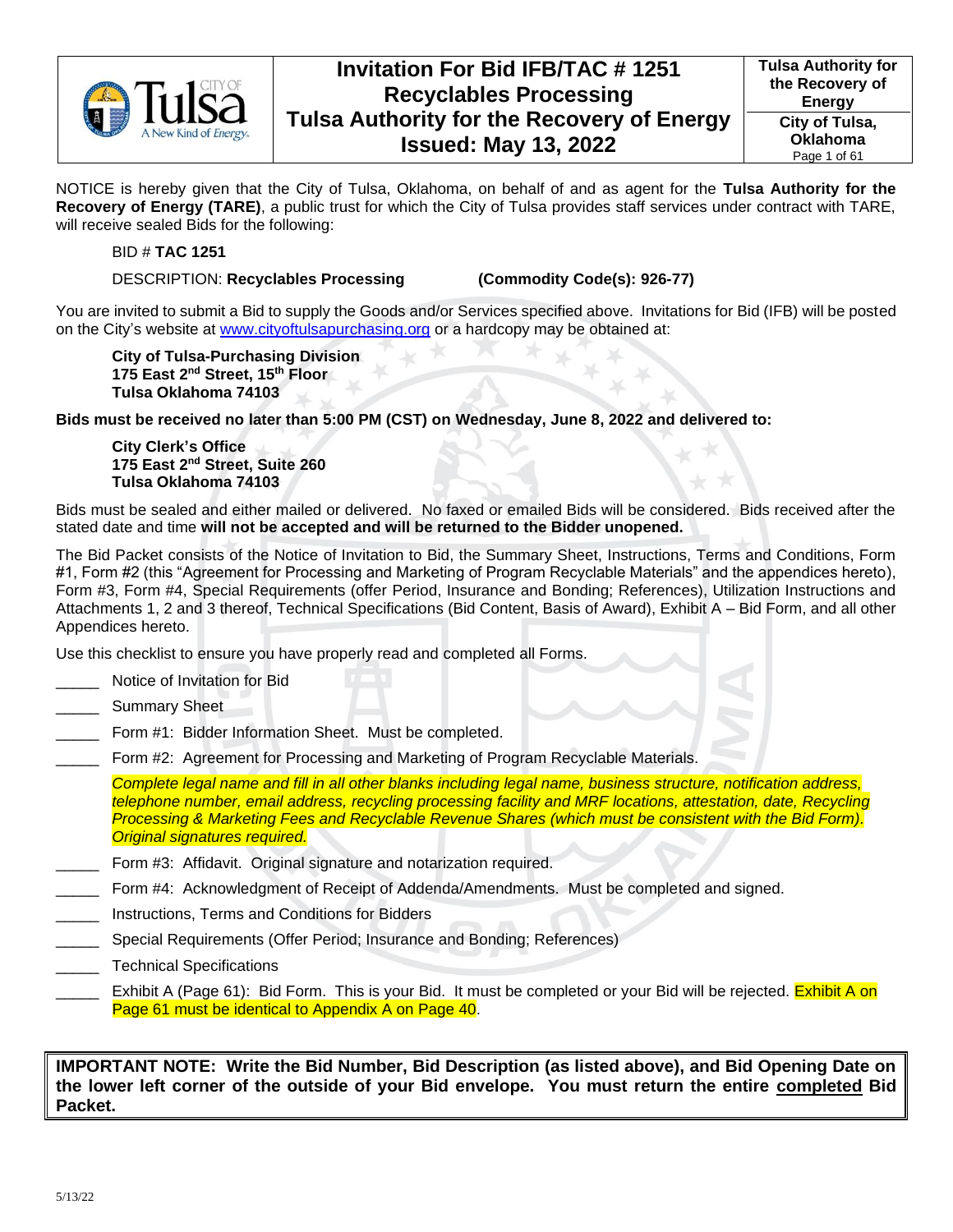

## **SUMMARY SHEET**

## **Project Buyer**

If you have any questions or need additional information, contact the assigned Project Buyer:

 Donny Tiemann [dtiemann@cityoftulsa.org](mailto:dtiemann@cityoftulsa.org) City of Tulsa 175 E. 2nd Street, 15TH Floor Tulsa, OK 74103 Include **IFB/TAC 1251** on the subject line

## **Bidder's Notice of Intent to Submit a Bid**

Email the Project Buyer indicating your intent to Bid. Include IFB/TAC 1251 on the subject line of the email. You will receive an email response verifying your notice of intent to bid was received. This same procedure should be followed to request clarification, in writing, of any point in the IFB. Bidders are encouraged to contact the Project Buyer by email if there is anything in these specifications that prevents you from submitting a Bid, or completing the Bid Packet.

Questions and concerns must be received no later than **ten days prior** to the Bid Packet due date.

### **Issuing of Addenda**

If you received the notice of this IFB from the City as a result of being registered to sell the commodity code(s) on this Bid, you should also receive notice of any addenda issued. If you are not registered with the City to sell the commodities listed herein, you must register as a supplier on the City of Tulsa Purchasing website [\(www.CityofTulsaPurchasing.org\)](http://www.cityoftulsapurchasing.org/) to receive notice of any addenda, or to receive notice of any future IFBs.

### **Pre-Bid Conference**

If a pre-Bid conference will be held for this IFB, information on that conference will be inserted below:

### **No Pre-Bid Conference Will Be Held**.

### **Bid Packet Submission**

TARE requires two completed Bid packets: 1 Original and 1 Copy. Each must be clearly labeled on the front sheet indicating "Original" or "Copy". If a copy on electronic media is also required, the line below will be checked.

### **X** Electronic Copy also required.

Responses to this Invitation for Bid must be made on the forms listed on page 1. The entire completed Bid Packet must be returned or your Bid may be rejected. Do not take exception to any portion of this Bid Packet. Do not make any entries except where required. Do not insert any other documents into the Bid Packet.

#### **Bid Opening**

All Bid openings are public and take place at **8:30 a.m. Thursday**, the day after Bids are due. The Bid openings are held in the City of Tulsa City Council Meeting Room, City Hall - 2nd Floor, One Technology Center, 175 East 2<sup>nd</sup> Street, Tulsa, Oklahoma.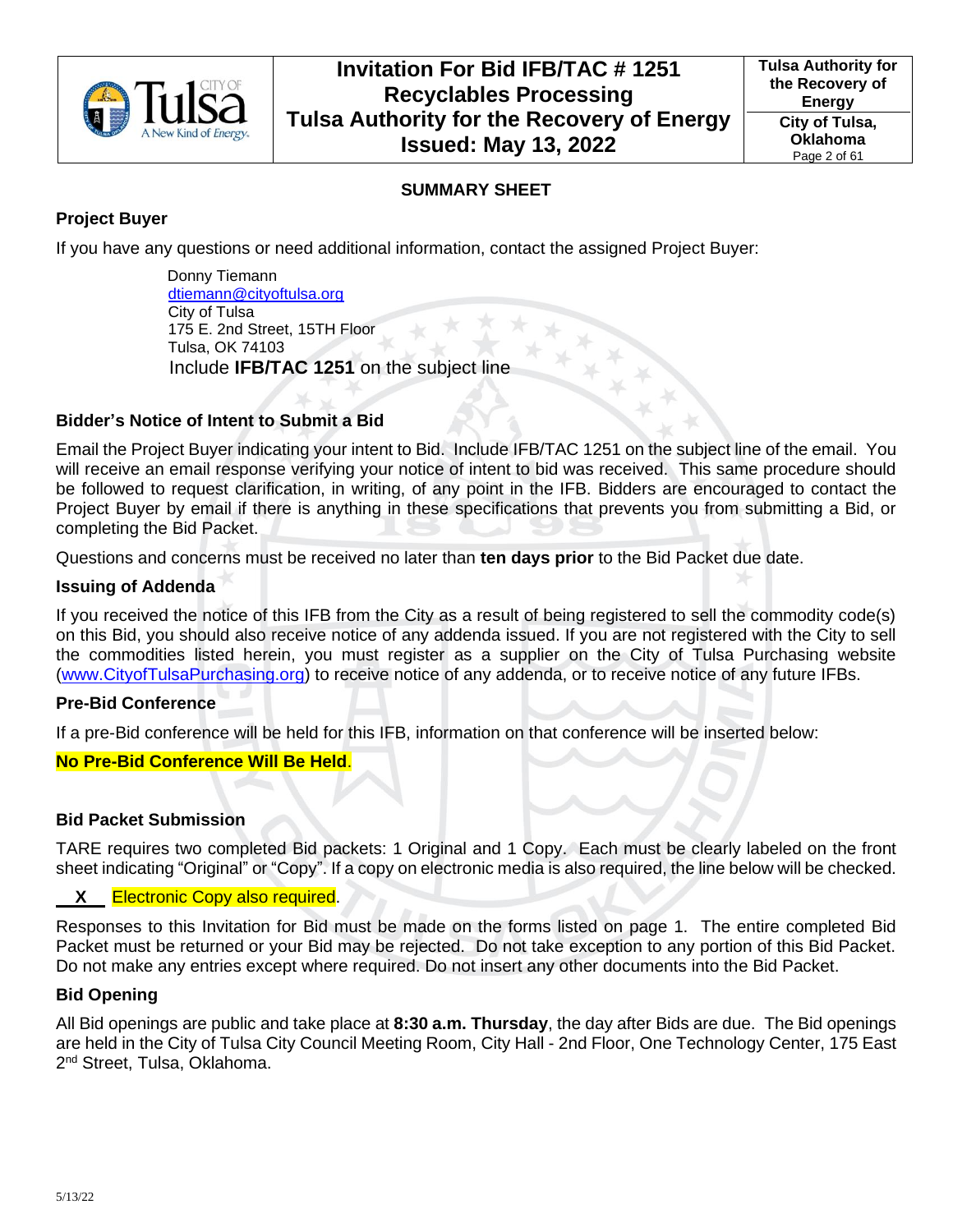

## **FORM #1 BIDDER INFORMATION SHEET**

#### **Bidder's Legal Name: \_\_\_\_\_\_**

(Mus**t** be Bidder's company name as reflected on its organizational documents, filed with the state in which Bidder is organized)

# **State of Organization: \_\_\_\_\_\_\_\_\_\_\_\_\_\_\_\_\_\_\_\_\_\_\_\_\_\_\_\_\_\_\_\_\_\_\_\_\_\_\_\_\_\_\_\_\_\_\_\_\_\_\_\_\_\_\_\_\_\_\_\_\_\_\_\_\_\_**

| <b>Bidder's Type of Legal Entity: (check one)</b><br>□ Limited Partnership<br>$\Box$ Sole Proprietorship<br>□ Limited Liability Partnership<br>$\Box$ Partnership<br>□ Limited Liability Limited Partnership<br>$\Box$ Corporation<br>□ Limited Liability Company |        |      |                                  |          |
|-------------------------------------------------------------------------------------------------------------------------------------------------------------------------------------------------------------------------------------------------------------------|--------|------|----------------------------------|----------|
| Bidder's Address:                                                                                                                                                                                                                                                 |        |      |                                  |          |
|                                                                                                                                                                                                                                                                   | Street | City | State                            | Zip Code |
| <b>Bidder's Website Address:</b>                                                                                                                                                                                                                                  |        |      |                                  |          |
|                                                                                                                                                                                                                                                                   |        |      |                                  |          |
|                                                                                                                                                                                                                                                                   |        |      |                                  |          |
| <b>Sales Contact:</b>                                                                                                                                                                                                                                             |        |      | <b>Contact for Legal Notice:</b> |          |
| Name: Name                                                                                                                                                                                                                                                        |        |      | Name: Name:                      |          |
| Title/Position:                                                                                                                                                                                                                                                   |        |      | Title/Position: __________       |          |
| Street:                                                                                                                                                                                                                                                           |        |      | Street: New York Street:         |          |
|                                                                                                                                                                                                                                                                   |        |      | City:                            |          |
| State: _______________                                                                                                                                                                                                                                            |        |      | State:                           |          |
| Phone: _________________                                                                                                                                                                                                                                          |        |      | Phone: 2008                      |          |
| Email: Email: Albert March 2007                                                                                                                                                                                                                                   | N.     |      | Email:                           |          |
|                                                                                                                                                                                                                                                                   |        |      |                                  |          |

#### **How did you learn about this business opportunity with the City of Tulsa?**

- ☐ Email from Assigned Buyer
- ☐ City of Tulsa Website
- ☐ Tulsa World posting
- ☐ Purchasing search engine
- ☐ Industry colleague
- ☐ Other: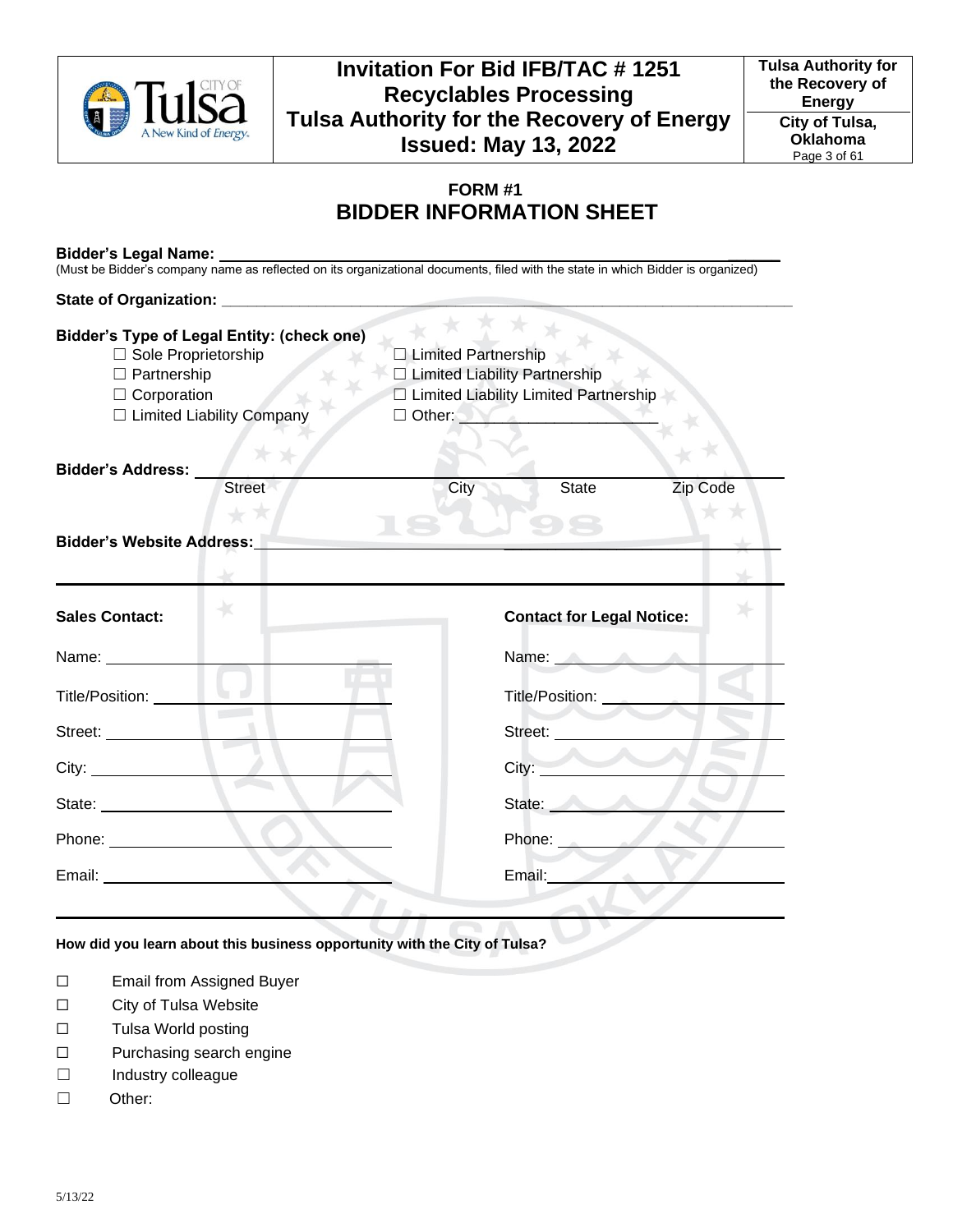

**FORM #2 (this and the next 42 Pages)**

## **AGREEMENT FOR PROCESSING AND MARKETING OF PROGRAM RECYCLABLE MATERIALS**

**between**

## **TULSA AUTHORITY FOR RECOVERY OF ENERGY**

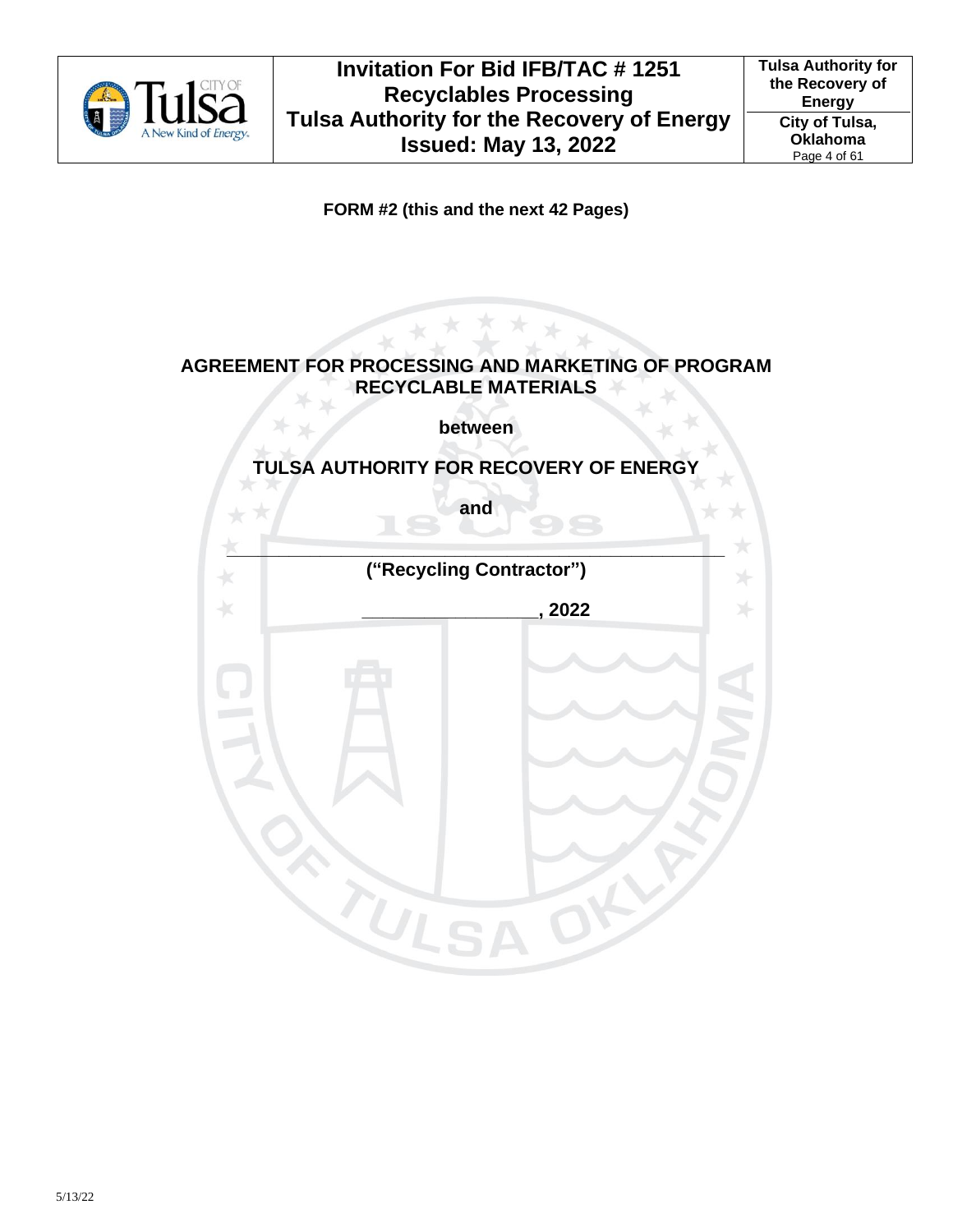

#### Table of Contents

| <b>SECTION 1: RECITALS AND IFB INCORPORATION</b>                                                                                                                                                                                                                                                                                                                                                                                                                                                    | 9                                      |
|-----------------------------------------------------------------------------------------------------------------------------------------------------------------------------------------------------------------------------------------------------------------------------------------------------------------------------------------------------------------------------------------------------------------------------------------------------------------------------------------------------|----------------------------------------|
| Recitals True and Correct.<br>1.1<br>1.2<br>Documents Comprising the Agreement.                                                                                                                                                                                                                                                                                                                                                                                                                     | $\begin{array}{c} 9 \\ 9 \end{array}$  |
| <b>SECTION 2 : DEFINITIONS</b>                                                                                                                                                                                                                                                                                                                                                                                                                                                                      | 10                                     |
| <b>SECTION 3: REPRESENTATIONS AND COVENANTS</b>                                                                                                                                                                                                                                                                                                                                                                                                                                                     | 10                                     |
| 3.1<br>Representations by Authority<br>3.2<br>Representations by Recycling Contractor<br>3.3<br><b>Compliance With Laws</b><br>Compliance with Laws and Regulations<br>3.3.1<br>3.3.2<br><b>Licenses and Permits</b><br>3.3.3 Safety Regulations<br><b>Hazardous and Special Waste</b><br>3.3.4                                                                                                                                                                                                     | 10<br>10<br>11<br>11<br>11<br>12<br>12 |
| SECTION 4 : EFFECTIVE DATE AND TERM OF AGREEMENT                                                                                                                                                                                                                                                                                                                                                                                                                                                    | 12                                     |
| <b>Effective Date</b><br>4.1<br>Term of Agreement<br>4.2<br><b>Initial Term</b><br>4.2.1<br>4.2.2<br><b>Optional Renewal Terms</b>                                                                                                                                                                                                                                                                                                                                                                  | 12<br>12<br>12<br>12                   |
| SECTION 5 : RESPONSIBILITIES FOR ACCEPTANCE, TRANSPORT, PROCESSING, AND<br><b>MARKETING OF PROGRAM RECYCLABLE MATERIALS</b>                                                                                                                                                                                                                                                                                                                                                                         | 13                                     |
| Responsibility to Accept Program Recyclable Materials<br>5.1<br>Acceptance of Program Recyclable Materials collected by Collections Contractor<br>5.1.1<br>5.1.2<br>Acceptance of Program Recyclable Materials from Other Sources<br>5.2<br>Responsibility to Transport Program Recyclable Materials<br>Responsibility to Process Program Recyclable Materials<br>5.3<br>Responsibility to Market Program Recyclable Materials<br>5.4<br>Other Program Recyclable Materials Responsibilities<br>5.5 | 13<br>13<br>13<br>13<br>13<br>13<br>14 |
| <b>SECTION 6: RECYCLING PROCESSING FACILITY AND MRF LOCATIONS</b>                                                                                                                                                                                                                                                                                                                                                                                                                                   | 14                                     |
| Recycling Processing Facility Location<br>6.1<br>6.2<br><b>MRF</b> Location                                                                                                                                                                                                                                                                                                                                                                                                                         | 14<br>14                               |
| <b>SECTION 7 : DISPOSAL OF PROGRAM RECYCLABLE MATERIALS PROHIBITED</b>                                                                                                                                                                                                                                                                                                                                                                                                                              | 15                                     |
| <b>SECTION 8 : INSPECTION OF LOADS AND UNACCEPTED LOADS</b>                                                                                                                                                                                                                                                                                                                                                                                                                                         | 15                                     |
| Recycling Contractor's Right to Inspect Loads<br>8.1<br>Unaccepted Loads<br>8.2<br>8.2.1<br>Reasons for Unaccepted Loads<br>8.2.2<br>Procedure for Unaccepted Loads                                                                                                                                                                                                                                                                                                                                 | 15<br>15<br>15<br>15                   |
| <b>SECTION 9: HANDLING OF REJECTS AND HAZARDOUS WASTE</b>                                                                                                                                                                                                                                                                                                                                                                                                                                           | 16                                     |
| 9.1<br>Procedure for Managing Rejects and Hazardous Waste<br>9.1.1<br><b>Managing Rejects</b><br>Removal of Hazardous Materials<br>9.1.2<br><b>Costs for Transporting Rejects</b><br>9.2                                                                                                                                                                                                                                                                                                            | 16<br>16<br>16<br>17                   |
| <b>SECTION 10 : RECYCLING FACILITY AND MRF REQUIREMENTS</b>                                                                                                                                                                                                                                                                                                                                                                                                                                         | 17                                     |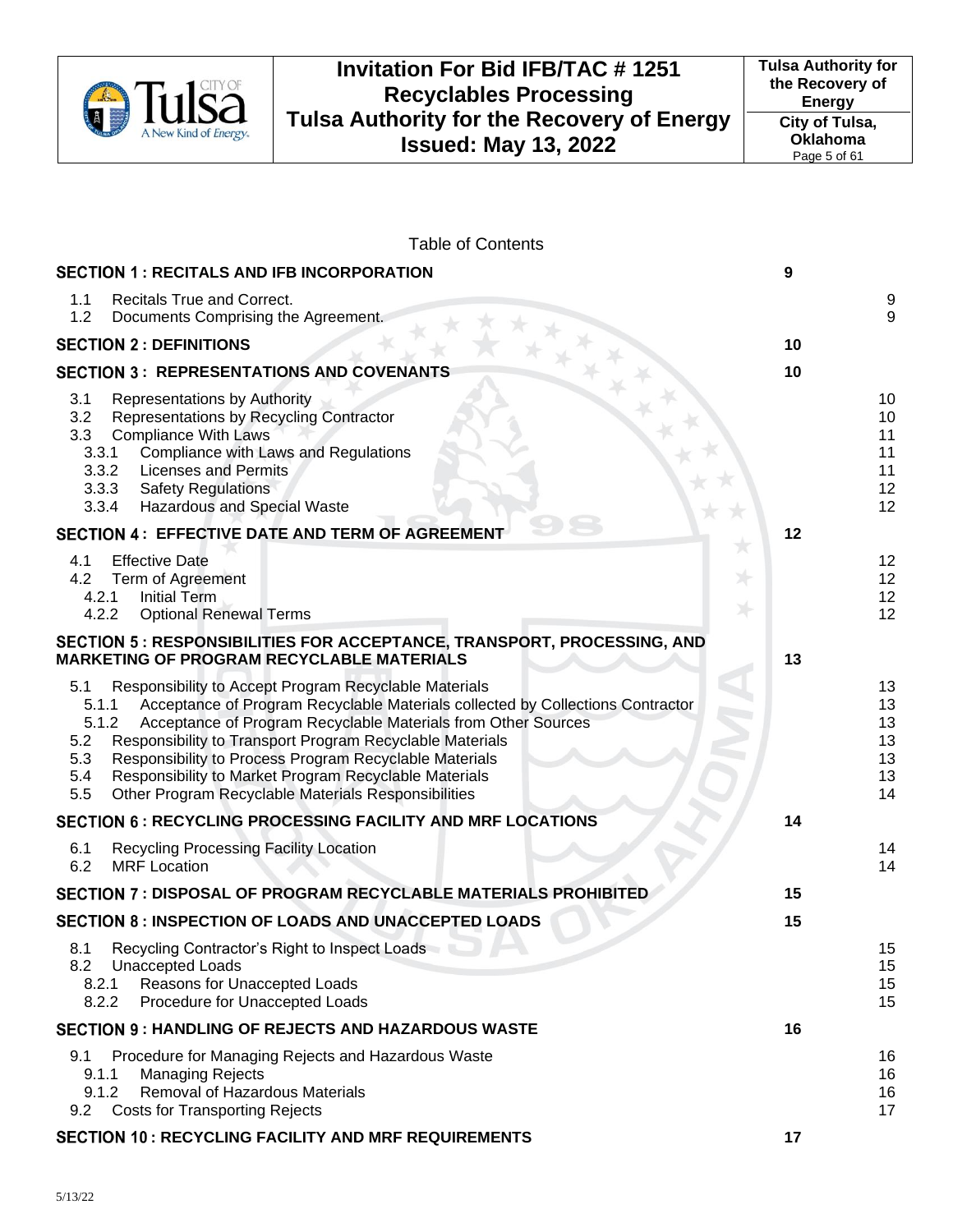|                                                                             | <b>Invitation For Bid IFB/TAC # 1251</b><br><b>Recyclables Processing</b>        | <b>Tulsa Authority for</b><br>the Recovery of<br><b>Energy</b> |          |
|-----------------------------------------------------------------------------|----------------------------------------------------------------------------------|----------------------------------------------------------------|----------|
| A New Kind of Energy                                                        | <b>Tulsa Authority for the Recovery of Energy</b><br><b>Issued: May 13, 2022</b> | City of Tulsa,<br><b>Oklahoma</b><br>Page 6 of 61              |          |
| 10.1                                                                        | <b>Recycling Processing Facility Requirements</b>                                |                                                                | 17       |
| 10.1.1<br><b>Recycling Processing Facility</b>                              |                                                                                  |                                                                | 17       |
| 10.1.2<br><b>Collections Contractor</b>                                     |                                                                                  |                                                                | 18       |
| 10.1.3<br>Capacity<br>10.1.4<br><b>Scales</b>                               |                                                                                  |                                                                | 18<br>18 |
| 10.1.5<br><b>Operation and Maintenance</b>                                  |                                                                                  |                                                                | 18       |
| Recycling Contractor shall:                                                 |                                                                                  |                                                                | 18       |
| 10.1.6<br><b>Traffic Regulation</b>                                         |                                                                                  |                                                                | 19       |
| 10.1.7<br><b>Priority Access</b><br><b>Truck Turn Around Time</b><br>10.1.8 |                                                                                  |                                                                | 19<br>19 |
| 10.1.9<br><b>Receipt and Queuing</b>                                        |                                                                                  |                                                                | 19       |
| 10.1.10<br>Storage                                                          |                                                                                  |                                                                | 19       |
| 10.1.11<br>Security                                                         |                                                                                  |                                                                | 19       |
| <b>MRF Requirements</b><br>10.2<br>10.2.1<br><b>MRF Use</b>                 |                                                                                  |                                                                | 20       |
| 10.2.2<br>Capacity                                                          |                                                                                  |                                                                | 20<br>20 |
| 10.2.3                                                                      | Operation and Maintenance Recycling Contractor shall:                            |                                                                | 20       |
| 10.2.4<br><b>Processing Systems</b>                                         |                                                                                  |                                                                | 20       |
| 10.2.5<br>Storage                                                           |                                                                                  |                                                                | 20       |
| 10.2.6<br>Security                                                          |                                                                                  |                                                                | 20       |
|                                                                             | <b>SECTION 11 : PROGRAM RECYCLABLE MATERIALS AUDITS</b>                          | 21                                                             |          |
| <b>SECTION 12 : PERSONNEL</b>                                               |                                                                                  | 21                                                             |          |
| 12.1<br>12.2<br><b>Personnel Requirements</b>                               | Recycling Contractor's Representative and Key Personnel                          |                                                                | 21<br>21 |
| <b>SECTION 13: HOURS OF OPERATION</b>                                       |                                                                                  | 22                                                             |          |
| 13.1<br>13.2<br><b>MRF Hours of Operation</b>                               | Recycling Processing Facility Hours of Operation                                 |                                                                | 22<br>22 |
| <b>SECTION 14 : HOLIDAYS</b>                                                |                                                                                  | 22                                                             |          |
| <b>SECTION 15: LOCAL OFFICE</b>                                             |                                                                                  | 23                                                             |          |
| <b>SECTION 16 : COMPLAINTS</b>                                              |                                                                                  | 23                                                             |          |
| <b>SECTION 17: TRANSITION SUPPORT</b>                                       |                                                                                  | 23                                                             |          |
| <b>SECTION 18 : LITTER AND ODOR</b>                                         |                                                                                  | 24                                                             |          |
|                                                                             | SECTION 19: RECORDKEEPING, REPORTING AND REPORTING FORMAT                        | 24                                                             |          |
| 19.1<br>Recordkeeping                                                       |                                                                                  |                                                                | 24       |
| 19.2<br>Reporting<br>Monthly and Quarterly Reports<br>19.2.1                |                                                                                  |                                                                | 25<br>25 |
| 19.2.2<br><b>Annual Reports</b>                                             |                                                                                  |                                                                | 25       |
| 19.2.3<br><b>Report Format</b>                                              |                                                                                  |                                                                | 25       |
| <b>RIGHT TO AUDIT</b>                                                       | SECTION 20 : CONTRACT ADMINISTRATOR'S VISITATION RIGHTS, INSPECTION RIGHTS AND   | 25                                                             |          |
|                                                                             |                                                                                  |                                                                |          |
| 20.1<br><b>Visitation Rights</b><br>20.2<br><b>Inspection Rights</b>        |                                                                                  |                                                                | 25<br>25 |
| 20.2.1                                                                      | Authority's Right to Inspect Records, Books, Data and Documents                  |                                                                | 25       |
| 20.2.2                                                                      | Authority's Rights to Inspect Facilities and Equipment                           |                                                                | 25       |
| 20.3<br><b>Right to Audit</b>                                               |                                                                                  |                                                                | 26       |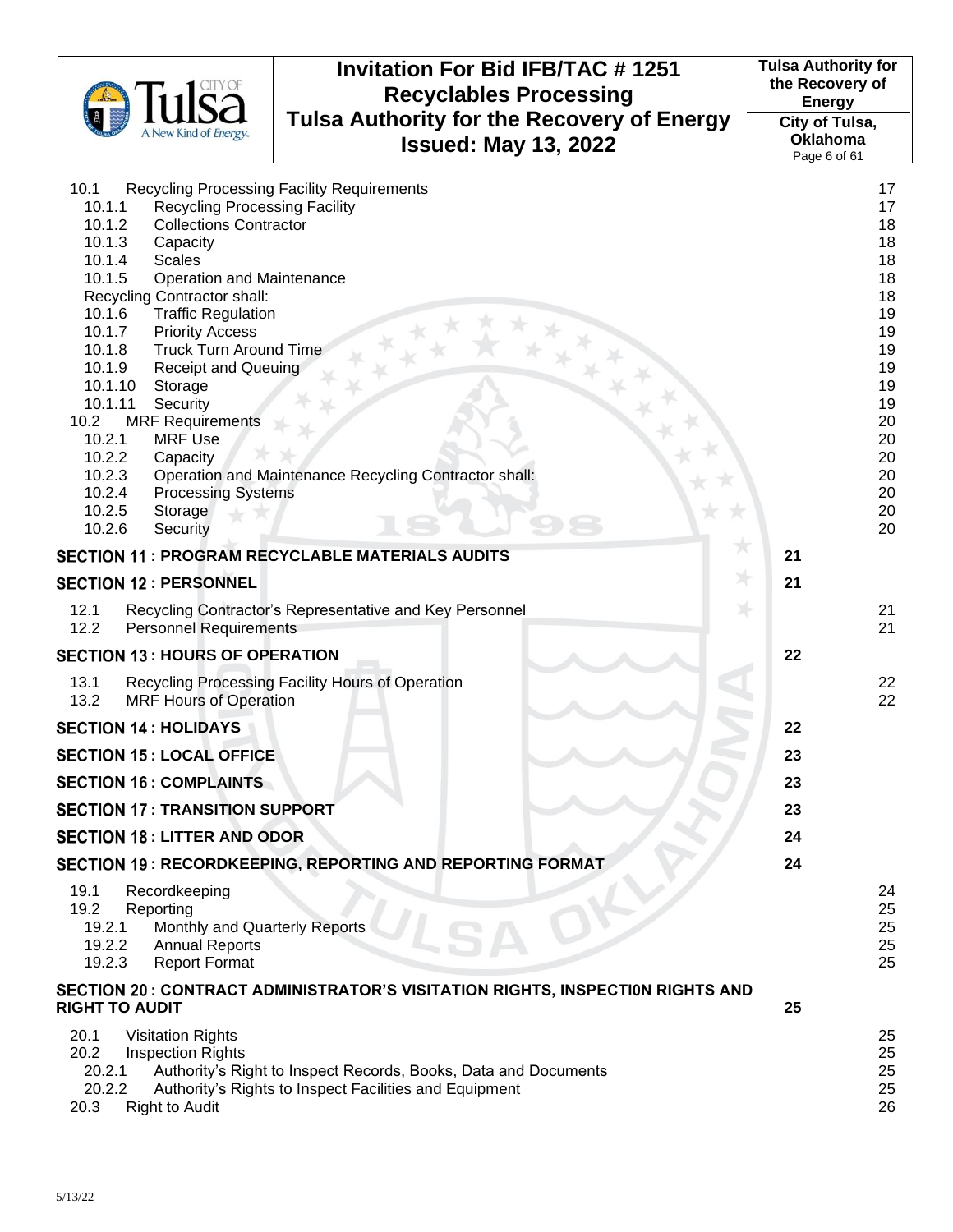

**Tulsa Authority for the Recovery of Energy City of Tulsa, Oklahoma** Page 7 of 61

| SECTION 21 : PROCESSING/MARKETING FEES AND PROGRAM RECYCLABLE MATERIALS<br>REVENUE SHARE, FEE ADJUSTMENTS SUBJECT TO AUTH0RITY'S APPROVAL, INVOICING, AND                                                                                                                                                                                   |                                                          |
|---------------------------------------------------------------------------------------------------------------------------------------------------------------------------------------------------------------------------------------------------------------------------------------------------------------------------------------------|----------------------------------------------------------|
| <b>PAYMENT</b>                                                                                                                                                                                                                                                                                                                              | 26                                                       |
| 21.1<br>Processing/Marketing Fees and Recyclable Revenue Share<br>21.1.1<br>Processing/Marketing Fees<br>21.1.2<br>Recyclable Revenue Share<br>21.2<br>Annual Fee Adjustment Subject to Authority's Approval<br>21.3<br>Invoicing<br>21.4<br><b>Taxes</b><br>21.5<br>Payment                                                                | 26<br>26<br>26<br>26<br>27<br>27<br>27                   |
| <b>SECTION 22: OWNERSHIP OF PROGRAM RECYCLABLE MATERIALS</b>                                                                                                                                                                                                                                                                                | 27                                                       |
| <b>SECTION 23 : ADDITION AND DELETION OF RECYCLABLE MATERIALS</b>                                                                                                                                                                                                                                                                           | 28                                                       |
| <b>SECTION 24 : INDEMNIFICATION AND LIMITATION OF LIABILITY</b>                                                                                                                                                                                                                                                                             | 28                                                       |
| 24.1<br>No Indemnification by City or Authority<br>24.2<br>Indemnification by Recycling Contractor<br>24.3<br><b>Limitation of Liability</b>                                                                                                                                                                                                | 28<br>28<br>28                                           |
| <b>SECTION 25 : INSURANCE REQUIREMENTS</b>                                                                                                                                                                                                                                                                                                  | 28                                                       |
| 25.1<br>No Insurance by Authority or City<br>25.2<br>Recycling Contractor Insurance Requirements<br>25.2.1<br><b>Specific Insurance Requirements</b><br>25.2.2<br><b>General Requirements</b>                                                                                                                                               | 28<br>29<br>29<br>30                                     |
| <b>SECTION 26 : LIENS</b>                                                                                                                                                                                                                                                                                                                   | 31                                                       |
| <b>SECTION 27 : WARRANTIES</b>                                                                                                                                                                                                                                                                                                              | 31                                                       |
| 27.1<br>Warranties                                                                                                                                                                                                                                                                                                                          | 31                                                       |
| <b>SECTION 28 : ADMINISTRATIVE CHARGES</b>                                                                                                                                                                                                                                                                                                  | 32                                                       |
| <b>SECTION 29 : PAYMENT WITHHELD</b>                                                                                                                                                                                                                                                                                                        | 33                                                       |
| <b>SECTION 30 : PERFORMANCE BOND</b>                                                                                                                                                                                                                                                                                                        | 33                                                       |
| <b>SECTION 31 : FORCE MAJEURE</b>                                                                                                                                                                                                                                                                                                           | 34                                                       |
| <b>SECTION 32 : TERMINATION</b>                                                                                                                                                                                                                                                                                                             | 34                                                       |
| <b>SECTION 33: ACTS OF DEFAULT OR DEFAULT</b>                                                                                                                                                                                                                                                                                               | 35                                                       |
| <b>SECTION 34 : DISPUTE RESOLUTION</b>                                                                                                                                                                                                                                                                                                      | 35                                                       |
| <b>SECTION 35: NOTICE</b>                                                                                                                                                                                                                                                                                                                   | 35                                                       |
| ULS<br><b>SECTION 36 : MISCELLANEOUS</b>                                                                                                                                                                                                                                                                                                    | 36                                                       |
| 36.1<br>No Confidentiality<br>36.2<br><b>Relationship of Parties</b><br>36.3<br><b>Third Parties</b><br>36.4<br>Assignment and/or Subcontracting<br>36.5<br>No Franchise Intended<br>36.6<br><b>Binding Effect</b><br>36.7<br>No Penalties<br>36.8<br><b>Further Assurance</b><br>36.9<br>The Essence of the Agreement<br>36.10<br>Headings | 36<br>36<br>36<br>36<br>36<br>36<br>37<br>37<br>37<br>37 |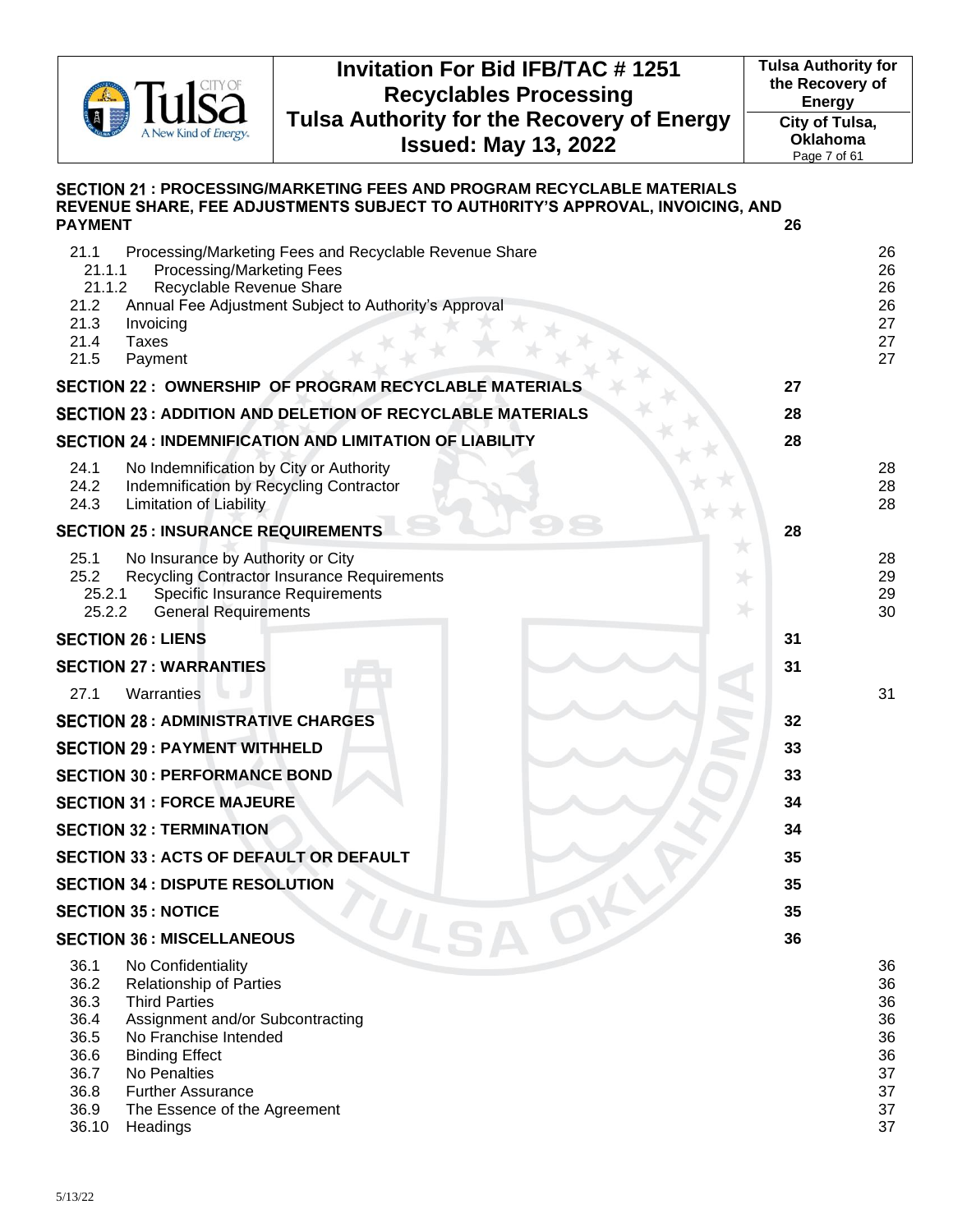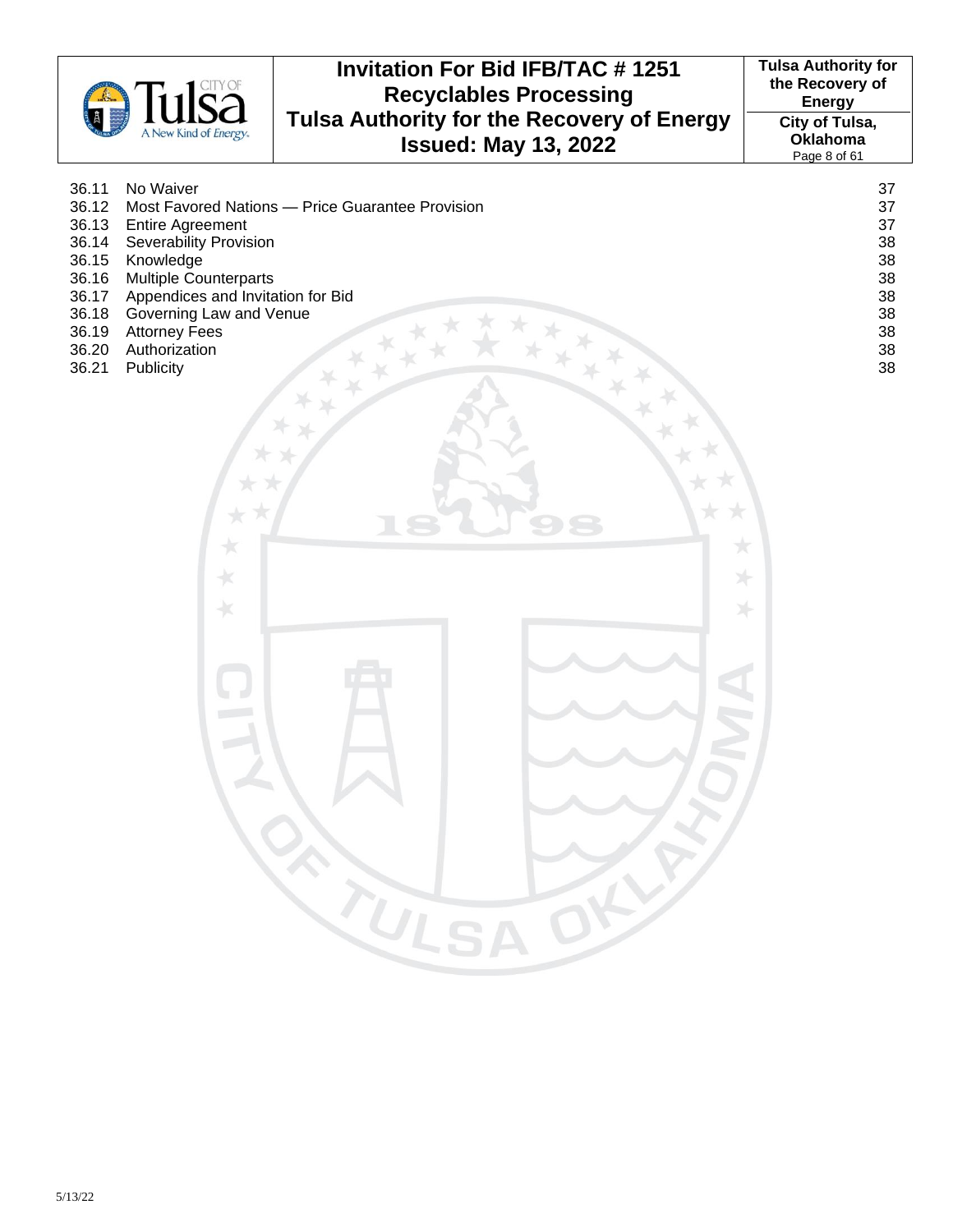

## **AGREEMENT FOR PROCESSING AND**

## **MARKETING OF PROGRAM RECYCLABLE MATERIALS**

between

TULSA AUTHORITY FOR RECOVERY OF ENERGY

and

\_\_\_\_\_\_\_\_\_\_\_\_\_\_\_\_\_\_\_\_\_\_\_\_\_\_\_\_\_ ("Recycling Contractor").

This Agreement constitutes an "Agreement for Processing and Marketing of Program Recyclable Materials" made on  $\overline{a}$ , 2022 between the TULSA AUTHORITY FOR RECOVERY OF ENERGY ("Authority" or "TARE"), a public trust under the provisions of Title 60, Oklahoma Statutes, as amended, Sections 176 et seq., for which the City of Tulsa ("City") is the sole beneficiary, and \_\_\_\_\_\_\_\_\_\_\_\_\_\_\_\_\_\_\_\_\_\_\_\_, a/an \_\_\_\_\_\_\_\_\_\_\_\_ [corporation] or [limited liability company] ("Recycling Contractor").

RECITALS

WHEREAS, Authority issued an Invitation for Bid for Program Recyclable Materials Processing and Marketing Services ("the IFB"); and,

WHEREAS, Recycling Contractor timely submitted a bid in response to the IFB; and,

WHEREAS, Authority received and evaluated bids from vendors in response to the IFB; and,

WHEREAS, Authority has the power to execute this Agreement; and,

WHEREAS, Recycling Contractor has the power to execute this Agreement; and,

WHEREAS, Authority desires to hire Recycling Contractor to provide services specified hereinafter; and,

WHEREAS, Recycling Contractor desires to provide services specified hereinafter; and,

WHEREAS, the parties have agreed on the date of the execution of this Agreement;

NOW, THEREFORE, in consideration of the premises and of the mutual obligations undertaken herein, the Parties hereby agree as follows:

## <span id="page-8-0"></span>**SECTION 1: RECITALS AND IFB INCORPORATION**

### <span id="page-8-1"></span>1.1 **Recitals True and Correct.**

The foregoing recitals are true and correct and hereby incorporated herein by this reference.

## <span id="page-8-2"></span>1.2 **Documents Comprising the Agreement.**

The Bid Packet includes the Notice of Invitation to Bid, the Summary Sheet, Instructions, Terms and Conditions, Form #1, Form #2 (this "Agreement for Processing and Marketing of Program Recyclable Materials" and the appendices hereto), Form #3, Form #4, Special Requirements (offer Period, Insurance and Bonding; References), Utilization Instructions and Attachments 1, 2 and 3 thereof, Technical Specifications (Bid Content, Basis of Award), Exhibit A – Bid Form, and all other Appendices to the Agreement. The Bid Packet is incorporated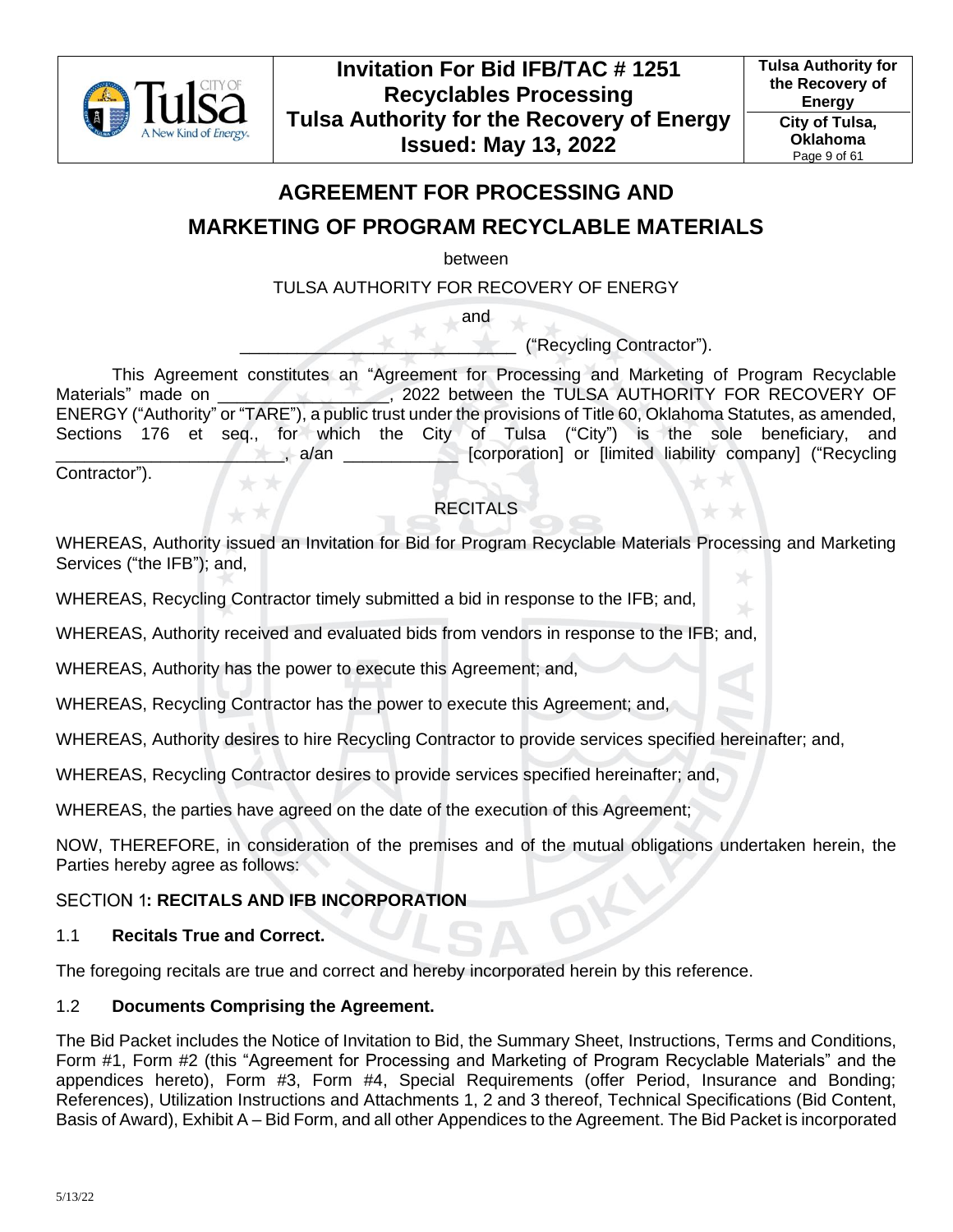

herein by this reference. In the event of conflicting or ambiguous language between this Agreement and any of the other Bid Packet documents, the parties shall be governed first according to this Agreement and second according to the remainder of the documents included in the Bid Packet. Bidder may submit as part of its Bid additional materials or information to support the Bid. Additional materials or information submitted by Recycling Contractor and accepted in writing by Authority which are not ambiguous and which do not conflict with this Agreement or the other Bid Packet documents are incorporated herein by this reference.

## <span id="page-9-0"></span>**SECTION 2: DEFINITIONS**

As used herein, the capitalized terms, phrases, words, and their derivations shall have the meanings as set forth in APPENDIX C - Defined Terms Used in Agreement.

## <span id="page-9-1"></span>**SECTION 3: REPRESENTATIONS AND COVENANTS**

## <span id="page-9-2"></span>3.1 **Representations by Authority**

Authority represents to Recycling Contractor that Authority is duly organized and existing in good standing under the laws of the State and is duly qualified and authorized to carry out the functions and operations as contemplated by this Agreement.

## <span id="page-9-3"></span>3.2 **Representations by Recycling Contractor**

Recycling Contractor represents to Authority that, as of the Effective Date and at all times during the Initial and any Renewal Terms hereof:

- A. Recycling Contractor is duly qualified and in good standing to do business in the State and is duly qualified and in good standing to do business wherever necessary to carry out the functions and operations contemplated by this Agreement. Recycling Contractor has the power and authority to own or hold under lease its properties and to enter into and perform its obligations under this Agreement.
- B. Recycling Contractor has the power, authority, and legal right to enter into and perform this Agreement, and the execution, delivery and performance hereof (i) have been duly authorized, (ii) has the requisite approval of all government bodies, (ii) will not violate any judgment, order, law, or regulation applicable to Recycling Contractor or any provisions of Recycling Contractor's organizational documents, and (iv) do not conflict with, constitute a default under, or result in the creation of any, lien, charge, encumbrance or security interest upon any assets of Recycling Contractor under any contract or instrument to which Recycling Contractor is a party or by which Recycling Contractor or its assets may be bound or affected.
- C. Recycling Contractor has obtained all applicable environmental and other governmental permits, licenses and authorizations that are required under Applicable Law to perform its obligations hereunder.
- D. This Agreement has been duly entered into and constitutes a legal, valid, and binding obligation of Recycling Contractor, and there are no pending or threatened actions or proceedings before or by any court or administrative agency which would materially adversely affect the financial condition of Recycling Contractor, or the ability of Recycling Contractor to perform its obligations under this Agreement.
- E. Recycling Contractor has read, executed, and understands the Interest Affidavit, Non-Collusion Affidavit and Affidavit of Claimant. Violation of any of these affidavits can result in termination of this Agreement by Authority without penalty to Authority. Any violation of any term in any of these affidavits is a breach of this Agreement.
- F. Recycling Contractor has read and understands the City's rules and regulations regarding the subject of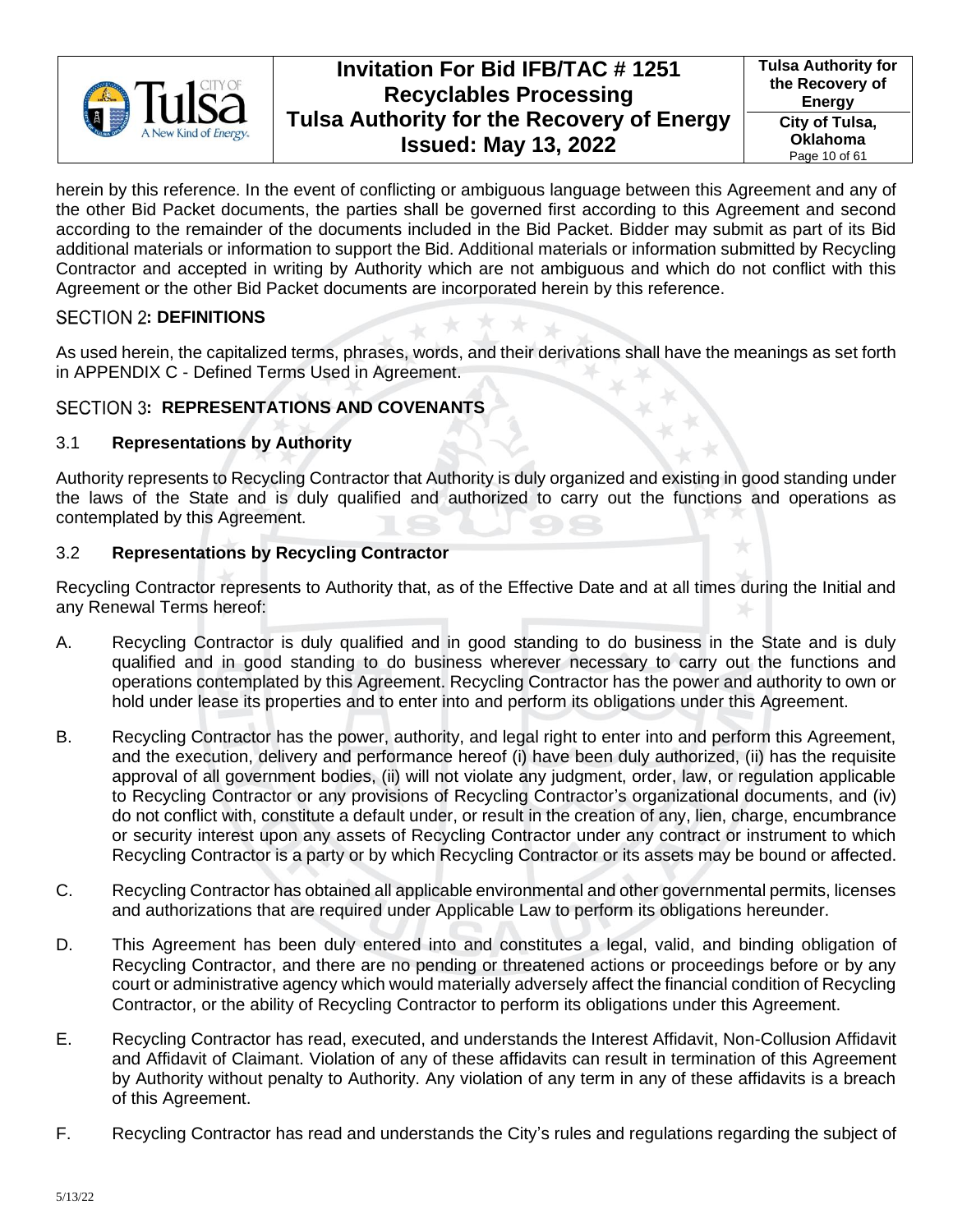

this Agreement and will advise its employees and/or subcontractors, prior to performing any tasks under this Agreement, of all of the rules applicable to their work duties under this Agreement. Recycling Contractor is additionally responsible for reading and understanding any new City rules and regulations as they are made available to the public and must advise its employees and/or subcontractors of changes to the rules and regulations. Recycling Contractor has also become familiar with other rules, laws and regulations applicable to this Agreement and the services to be provided by Recycling Contractor and has advised its employees and/or subcontractors accordingly. Recycling Contractor is additionally responsible for staying abreast of developments in the rules, laws, and regulations applicable to this Agreement and the services to be provided by Recycling Contractor and will advise its employees and/or subcontractors accordingly. Violation by Recycling Contractor or any of Recycling Contractor's employees or subcontractors of any Applicable Law can result in termination of this Agreement at the sole option of Authority without penalty to Authority. Any violation of any of the City's rules and regulations or other Applicable Law is a breach of this Agreement.

The representations and covenants made in this Section shall survive the termination or expiration of this Agreement.

### <span id="page-10-0"></span>3.3 **Compliance With Laws**

### <span id="page-10-1"></span>3.3.1 **Compliance with Laws and Regulations**

Recycling Contractor agrees to comply, and shall cause its employees, agents, and subcontractors to comply, with all statutes, regulations, rules, ordinances, orders, and court or agency decisions applicable to its performance under the Agreement. Without limiting the foregoing, Recycling Contractor's provision of the work shall comply with, as amended, Title VI and Title VII of the Civil Rights Act of 1967, the Equal Pay Act of 1963, and Rehabilitation Act of 1974, the Immigration Reform Control Act of 1986, all OSHA regulations, and Executive Orders of the President of the United States. Additionally, Recycling Contractor shall:

- A. Not discriminate against any employee or applicant for employment with respect to the individual's hire, tenure, terms, conditions, or privileges of employment, because of race, color, religion, national origin, age, sex, sexual orientation, or physical disability not related to job requirements.
- B. Establish and adhere to employment policies and procedures designed to reasonably assure that all personnel of Recovery Contractor assigned to provide services under this Agreement are legally authorized to work in the United States and Recycling Contractor shall register and participate in the "Status Verification System" as required by the provisions of Title 25, Oklahoma Statutes § 1313(b)(1), in effect on the date hereof and as it may be amended from time to time, to verify the work eligibility status of all new employees.
- C. Comply with Title 111 of the Americans With Disabilities Act, 42 U.S.C. Sections 12101-12213, as in effect on the date hereof and as it may be amended from time to time (the "ADA") and the provision of such auxiliary aid or alternate services as may be required by the ADA.
- D. Comply with Section 515 of Title 252 of the Oklahoma Administrative Code and Title 11-B of the Tulsa Revised Ordinances, in each case as they may be amended from time to time.

### <span id="page-10-2"></span>3.3.2 **Licenses and Permits**

Recycling Contractor agrees to procure, at its own expense, all necessary licenses and permits required by the city, county, state, tribal and federal government for the performance of the work. Recycling Contractor shall obtain certificates of compliance where required.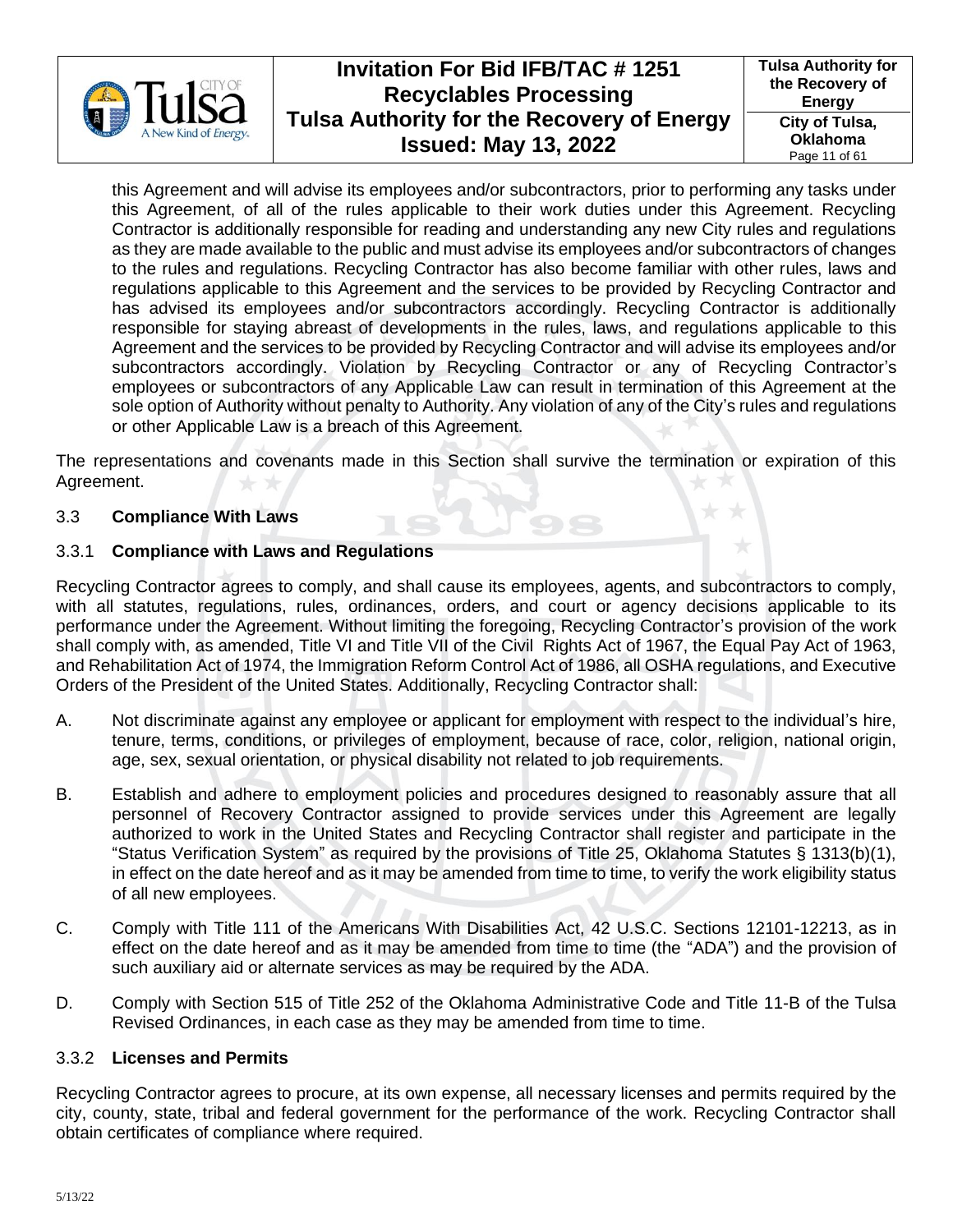

## <span id="page-11-0"></span>3.3.3 **Safety Regulations**

Recycling Contractor shall take all necessary precautions toward all safety issues and shall actively promote working conditions and work practices which will ensure all workers a safe and healthful work environment. Performance of work shall strictly comply with the U.S. Occupational Safety and Health Act (OSHA) of 1970, the Superfund Amendments and Reauthorization Act of 1986 (SARA Title 3), and all regulations imposed by any federal, state, or local authority having jurisdiction thereof.

## <span id="page-11-1"></span>3.3.4 **Hazardous and Special Waste**

Upon Recycling Contractor's taking possession of Program Recyclable Materials, Recycling Contractor accepts title, risk of loss and all other incidents, rights and obligations of ownership for any and all such materials. In the event Recycling Contractor, its agents, employees or subcontractors generate, transport, store, treat or dispose of any hazardous or special waste materials, the following provisions apply and Recycling Contractor agrees to:

- A. Ensure that all shipments of hazardous and special waste materials are accompanied by proper shipping papers and documents as are required for the lawful transport of such waste and that packages or containers comply with all Applicable Law;
- B. Establish and follow health and safety plans which shall protect the environment, Recycling Contractor's employees and subcontractors from the hazards and risks from handling or working with hazardous and special waste materials;
- C. Instruct all truck drivers or other transporters as to the proper procedure to be used and the precautions to be followed in handling and transporting of the materials. The drivers and trucks supplied by Recycling Contractor will be trained, authorized, equipped, permitted, and licensed to carry hazardous and special waste material, in accordance with prudent safety precautions and Applicable Law. Trucks and other equipment used by Recycling Contractor for performance of the work shall be in first-class operating condition shall be suitable for the particular work requested and shall be routinely inspected by Recycling Contractor and timely maintained.

## <span id="page-11-2"></span>SECTION 4: EFFECTIVE DATE AND TERM OF AGREEMENT

### <span id="page-11-3"></span>4.1 **Effective Date**

Except as otherwise provided for herein, the obligations of the parties shall take effect on the Effective Date.

### <span id="page-11-4"></span>4.2 **Term of Agreement**

### <span id="page-11-5"></span>4.2.1 **Initial Term**

Unless sooner terminated in accordance with the provisions in this Agreement, the term of this Agreement shall commence at 12:01 AM on October 1, 2022 (the "Commencement Date") and shall continue in effect until June 30, 2033 at 11:59 PM. This provision in no way limits Authority's rights to terminate this Agreement at any time during the term of this Agreement pursuant to the provisions of this Agreement.

### <span id="page-11-6"></span>4.2.2 **Optional Renewal Terms**

After the Initial Term as defined in Section [4.2.1](#page-11-5) of this Agreement, Authority shall have the option to renew this Agreement for up to two additional two-year optional renewal terms. Recycling Contractor may prohibit Authority from exercising an optional renewal term by providing written notice to the Contract Administrator of Recycling Contractor's election to reject a renewal or additional renewal on or before twelve months preceding the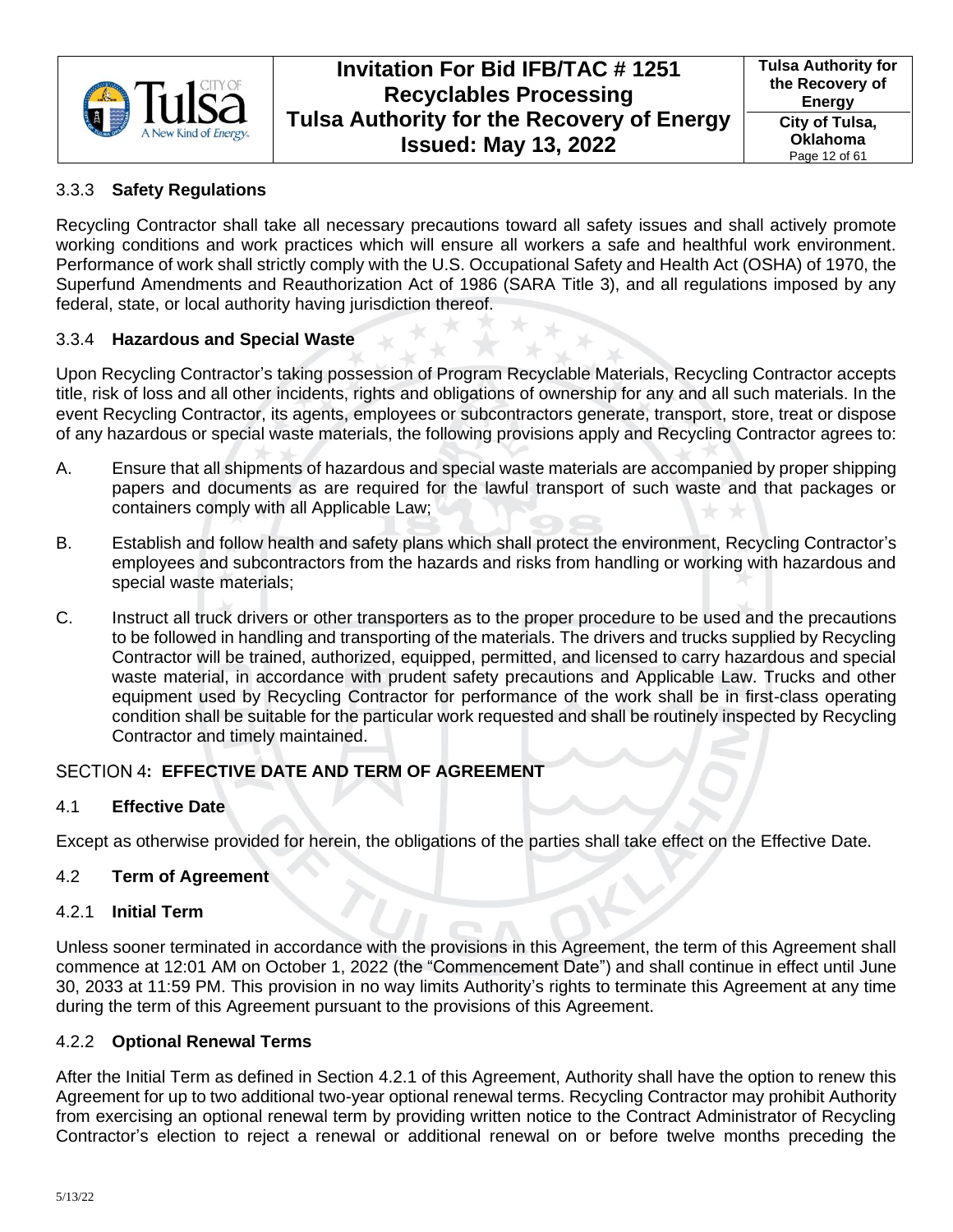

scheduled date of expiration of the Initial Term or the then current optional renewal term of this Agreement. If Recycling Contractor does not provide such written notice to the Contract Administrator on or before twelve months preceding the scheduled date of expiration of the Initial Term or the then current optional renewal term of this Agreement prohibiting Authority from exercising the optional renewal term, Authority may upon written notice to Recycling Contractor not later than one hundred twenty calendar days preceding the scheduled date of expiration of the Initial Term or the then current optional renewal term of this Agreement exercise such optional renewal term by such notice. This provision in no way limits Authority's right to terminate this Agreement at any time during the Initial Term or any optional renewal term thereof pursuant to the provisions in this Agreement.

## <span id="page-12-0"></span>SECTION 5: RESPONSIBILITIES FOR ACCEPTANCE, TRANSPORT, PROCESSING, AND MARKETING **OF PROGRAM RECYCLABLE MATERIALS**

## <span id="page-12-1"></span>5.1 **Responsibility to Accept Program Recyclable Materials**

## <span id="page-12-2"></span>5.1.1 **Acceptance of Program Recyclable Materials collected by Collections Contractor**

Recycling Contractor shall accept Program Recyclable Materials delivered by Collections Contractor and City of Tulsa vehicles to the Recycling Processing Facility. Failure of Recycling Contractor to meet the requirements set forth in this section of the Agreement shall be a breach of this Agreement and may result in termination of this Agreement with Recycling Contractor.

## <span id="page-12-3"></span>5.1.2 **Acceptance of Program Recyclable Materials from Other Sources**

Recycling Contractor may accept Recyclable Materials from other sources at the Recycling Processing Facility provided the acceptance of such Recyclable Materials shall not preclude or interfere with the acceptance, transporting, processing, and marketing of Program Recyclable Materials collected by the Collections Contractor and City of Tulsa vehicles.

## <span id="page-12-4"></span>5.2 **Responsibility to Transport Program Recyclable Materials**

Collections Contractor shall be instructed to deliver Program Recyclable Materials to the Recycling Processing Facility. In the event that the Recycling Processing Facility is a transfer station, Recycling Contractor shall be responsible for transporting all Program Recyclable Materials and Rejects delivered to the Recycling Processing Facility by the Collections Contractor to the MRF at no additional cost to Authority. Failure of Recycling Contractor to meet the requirements set forth in this section of the Agreement is a breach of this Agreement and may result in termination by Authority of this Agreement with Recycling Contractor.

## <span id="page-12-5"></span>5.3 **Responsibility to Process Program Recyclable Materials**

Recycling Contractor shall be solely responsible for processing all Program Recyclable Materials delivered to the Recycling Processing Facility by the Collections Contractor and City of Tulsa vehicles. Failure of Recycling Contractor to meet the requirements set forth in this section of the Agreement is a breach of this Agreement and may result in termination by Authority of this Agreement with Recycling Contractor.

## <span id="page-12-6"></span>5.4 **Responsibility to Market Program Recyclable Materials**

Recycling Contractor shall be solely responsible for marketing in accordance with this Agreement all Program Recyclable Materials delivered to the Recycling Processing Facility. Recycling Contractor shall use its best efforts to research and investigate new markets for Program Recyclable Materials. Failure of Recycling Contractor to meet the requirements set forth in this section of the Agreement is a breach of this Agreement and may result in termination by Authority of this Agreement with Recycling Contractor.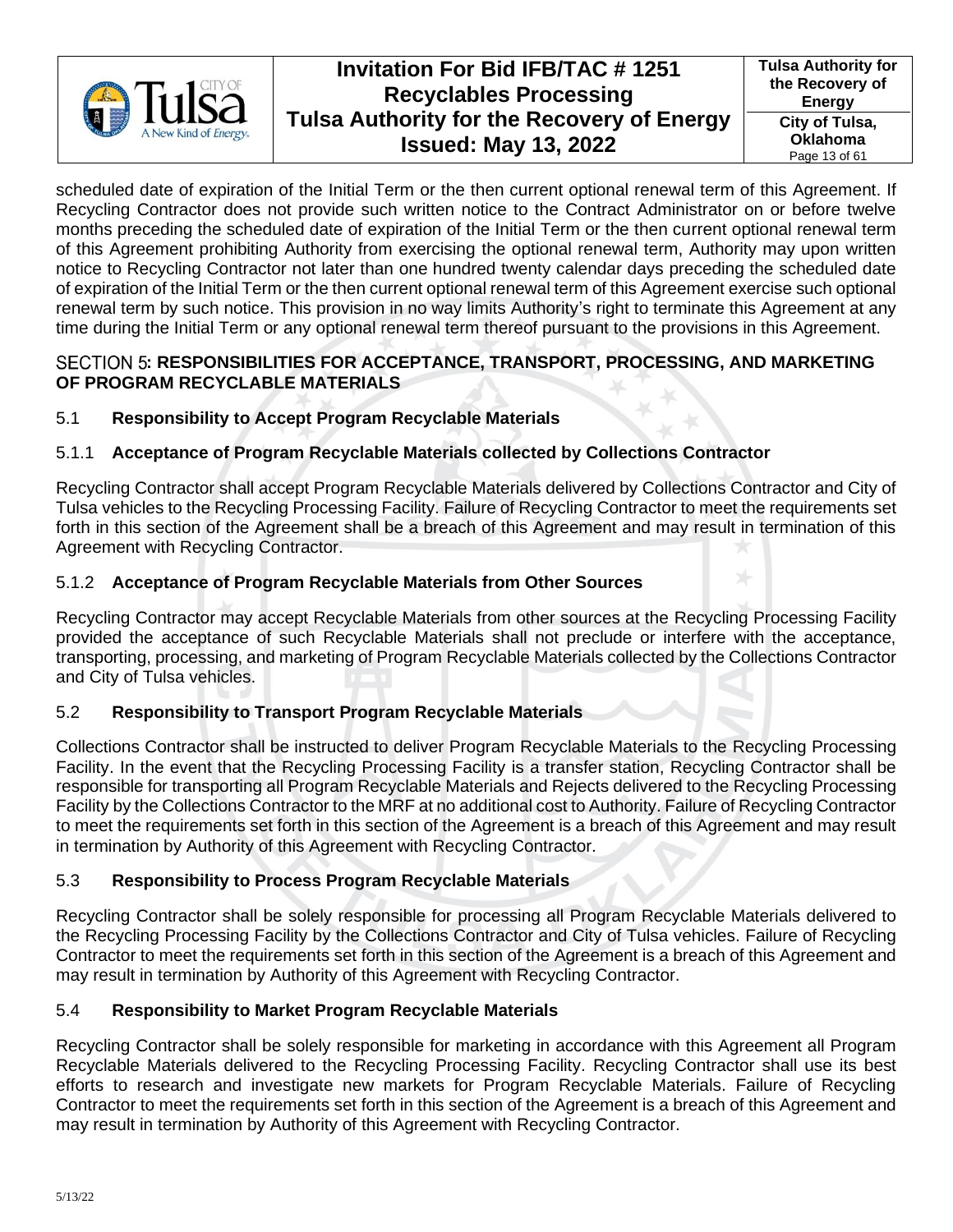

## <span id="page-13-0"></span>5.5 **Other Program Recyclable Materials Responsibilities**

Recycling Contractor shall be solely responsible for all aspects of the management, operations, and maintenance of the Recycling Processing Facility and MRF (if the Recycling Processing Facility is a transfer station only) including, without limitation, the following:

- A. The acceptance, transporting, processing, and marketing of Program Recyclable Materials delivered to the Recycling Processing Facility by the Collections Contractor and/or by City of Tulsa vehicles;
- B. Transportation of Unaccepted Loads to the Designated Disposal Facility;
- C. Transportation and disposal of Rejects to the Designated Disposal Facility;
- D. The maintenance of complete and accurate records and the provision of reports to Authority in accordance with the requirements of this Agreement;
- E. Preventive maintenance; maintenance and repair of systems and equipment; maintenance and repair of building and grounds at the Recycling Processing Facility (and MRF if Recycling Processing Facility is a transfer station only);
- F. Prevention and clean-up of litter at the Recycling Processing Facility; and
- G. The recruitment, hiring, and training of all managerial, supervisory, and operating personnel at the Recycling Processing Facility and MRF.

## <span id="page-13-1"></span>SECTION 6: RECYCLING PROCESSING FACILITY AND MRF LOCATIONS

### <span id="page-13-2"></span>6.1 **Recycling Processing Facility Location**

Recycling Contractor shall maintain the Recycling Processing Facility for delivery of Program Recyclable Materials by the Collections Contractor at *[insert location address]* 

throughout the term of the Agreement. If Recycling Contractor is unable to accept at the Recycling Processing Facility and transport from the Recycling Processing Facility to the MRF any or all Program Recyclable Materials delivered by the City's Collections Contractor, Recycling Contractor shall be solely responsible for the following:

- A. Procuring an alternative delivery site for accepting and transporting such Program Recyclable Materials; and
- B. Any and all increases in costs associated with accepting and transporting such Program Recyclable Materials at the new Recycling Processing Facility.

Failure of Recycling Contractor to accept at the initial Recycling Processing Facility and transport from the initial Recycling Processing Facility to the MRF any or all Program Recyclable Materials collected by Collections Contractor shall be a breach of this Agreement and may result in termination by Authority of this Agreement with Recycling Contractor.

### <span id="page-13-3"></span>6.2 **MRF Location**

Recycling Contractor shall maintain a MRF at *[insert location address]* 

(the "Designated MRF") throughout the term of the Agreement. If Recycling Contractor is unable to accept, process, and market any or all Program Recyclable Materials at the MRF delivered by Collections Contractor, Recycling Contractor shall be responsible for the following: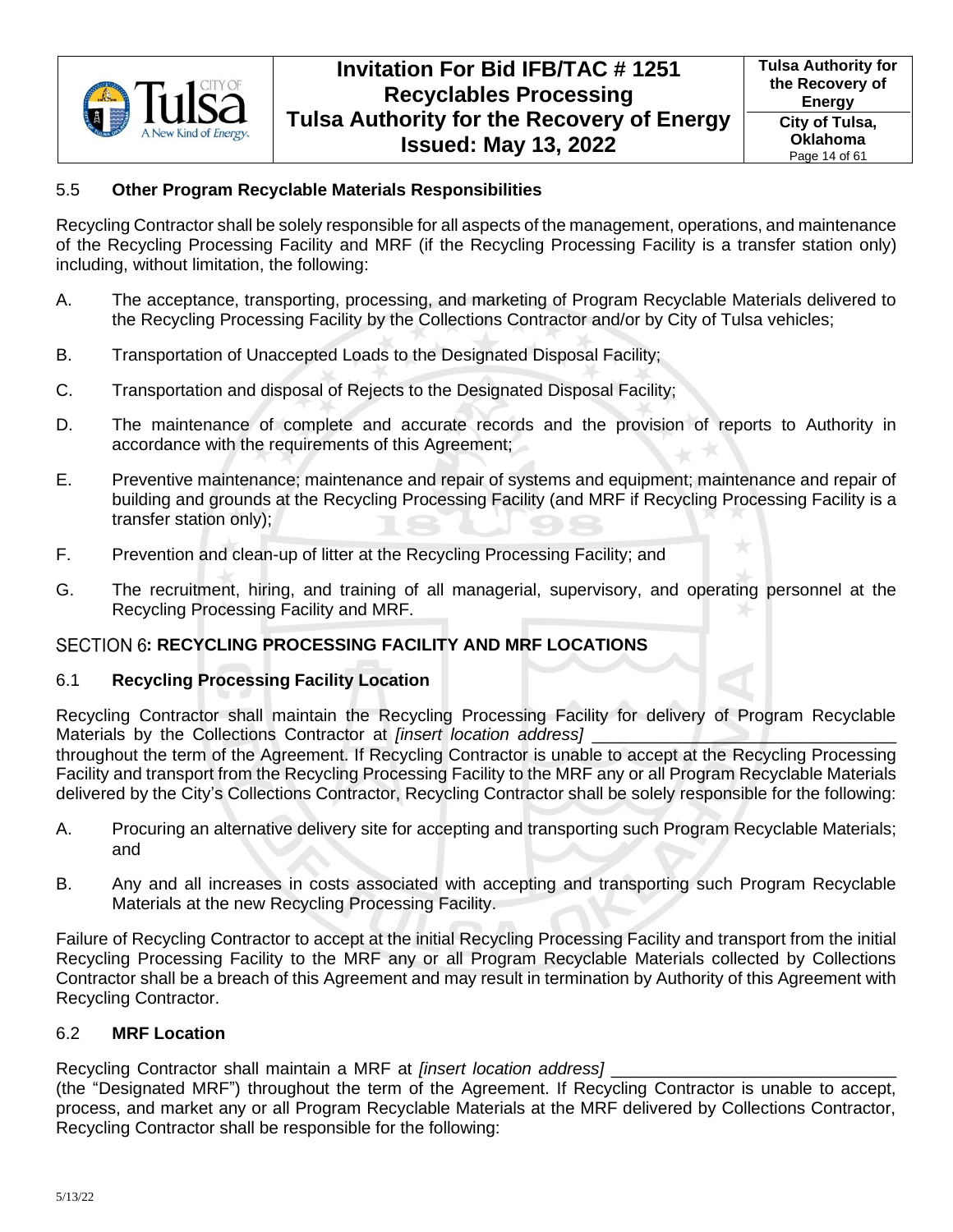

- A. Procuring an alternative MRF for accepting, processing, and marketing such Program Recyclable Materials; and
- B. Any and all increases in costs associated with accepting, processing, and marketing such Program Recyclable Materials at the new location, including higher transportation costs incurred by the Collections Contractor.

Failure of Recycling Contractor to accept, process, and market any or all Program Recyclable Materials at the MRF delivered by Collections Contractor is a breach of this Agreement and may result in termination by Authority of this Agreement with Recycling Contractor.

## <span id="page-14-0"></span>SECTION 7: DISPOSAL OF PROGRAM RECYCLABLE MATERIALS PROHIBITED

Recycling Contractor shall not dispose of any Program Recyclable Materials or market Program Recyclable Materials to markets that Recycling Contractor knows or reasonably should have anticipated will dispose of the Program Recyclable Materials except when approved in writing by the Contract Administrator. Disposal of any Program Recyclable Materials or marketing Program Recyclable Materials to markets that Recycling Contractor knows or reasonably should have anticipated will dispose of the Program Recyclable Materials, except when approved in writing by the Contract Administrator, is a breach of this Agreement and may result in termination by Authority of this Agreement with Recycling Contractor. Failure of Recycling Contractor to meet the requirements set forth in this section of the Agreement is a breach of this Agreement and may result in termination by Authority of this Agreement with Recycling Contractor.

## <span id="page-14-1"></span>**: INSPECTION OF LOADS AND UNACCEPTED LOADS**

### <span id="page-14-2"></span>8.1 **Recycling Contractor's Right to Inspect Loads**

Recycling Contractor shall have the right to inspect each load of Program Recyclable Materials upon discharge at the Recycling Processing Facility for compliance with this Agreement.

### <span id="page-14-3"></span>8.2 **Unaccepted Loads**

### <span id="page-14-4"></span>8.2.1 **Reasons for Unaccepted Loads**

Prior to departure of a Collections Contractor's vehicle from the Recycling Processing Facility, Recycling Contractor may designate a load as an Unaccepted Load for the following reasons:

- A. A load of Program Recyclable Materials contains more than twenty-five percent of non-Program Recyclable Materials by volume; or
- B. A load of Program Recyclable Materials presents a substantial endangerment to the public or employee health or safety.

Recycling Contractor may not designate a load as an Unaccepted Load for any reason other than those identified in this section.

### <span id="page-14-5"></span>8.2.2 **Procedure for Unaccepted Loads**

### 8.2.2.1 **Notice of Unaccepted Load**

If Recycling Contractor designates a load of Program Recyclable Materials delivered by Collections Contractor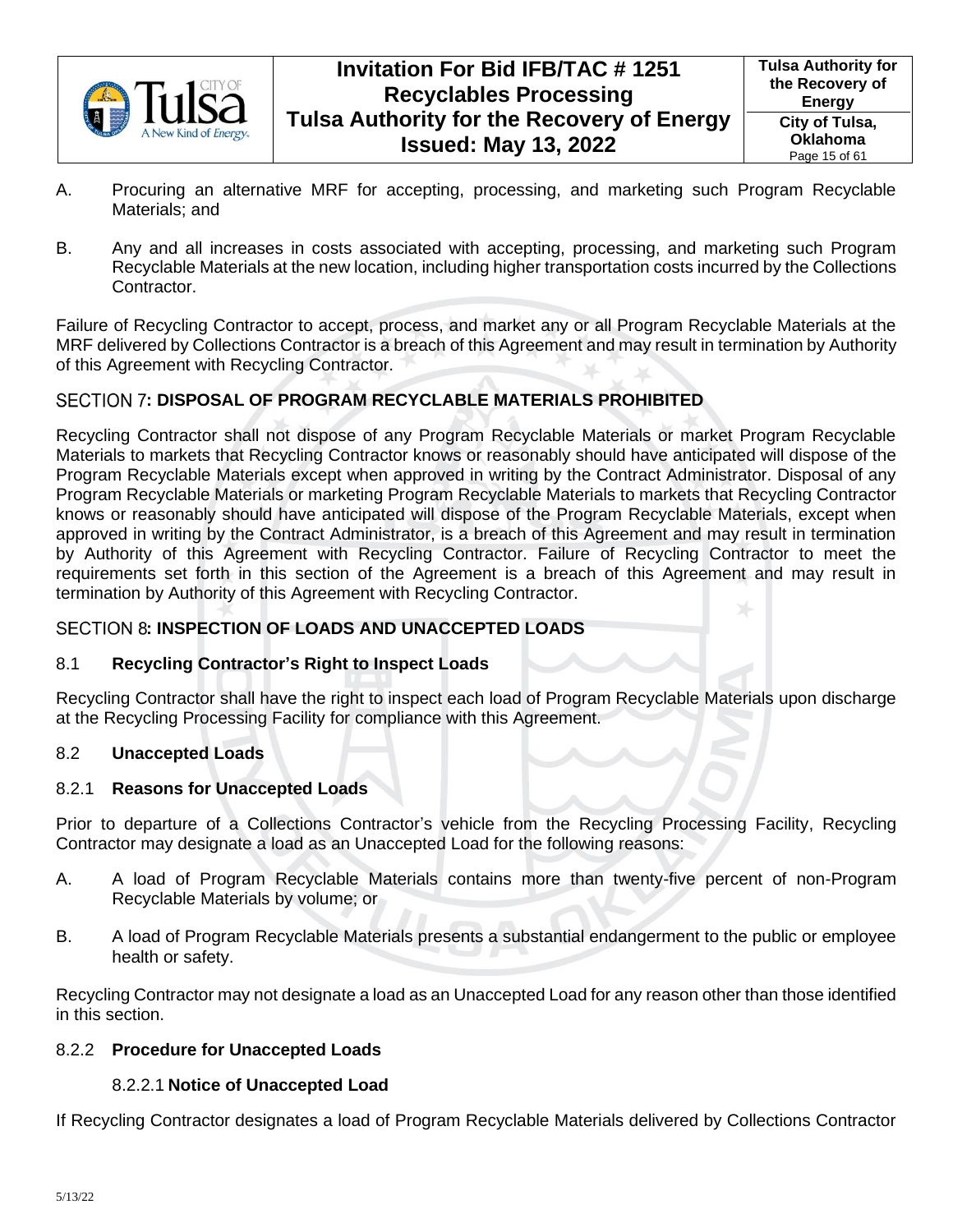

**Tulsa Authority for the Recovery of Energy City of Tulsa, Oklahoma** Page 16 of 61

as an Unaccepted Load, Recycling Contractor shall provide notification by telephone and written notice which may be by email to the Contract Administrator prior to the Collection Contractor's vehicle departing from the Recycling Processing Facility. Recycling Contractor shall state the reason the load was designated an Unaccepted Load in the notification by telephone and in writing which may be by email. In addition, Recycling Contractor shall maintain the load separately from other material to afford Contract Administrator the right to inspect as provided by Section 8.2.2.2 of this Agreement. If Recycling Contractor fails to provide notice in accordance with this Section, Recycling Contractor shall accept the load. For purposes of this Section 8.2.2.1, notice to the Contract Administrator may be made by email to the Contract Administrator's business email address.

## 8.2.2.2 **Right to Inspect Unaccepted Loads**

Upon receipt of the notice by the Contract Administrator from Recycling Contractor in accordance with Section 8.2.2.1, Recycling Contractor shall retain the Unaccepted Load for an additional twenty-four (24) hours to allow the Contract Administrator the opportunity to inspect the load. The Contract Administrator may waive the right to inspect the load. Failure to inspect the load within twenty-four hours of receipt of notice shall be deemed a waiver of the right to inspect the load.

## 8.2.2.3 **Dispute or Acceptance of Designation as Unaccepted Loud**

If the Contract Administrator inspects the load, Contract Administrator may dispute or accept the designation as an Unaccepted Load. If the Contract Administrator disputes the rejection of the load, Recycling Contractor shall either sort the contents of the load by Program Recyclable Materials and other materials and weigh each individually or accept the load. If Recycling Contractor sorts the contents of the load by Program Recyclable Materials and non-Program Recyclable Materials and weighs each individually, Recycling Contractor shall accept the load if the weight of such non-Program Recyclable Materials is equal to or less than twenty-five percent of the weight of the entire load.

## 8.2.2.4 **Costs for Unaccepted Loads**

Recycling Contractor shall transport and dispose of Unaccepted Loads at the Disposal Facility. Disposal Facility shall invoice Authority, and Authority shall pay for disposal costs of Unaccepted Loads.

## <span id="page-15-0"></span>SECTION 9: HANDLING OF REJECTS AND HAZARDOUS WASTE

## <span id="page-15-1"></span>9.1 **Procedure for Managing Rejects and Hazardous Waste**

### <span id="page-15-2"></span>9.1.1 **Managing Rejects**

Recycling Contractor shall dispose of Rejects delivered to the Recycling Processing Facility by Collection Contractor the state of the state of the state of the state of the state of the state of the state of the state of the state of the state of the state of the state of the state of the state of the state of the state of the Designated Disposal Facility as may be directed by the Authority. Recycling Contractor shall be responsible for managing and transporting such Rejects to the Designated Disposal Facility.

### <span id="page-15-3"></span>9.1.2 **Removal of Hazardous Materials**

A. Recycling Contractor shall notify the Authority (by telephone) of any delivery of Hazardous Waste to the Recycling Processing Facility by or on behalf of the Authority. Upon receipt of such telephonic notice, the Authority shall determine a method for disposing of such waste at the Authority's cost and shall notify the Recycling Contractor regarding the disposal of such waste, all in accordance with Applicable Law. In the event that Authority does not dispose of such Hazardous Waste within a reasonable time after receipt of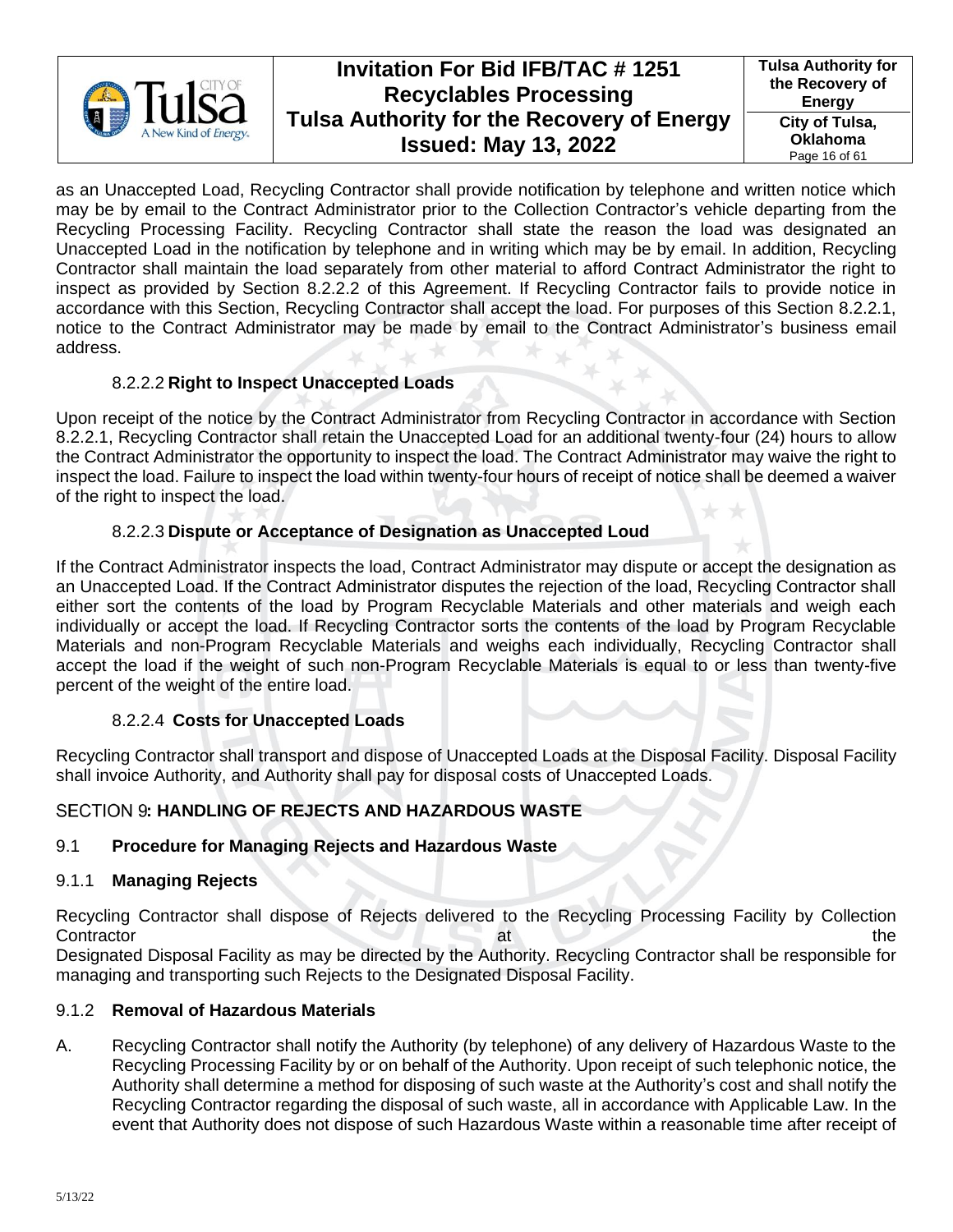

such telephonic notice, Recycling Contractor's Representative shall notify the Contract Administrator that Recycling Contractor intends to dispose of such waste, the amount that Recycling Contractor will invoice Authority for such service (which amount shall be consistent with then current market rates) and the date and time the Recycling Contractor intends to dispose of such waste. Unless the Authority removes such waste prior to the Recycling Contractor's stated date and time of disposal of such waste, the Recycling Contractor may dispose of such waste on or after such date and time and invoice Authority for an amount not to exceed the amount stated by Recycling Contractor during the telephonic notice to Authority's Contract Administrator.

- B. If the Authority delivers Hazardous Waste to the Recycling Processing Facility, the Recycling Contractor may, at its option, either (i) process such Hazardous Waste as an Unaccepted Load, or (ii) notify the Authority in accordance with this Section [9.1.2.](#page-15-3)
- C. The removal, transport and disposal by the Recycling Contractor of Unacceptable Waste or Hazardous Waste shall be accomplished in accordance with all Applicable Law, and if delivered by or on behalf of Authority, pursuant to the process set forth in this Section [9.1.2](#page-15-3) above.
- D. Authority shall have the right but not the obligation to station a monitor at the Recycling Processing Facility to monitor the Recycling Contractor's acceptance, handling and processing of materials at the Recycling Processing Facility. The Recycling Contractor shall provide to Authority copies of all Special, Hazardous or Unacceptable Waste approval requests and reports which the Recycling Contractor sends to the Oklahoma Department of Environmental Quality, the U.S. Environmental Protection Agency, or any other governmental authority; provided that such monitoring shall be conducted in a manner so as to minimize interference with Recycling Processing Facility operations. In connection with any Recycling Processing Facility visits, the Authority and its representatives and invitees shall comply with all reasonable rules and regulations adopted by the Recycling Contractor, including a requirement that each person visiting the Recycling Processing Facility sign a statement agreeing (a) to assume the risk of the visitation but not the risk of injury due to the negligent acts of the Recycling Contractor, and (b) not to disclose or use, consistent with Applicable Law, any confidential information of the Recycling Contractor other than for the purpose for which it was furnished or as may be required by Applicable Law.

## <span id="page-16-0"></span>9.2 **Costs for Transporting Rejects**

Recycling Contractor shall, at Recycling Contractor's sole expense (excluding disposal costs), transport Rejects to the Designated Disposal Facility. Authority and Recycling Contractor agree the costs for disposal at the Designated Disposal Facility of Rejects from Program Recyclable Materials delivered by the Collections Contractor pursuant to the Collections Contract shall be billed by the Designated Disposal Facility to Authority and paid by the Authority. The Recycling Contractor will send Contract Administrator a copy of all weight tickets for Rejects delivered to Recovery Facility by Recycling Contractor on behalf of the Authority.

## <span id="page-16-1"></span>SECTION 10: RECYCLING FACILITY AND MRF REQUIREMENTS

### <span id="page-16-2"></span>10.1 **Recycling Processing Facility Requirements**

### <span id="page-16-3"></span>10.1.1 **Recycling Processing Facility**

In the event that Recycling Contractor's Recycling Processing Facility does not include MRF operations, the following requirements shall apply to the Recycling Processing Facility.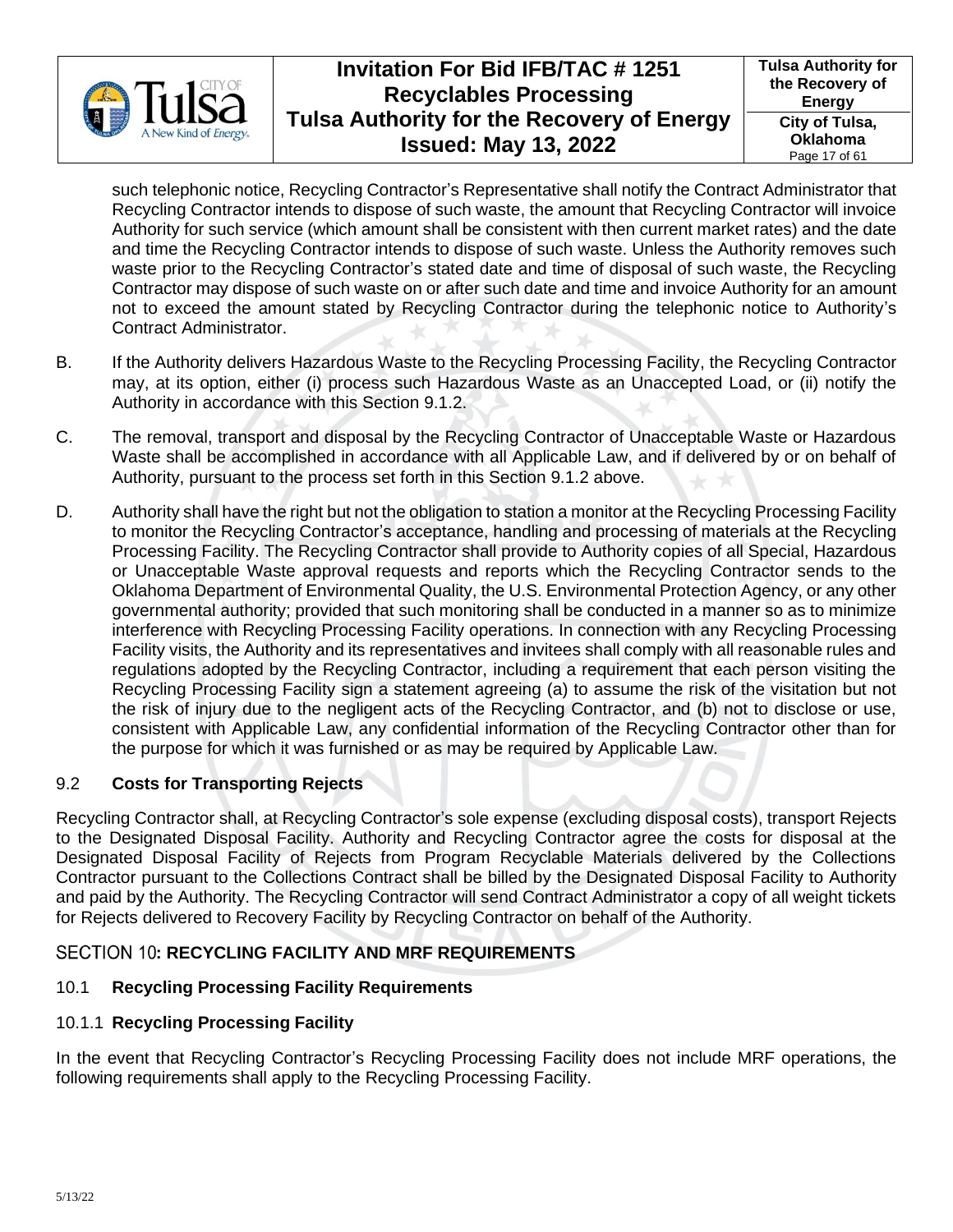

## <span id="page-17-0"></span>10.1.2 **Collections Contractor**

Authority shall provide Recycling Contractor with the names, vehicle information and other reasonably required data regarding Collections Contractor at least ten days prior to the Commencement Date.

### <span id="page-17-1"></span>10.1.3 **Capacity**

Recycling Contractor shall construct, maintain, and operate the Recycling Processing Facility to provide sufficient capacity for accepting and transporting Program Recyclable Materials delivered by Collections Contractor and City of Tulsa vehicles for the term of this Agreement to the MRF if the MRF is in another location.

Failure of Recycling Contractor to meet the requirements set forth in this section of the Agreement is a breach of this Agreement and may result in termination by Authority of this Agreement with Recycling Contractor.

### <span id="page-17-2"></span>10.1.4 **Scales**

Recycling Contractor shall operate and maintain adequately sized truck scales and computerized record-keeping systems for weighing and recording all incoming and outgoing delivery vehicles. Recycling Contractor shall maintain a record containing the gross weight, tare weight, net weight, date, time, and vehicle identification of each vehicle entering and exiting the Recycling Processing Facility utilizing equipment provided by the Recycling Contractor. Recycling Contractor shall weigh, record, and tabulate materials from the Collections Contractor and City of Tulsa vehicles and other haulers' vehicles separately. Recycling Contractor shall test the Recycling Processing Facility scales as required by Applicable Law. At a minimum, Recycling Contractor shall test the Recycling Processing Facility scales every six months. If testing of the Recycling Processing Facility scales indicates that a scale is inaccurate by an amount greater than one percent (1.0%), then Recycling Contractor and Authority agree that the scale records for the preceding ninety days shall be adjusted by the percentage the scale is inaccurate. If the Recycling Processing Facility scales are unavailable during hours of operation, Recycling Contractor shall use the average weight for the route and load of the day from the previous calendar week. Authority shall conduct random and periodic weight checks on the Collections Contractor's delivery trucks. Recycling Contractor may accompany Authority on such checks.

Failure of Recycling Contractor to meet the requirements set forth in this section of the Agreement is a breach of this Agreement and may result in termination by Authority of this Agreement with Recycling Contractor.

### <span id="page-17-3"></span>10.1.5 **Operation and Maintenance**

<span id="page-17-4"></span>Recycling Contractor shall:

- A. Operate and maintain Recycling Processing Facility in accordance with Applicable Law. Recycling Contractor shall obtain and maintain all permits, licenses, and approvals for operating and maintaining Recycling Processing Facility.
- B. Establish and maintain safety procedures for the Recycling Processing Facility at a level consistent with Applicable Law and good industry practice.
- C. Maintain the Recycling Processing Facility at all times in a neat, orderly, litter-free and odor free condition, including but not limited to, providing maintenance, implementing necessary repairs, purchasing and installing necessary replacement equipment or parts for the Recycling Processing Facility, and maintaining a reserve of spare parts, all consistent with manufacturer standards and good working conditions.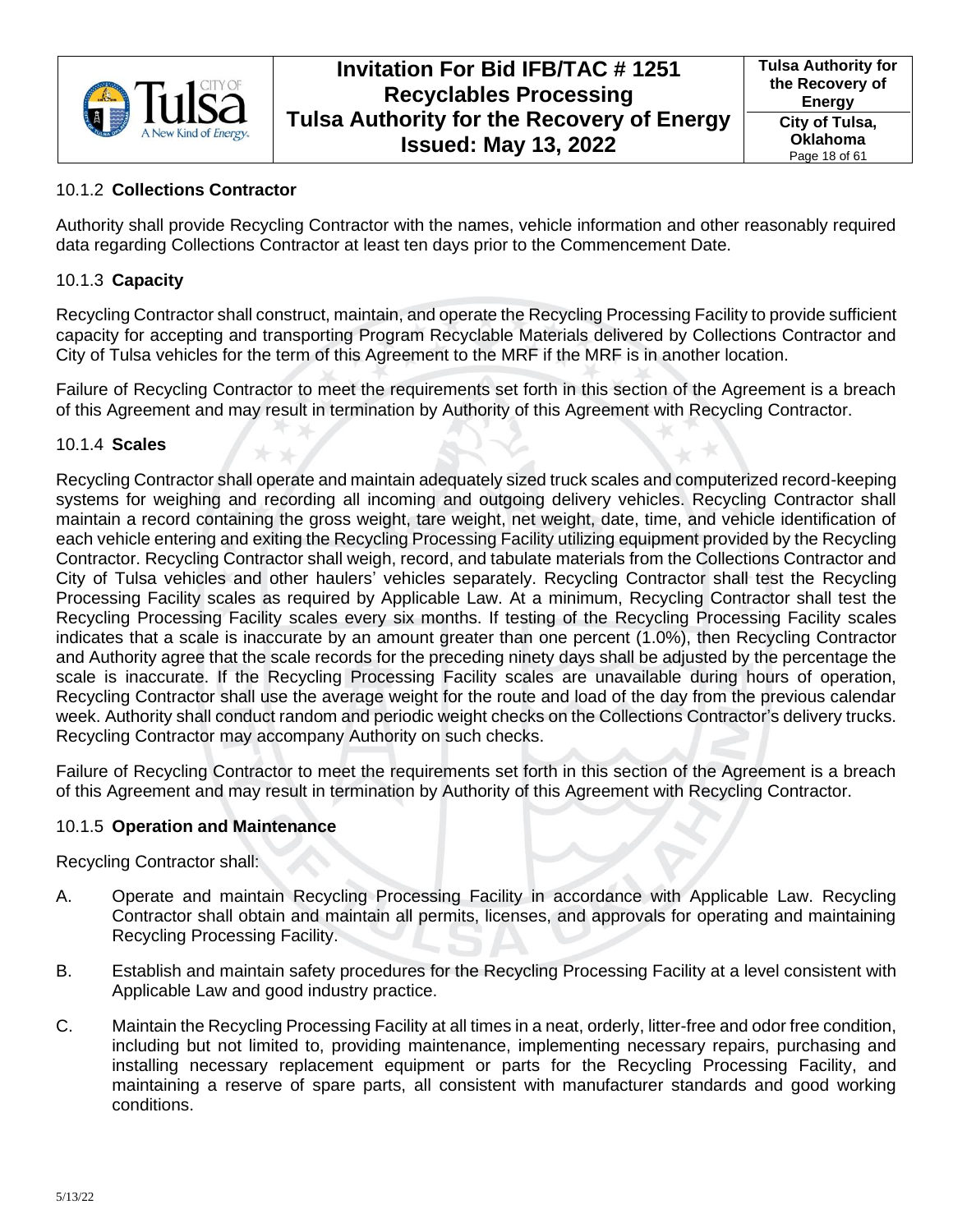

## <span id="page-18-0"></span>10.1.6 **Traffic Regulation**

Recycling Contractor may reasonably regulate the flow of traffic at the Recycling Processing Facility and may deny access to any vehicle that repeatedly violates reasonable Recycling Processing Facility safety and traffic rules promulgated by Recycling Contractor.

### <span id="page-18-1"></span>10.1.7 **Priority Access**

Recycling Contractor shall provide priority access during all hours of operation to a minimum of three Collections Contractor vehicles discharging Program Recyclable Materials at the Recycling Processing Facility. Priority access shall mean that at any time during Recycling Contractor's hours of operation in any day, a maximum of three Collection Contractor's vehicles at the Recycling Processing Facility at any one time will be allowed to discharge materials at the Recycling Processing Facility prior to other vehicles. Such priority access shall also be afforded to one City of Tulsa vehicle per day.

### <span id="page-18-2"></span>10.1.8 **Truck Turn Around Time**

Recycling Contractor shall operate the Recycling Processing Facility to minimize traffic impact at the Recycling Processing Facility and on surrounding roadways and to facilitate vehicle access during operations. Recycling Contractor shall operate the Recycling Processing Facility to maintain a daily average delivery vehicle turnaround time of less than fifteen minutes from vehicle arrival at the Recycling Processing Facility scale to the delivery's vehicle passing out of the gates of the Recycling Processing Facility. Upon twenty-four hours electronic notice from Authority to Recycling Contractor, Recycling Contractor will provide the Contract Administrator with access to its records to verify vehicle turnaround time.

### <span id="page-18-3"></span>10.1.9 **Receipt and Queuing**

Recycling Contractor shall construct, maintain, and operate the Recycling Processing Facility to ensure the Recycling Processing Facility is capable of accepting any and all Program Recyclable Materials delivered by Collections Contractor and City of Tulsa vehicles from all types of delivery vehicles, including but not limited to packer trucks, roll-off trucks, and rear- discharging tilt-bed and side-discharging tilt-bed collection vehicles that normally deliver such materials. Recycling Contractor shall construct, maintain, and operate the Recycling Processing Facility to ensure the doors on delivery bays shall be of sufficient height to allow the exit of roll-off trucks and collection vehicles with bodies or containers in the dump (up) position.

### <span id="page-18-4"></span>10.1.10 **Storage**

Recycling Contractor shall store Recyclable Materials to prevent degradation of Recyclable Materials, prevent negative impact to maneuvering of vehicles in Recycling Processing Facility, and promote the safety of persons at the Recycling Processing Facility. At a minimum, Recycling Contractor shall provide for storage of the amount of Recyclable Materials delivered to the Recycling Processing Facility over a period of three consecutive Business Days.

#### <span id="page-18-5"></span>10.1.11 **Security**

Recycling Contractor shall be solely responsible for security of the Recycling Processing Facility and shall maintain adequate protective security at the Recycling Processing Facility which, at a minimum, shall include locking of all access gates and building entrances as appropriate and use of security lighting.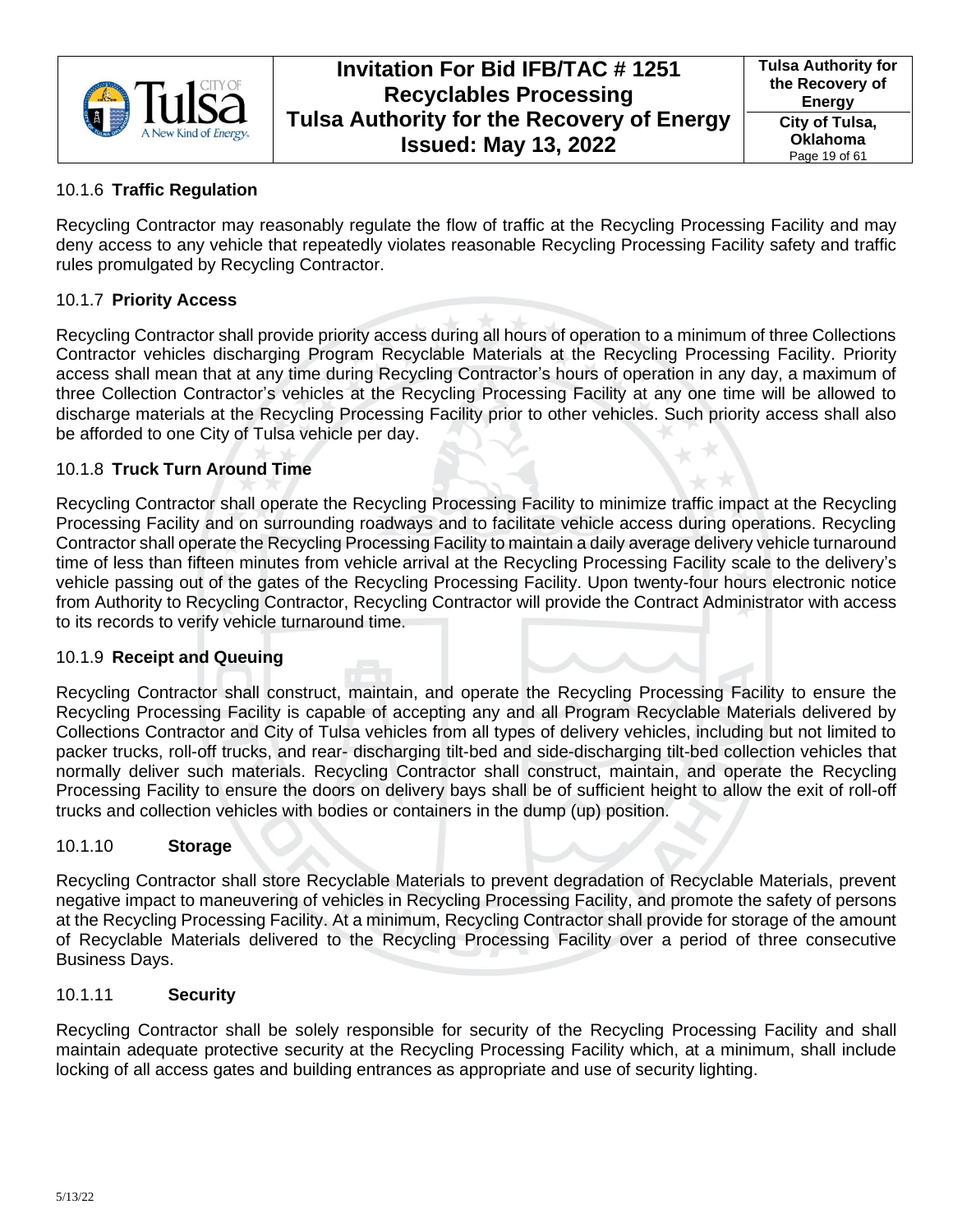

### <span id="page-19-0"></span>10.2 **MRF Requirements**

#### <span id="page-19-1"></span>10.2.1 **MRF Use**

In the event that Recycling Contractor's MRF is not located at the Recycling Processing Facility, the requirements set forth in Section [10.1](#page-16-2) above regarding the Recycling Processing Facility shall apply to Recycling Contractor's MRF in addition to the requirements set forth in this Section [10.2.](#page-19-0)

#### <span id="page-19-2"></span>10.2.2 **Capacity**

Recycling Contractor shall construct, maintain, and operate the MRF to provide sufficient capacity for accepting, processing, and marketing Program Recyclable Materials collected by Collections Contractor for the term of this Agreement including any optional renewal term.

Failure of Recycling Contractor to meet the requirements set forth in this section of the Agreement is a breach of this Agreement and may result in termination by Authority of this Agreement.

#### <span id="page-19-3"></span>10.2.3 **Operation and Maintenance Recycling Contractor shall:**

- A. Operate and maintain the MRF in accordance with Applicable Law. Recycling Contractor shall obtain and/or maintain all permits, licenses, and approvals for operating and maintaining the MRF.
- B. Establish and maintain safety procedures for the MRF at a level consistent with Applicable Law and good industry practice.
- C. Maintain the MRF at all times in a neat, orderly, odor-free and litter-free condition, including but not limited to, providing maintenance, implementing necessary repairs, purchasing and installing necessary replacement equipment or parts for the MRF, and maintaining a reserve of spare parts, all consistent with good industry practice and standards relating to Solid Waste processing facilities.

### <span id="page-19-4"></span>10.2.4 **Processing Systems**

Recycling Contractor shall process a minimum of ninety-five percent by weight of Program Recyclable Materials (excluding Rejects as defined in Appendices A and B) into Recovered Materials utilizing processing subsystems at the MRF capable of fulfilling this requirement. In addition, Recycling Contractor shall utilize processing subsystems at the MRF capable of complying with product specifications of secondary materials buyers including, but not limited to, product form, size, weight, density, and degree of contamination.

Failure of Recycling Contractor to meet the requirements set forth in this section of the Agreement is a breach of this Agreement and may result in termination by Authority of this Agreement.

#### <span id="page-19-5"></span>10.2.5 **Storage**

Recycling Contractor shall store Recyclable Materials to prevent degradation of Recyclable Materials, prevent negative impact to maneuvering of vehicles at the MRF, and promote the safety of persons at the MRF. At a minimum, Recycling Contractor shall provide for storage of the amount of Recyclable Materials delivered to the MRF over a period of three consecutive Business Days.

#### <span id="page-19-6"></span>10.2.6 **Security**

Recycling Contractor shall be solely responsible for security of the MRF and shall maintain adequate protective security at the MRF which, at a minimum, shall include locking of all access gates and building entrances as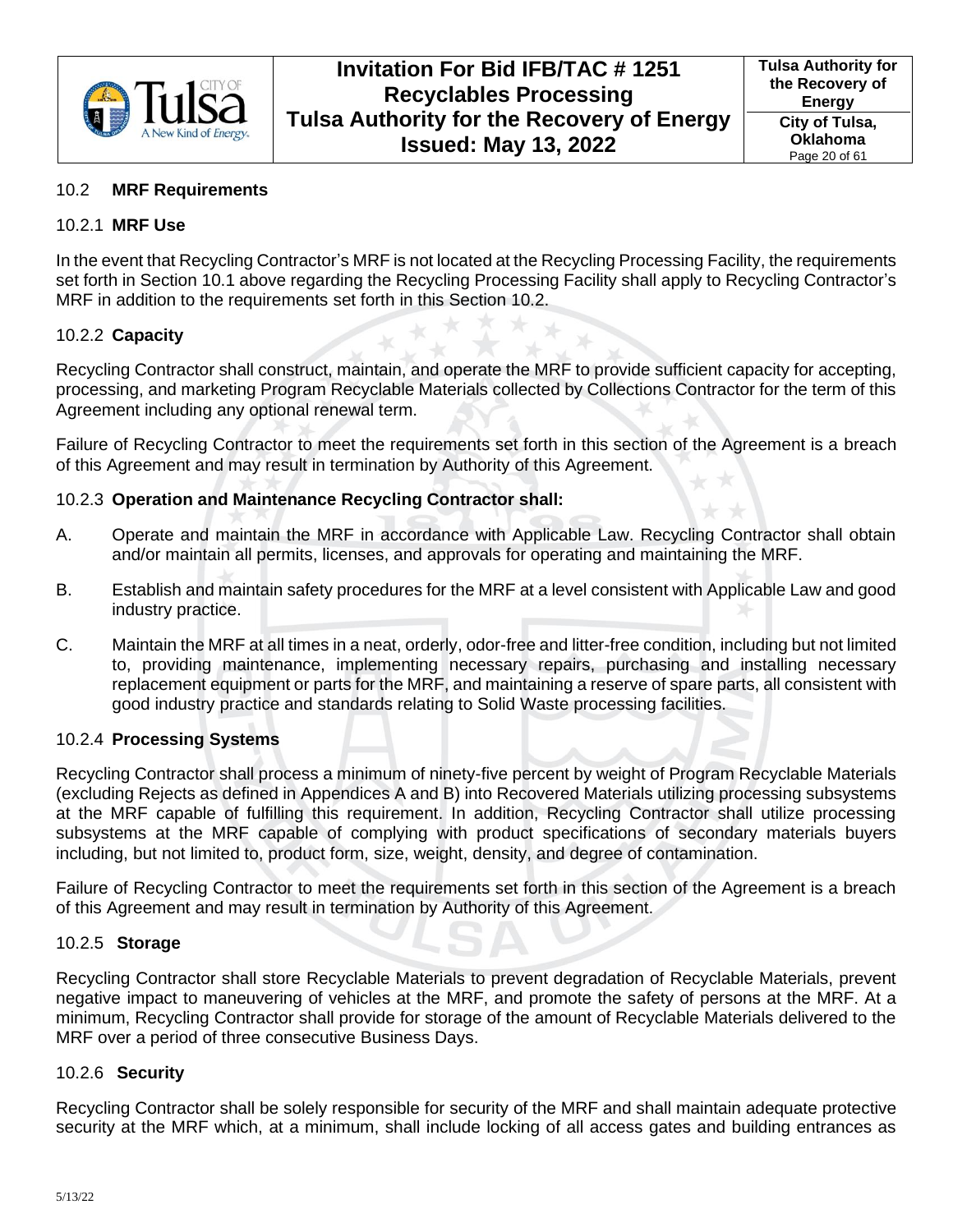

appropriate and use of security lighting.

### <span id="page-20-0"></span>SECTION 11: PROGRAM RECYCLABLE MATERIALS AUDITS

Recycling Contractor and Authority agree that composition information derived from Program Recyclable Materials Audits shall be used for determination of the following:

- A. Disposal costs for Rejects; and
- B. Program Recyclable Materials (including Rejects) revenues.
- C. Recycling Contractor, at Recycling Contractor's sole expense, shall conduct Program Recyclable Materials Audits in accordance with the following:
- D. Recycling Contractor and Authority shall mutually agree on dates and times to conduct the Program Recyclable Materials Audits;
- E. Recycling Contractor and Authority shall mutually agree on loads to be included in the Program Recyclable Materials Audits;
- F. Audits shall include a minimum of four loads and a maximum of six loads;
- G. Recycling Contractor shall conduct two Program Recyclable Materials Audits each twelve calendar months to be performed in March and October of each year commencing in 2023; and
- H. Audits may be attended by Contract Administrator or designee.

For each Program Recyclable Materials Audit, Recycling Contractor shall process the selected loads and record the composition of the materials.

### <span id="page-20-1"></span>**SECTION 12: PERSONNEL**

### <span id="page-20-2"></span>12.1 **Recycling Contractor's Representative and Key Personnel**

At least thirty days prior to the Commencement Date, Recycling Contractor shall have a qualified, competent, and reliable representative on duty to be in charge of its operations under this Agreement and who is authorized to make decisions and act on its behalf (the "Recycling Contractor's Representative"). Recycling Contractor agrees that Authority and Contract Administrator shall have twenty-four hour access to Recycling Contractor's Representative via a non-toll call from City. Recycling Contractor agrees Recycling Contractor's Representative shall upon request of Authority attend any or all Authority meetings. Recycling Contractor shall provide to Contract Administrator in writing ten days before the Commencement Date the name, business, cell, and home phone numbers, email address and fax number of Recycling Contractor's Representative and any key personnel. Answering machines, pagers or other devices that do not provide for immediate contact with Recycling Contractor's Representative or key personnel shall not meet the requirements of this Section. If Recycling Contractor's Representative or any key personnel change, Recycling Contractor shall provide to Contract Administrator the name, business, cell, and home phone numbers of any replacement for the new Recycling Contractor's Representative or key personnel at least five Business Days before the replacement takes over the duties of the former Recycling Contractor's Representative or key personnel.

#### <span id="page-20-3"></span>12.2 **Personnel Requirements**

Recycling Contractor shall adhere to the following requirements: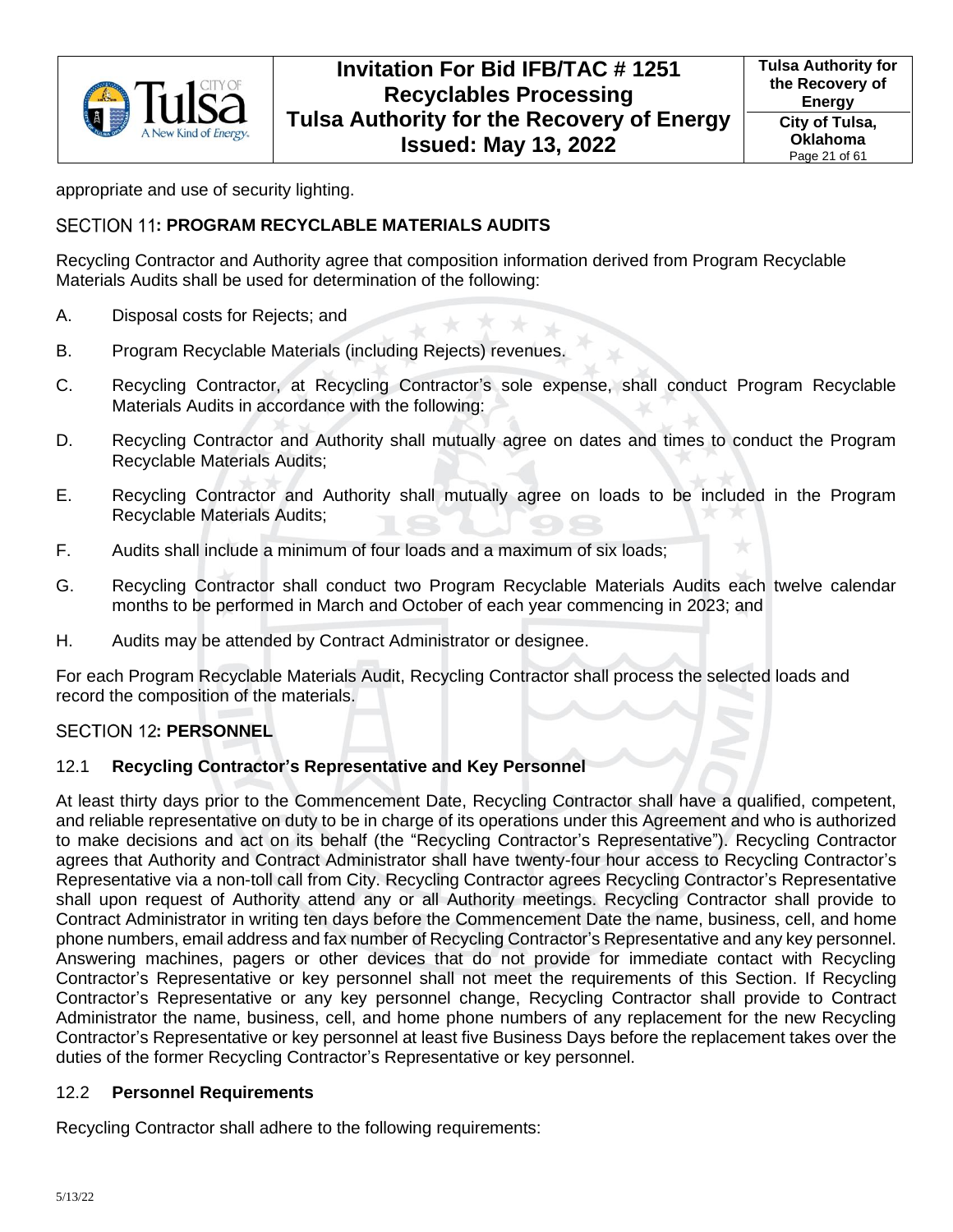

- A. Recycling Contractor shall hire and maintain qualified personnel to provide service under this Agreement. Recycling Contractor shall ensure that each employee or subcontractor operating commercial vehicles in the City or in connection with this Agreement shall have a valid Oklahoma commercial driver's license.
- B. Recycling Contractor shall furnish each employee and subcontractor involved in the performance of this Agreement with personal protective equipment and other appropriate safety equipment.
- C. Recycling Contractor shall provide regularly scheduled, on-going operating and safety training for all employees and subcontractors. Such training shall be mandatory for all personnel and held not less than once per month. Training manuals and schedules shall be maintained at the local office of Recycling Contractor and available for review at any time by Contract Administrator.
- D. All employees and subcontractors involved in the performance of this Agreement including office personnel shall be provided adequate training before and during their employment or contract with Recycling Contractor. This training shall familiarize employees and subcontractors with the required duties and standards of performance. All employees and subcontractors shall be provided comprehensive safety training, equipment, and supplies prior to and during the performance of their duties.
- E. Recycling Contractor's employees and subcontractors shall treat all customers, coworkers, Authority personnel, City employees and any person with whom they come in contact in the performance of their duties under this Agreement in a polite and courteous manner. Rudeness, belligerence, and the use of profanity are strictly prohibited. Authority reserves the right to direct Recycling Contractor to remove any employee or subcontractor who violates this policy from providing services related to this Agreement.
- F. In performance of services, Recycling Contractor's employees and subcontractors shall adhere to Applicable Law.

Authority shall notify Recycling Contractor in writing of a complaint regarding any employee or subcontractor of Recycling Contractor who violates any provision hereof. Authority may require Recycling Contractor to remove any unacceptable employee or subcontractor, as determined by Authority, from service related to this Agreement.

## <span id="page-21-0"></span>**SECTION 13: HOURS OF OPERATION**

## <span id="page-21-1"></span>13.1 **Recycling Processing Facility Hours of Operation**

Recycling Contractor shall operate the Recycling Processing Facility from Monday through Friday, 6:00 AM to 6:00 PM unless the Contract Administrator provides written approval otherwise. If a holiday as defined in [SECTION 14](#page-21-3) occurs on a Monday through Friday, Recycling Contractor shall operate the Recycling Processing Facility on the following Saturday from 6:00 AM to 6:00 PM.

### <span id="page-21-2"></span>13.2 **MRF Hours of Operation**

Recycling Contractor shall operate the MRF during Hours of Operation sufficient to support the requirements as set forth in this Agreement.

### <span id="page-21-3"></span>**SECTION 14: HOLIDAYS**

For purposes of this Agreement, holidays shall solely comprise the following:

A. New Year's Day;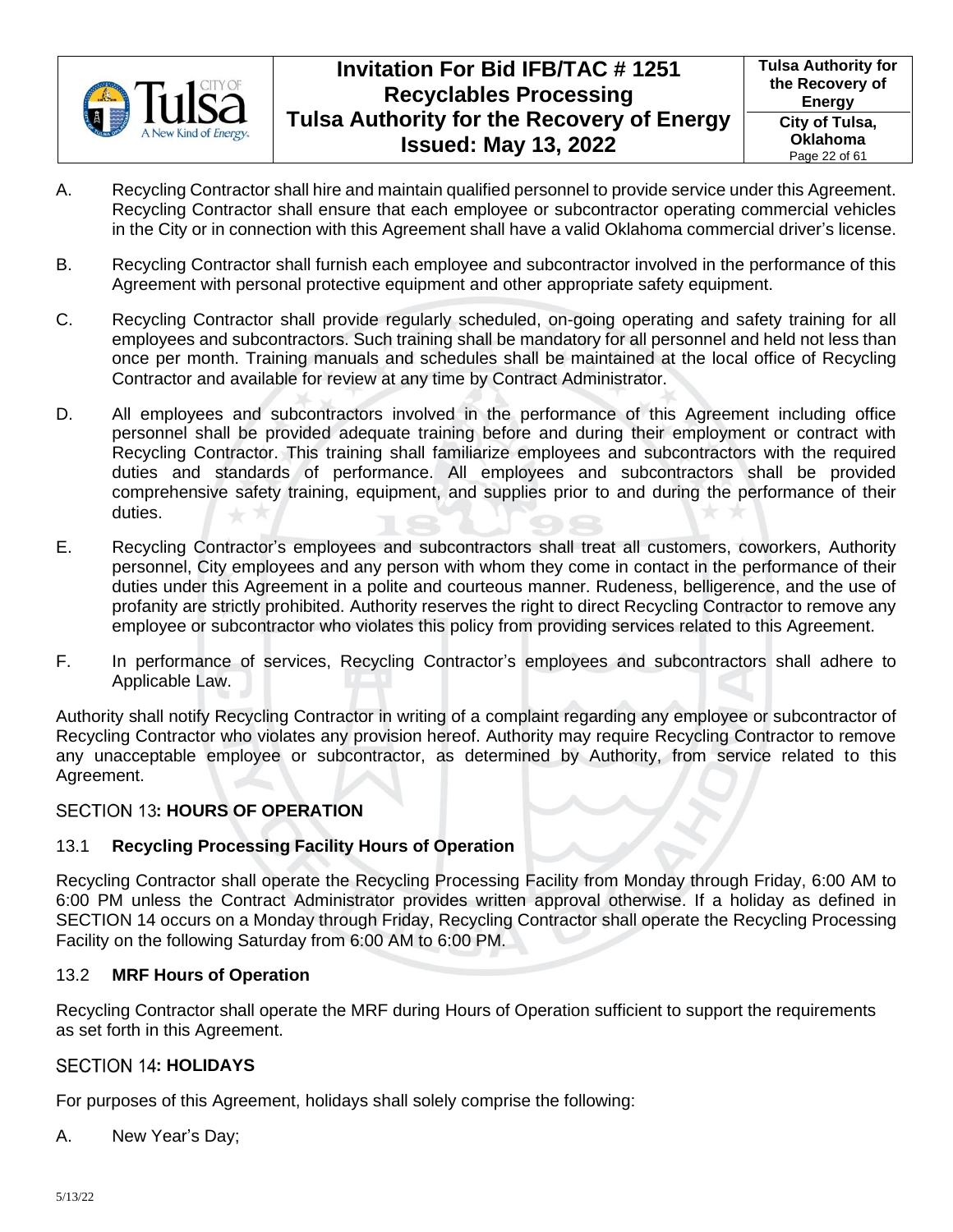

- B. Thanksgiving Day; and
- C. Christmas Day.

The Contract Administrator, at its sole discretion, may add or delete holidays. If the Contract Administrator elects to add or delete holidays, the Contract Administrator shall provide Recycling Contractor notice in accordance with the provisions of this Agreement.

## <span id="page-22-0"></span>**SECTION 15: LOCAL OFFICE**

Recycling Contractor shall maintain a local office, staffed with personnel Monday through Friday, 8:00 AM to 5:00 PM, within the municipal corporate limits of the City of Tulsa.

## <span id="page-22-1"></span>**SECTION 16: COMPLAINTS**

If Authority or City receives a complaint, Authority or City shall contact Recycling Contractor via non-toll phone call or email and notify Recycling Contractor of the complaint as soon as possible after receipt of a complaint, Authority or City shall notify Recycling Contractor's Representative of the date and time the complaint was received, name of the person who made the complaint and their contact information, and the basis for the complaint. For all complaints, whether received by Authority, City, or Recycling Contractor, Recycling Contractor shall resolve each complaint within twenty four hours of notice of such complaint to Recycling Contractor to the satisfaction of Contract Administrator or his/her designee.

For each customer complaint, Recycling Contractor shall prepare a complaint report including:

- A. Date and time complaint was delivered to Recycling Contractor;
- B. Identification of the person who delivered the complaint to Recycling Contractor;
- C. Recycling Contractor's opinion of the complaint as legitimate or non-legitimate;
- D. Date, time and action taken to resolve complaint; and
- E. Name of responsible contact at Recycling Contractor's location regarding the complaint.

Recycling Contractor shall submit the complaint report, in a format approved by the Contract Administrator, to Contract Administrator prior to 10:00 AM the next Business Day following receipt of the complaint and shall maintain a database of all complaints. The database software shall be compatible with City's software.

Recycling Contractor and Recycling Contractor's employees and subcontractors understand, acknowledge, and agree that customer service is of high importance to Authority. Recycling Contractor and his/her employees and subcontractors will work diligently to provide excellent customer services to Authority and all Customers.

### <span id="page-22-2"></span>**SECTION 17: TRANSITION SUPPORT**

Recycling Contractor understands, acknowledges, and agrees that a smooth transition from one provider(s) to another is essential for the health and safety of the City and its residents. Recycling Contractor understands, acknowledges, and agrees that the failure of Recycling Contractor to timely and promptly transition the services provided pursuant to this Agreement may create serious health and safety issues for Authority, the City and its residents. Recycling Contractor understands, acknowledges, and agrees that neither Authority nor City possess the necessary manpower or equipment to provide Program Recyclable Materials Processing and Marketing services.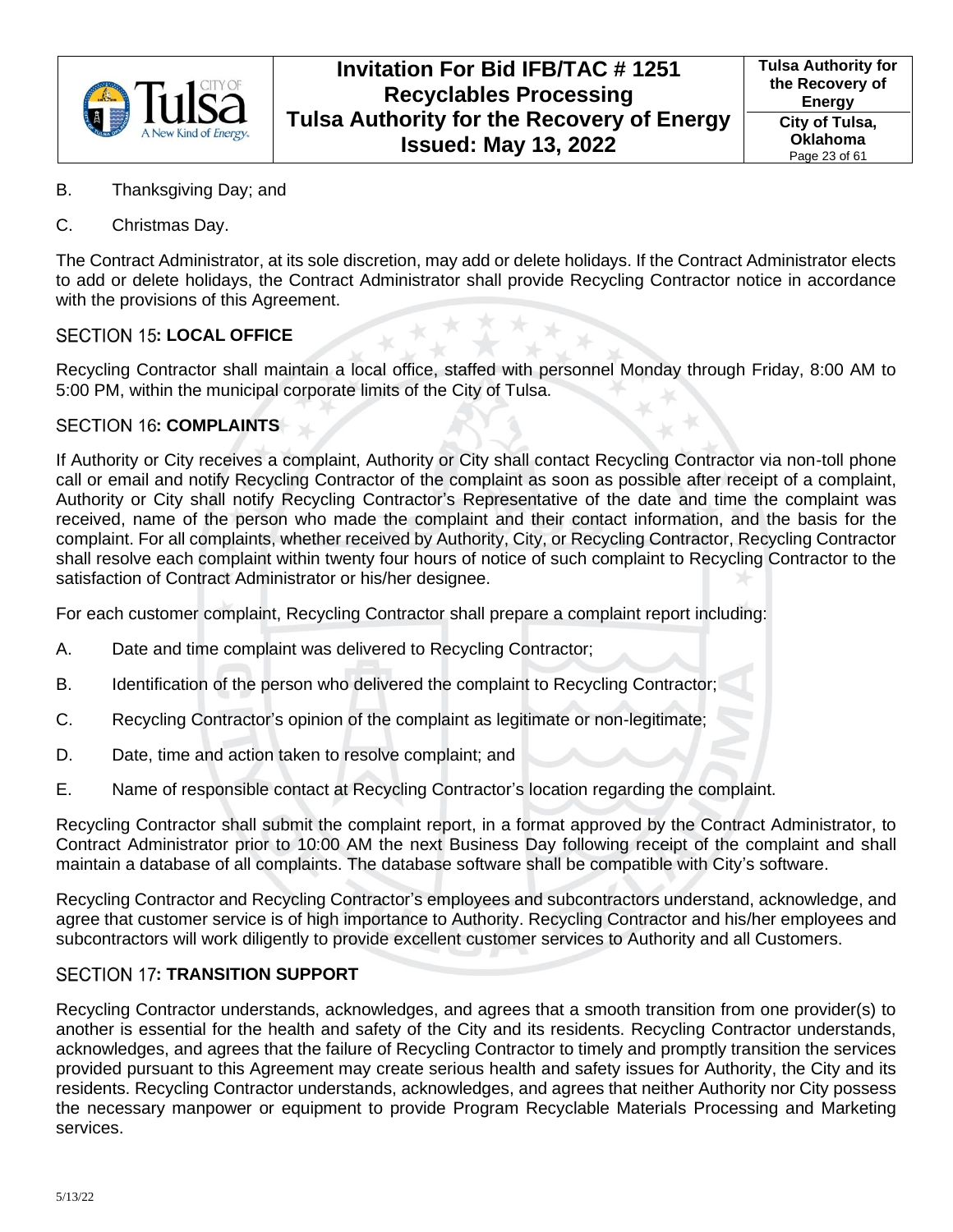

Recycling Contractor shall cooperate fully and timely with Authority and City and any previous and subsequent provider(s) in any transition of Program Recyclable Materials Processing and Marketing services. Recycling Contractor shall cooperate fully with Authority and City in:

- A. The transition to Recycling Contractor providing services upon the commencement of the Initial Term of this Agreement;
- B. The transition from Recycling Contractor to subsequent person(s) upon expiration of the Initial Term or optional renewal term; and
- C. The transition from Recycling Contractor to subsequent person(s) upon termination of the Agreement.

If Recycling Contractor fails to fully and completely transition in accordance with this Agreement, Contract Administrator may engage the immediate services of another provider to immediately fully and completely transition in accordance with this Agreement and a Transition Plan pursuant hereto, and Recycling Contractor shall pay Authority the reasonable expenses of such transition. In the event Contract Administrator is unable to secure the immediate services of another provider, Authority and/or City may pursue any and all equitable and legal remedies available to Authority and/or City.

## <span id="page-23-0"></span>**SECTION 18: LITTER AND ODOR**

No materials shall be accumulated at the Recycling Processing Facility or MRF that could create odors or litter emanating or perceptible outside such facility.

## <span id="page-23-1"></span>SECTION 19: RECORDKEEPING, REPORTING AND REPORTING FORMAT

## <span id="page-23-2"></span>19.1 **Recordkeeping**

Recycling Contractor shall create, maintain, and make available records as defined in and/or required by Applicable Law, and any reports reasonably necessary to:

- A. Document employee and subcontractor training by description of training, date of training, time of training, names of personnel who attended training, name of training instructor, and other information as requested by Contract Administrator. A quarterly summary shall also be submitted to the Contract Administrator.
- B. Document Program Recyclable Materials deliveries by Collections Contractor and City of Tulsa vehicles by time delivered to facility, tonnage of material delivered, Unaccepted Loads by date collected, and other information as requested by Contract Administrator. A monthly summary shall also be submitted to Contract Administrator.
- C. Document Program Recyclable Materials Audit and other information as requested by Contract Administrator. A monthly and annual summary shall also be submitted to Contract Administrator.
- D. Document each delivery of Hazardous Waste to the Recycling Processing Facility by time and date delivered to facility, description of the type of hazardous waste, tonnage of material delivered, procedure for handling material, and other information as requested by Contract Administrator. A monthly summary shall also be submitted to the Contract Administrator.
- E. Such other documents and reports as Authority or Contract Administrator may reasonably require to verify compliance with the Agreement or to meet Authority's reporting requirements with the State. A monthly and annual summary shall also be submitted to Contract Administrator.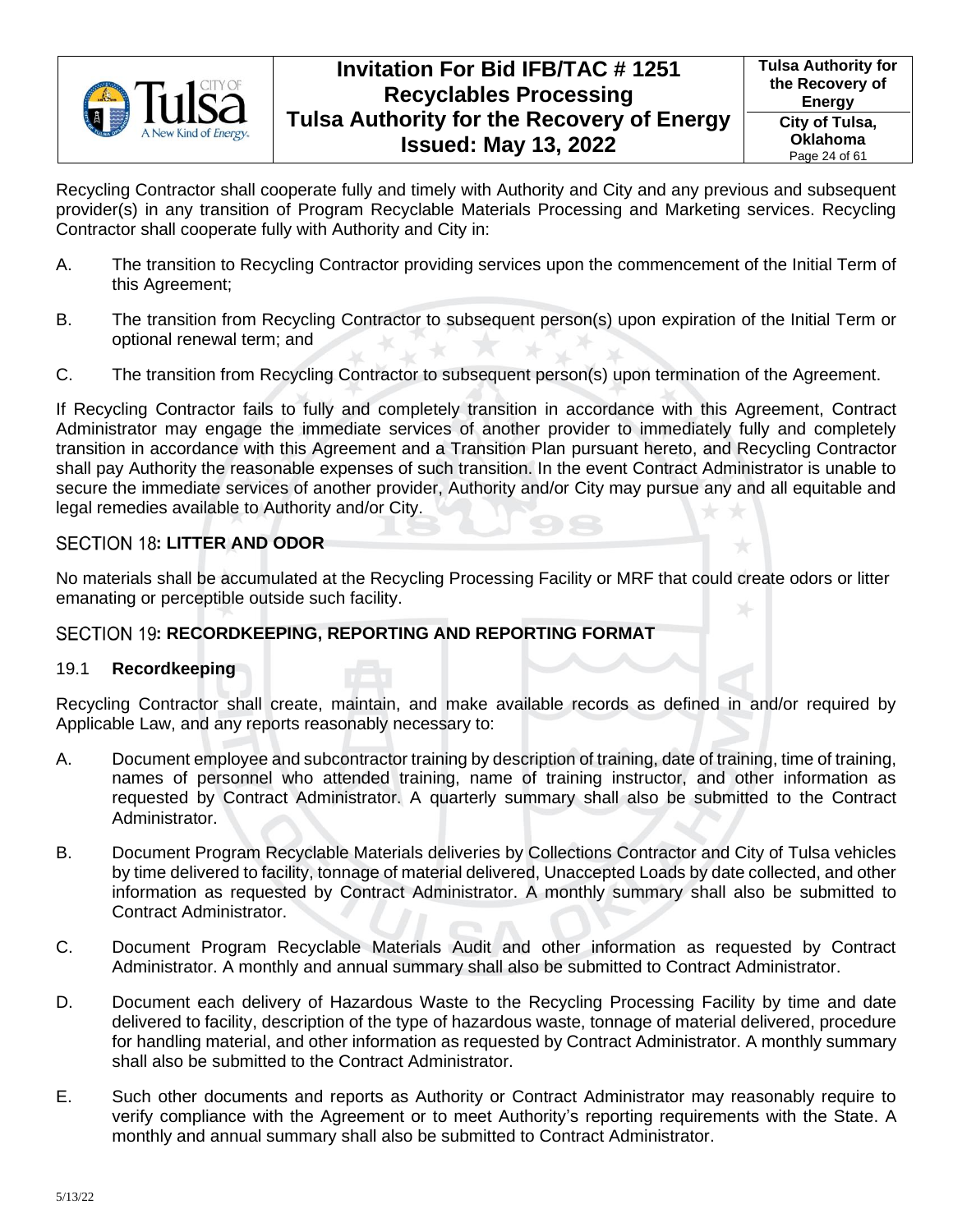

All of Recycling Contractor's records shall be available to Contract Administrator at reasonable times and places throughout the term of this Agreement and for a period of five years after last or final payment.

The terms of this Section [19.1](#page-23-2) shall survive the termination or expiration of this Agreement.

## <span id="page-24-0"></span>19.2 **Reporting**

## <span id="page-24-1"></span>19.2.1 **Monthly and Quarterly Reports**

Recycling Contractor shall submit all monthly and quarterly reports to the Contract Administrator within seven calendar days following the end of each calendar month or quarter. Monthly and quarterly reports are those identified as such in Section [19.1](#page-23-2) of this Agreement.

## <span id="page-24-2"></span>19.2.2 **Annual Reports**

Recycling Contractor shall submit all annual reports to the Contract Administrator within thirty calendar days following the Contract Year end. Annual reports are those identified as such in Section [19.1](#page-23-2) of this Agreement.

## <span id="page-24-3"></span>19.2.3 **Report Format**

Within sixty calendar days of the Effective Date of this Agreement, Recycling Contractor shall submit to the Contract Administrator for his/her approval the format and sample contents of the records to be maintained and the reports to be generated in fulfillment of the requirements of the Agreement. Recycling Contractor shall submit all reports in electronic and hard copy format approved by the Contract Administrator.

### <span id="page-24-4"></span>**: CONTRACT ADMINISTRATOR'S VISITATION RIGHTS, INSPECTI0N RIGHTS AND RIGHT TO AUDIT**

## <span id="page-24-5"></span>20.1 **Visitation Rights**

Authority shall have the right to leave its representative present at the Recycling Processing Facility and MRF during all hours of operation to observe and monitor Recycling Contractor's compliance with the provisions of this Agreement, provided that such observation monitoring shall be conducted in a manner to minimize interference with Recycling Processing Facility and MRF operations. In connection with any Recycling Processing Facility and MRF visits, Authority and its representatives and invitees shall comply with all reasonable rules and regulations adopted by Recycling Contractor.

### <span id="page-24-6"></span>20.2 **Inspection Rights**

## <span id="page-24-7"></span>20.2.1 **Authority's Right to Inspect Records, Books, Data and Documents**

Authority shall have access, upon twenty-four hours' advance written notification to Recycling Contractor, to all books, records, data and documents of Recycling Contractor for inspection, and audit, at Authority's own expense.

### <span id="page-24-8"></span>20.2.2 **Authority's Rights to Inspect Facilities and Equipment**

Authority shall have access, upon twenty-four hours' advance written notification to Recycling Contractor, to inspect Recycling Contractor's facilities and equipment as Authority deems reasonably necessary to determine whether the facilities and equipment provide the services required to be provided by Recycling Contractor under this Agreement and fulfill the tents hereof and/or the terms of the Invitation for Bid documents, if applicable. Authority shall conduct the inspection of facilities and equipment during regular hours of operation. Recycling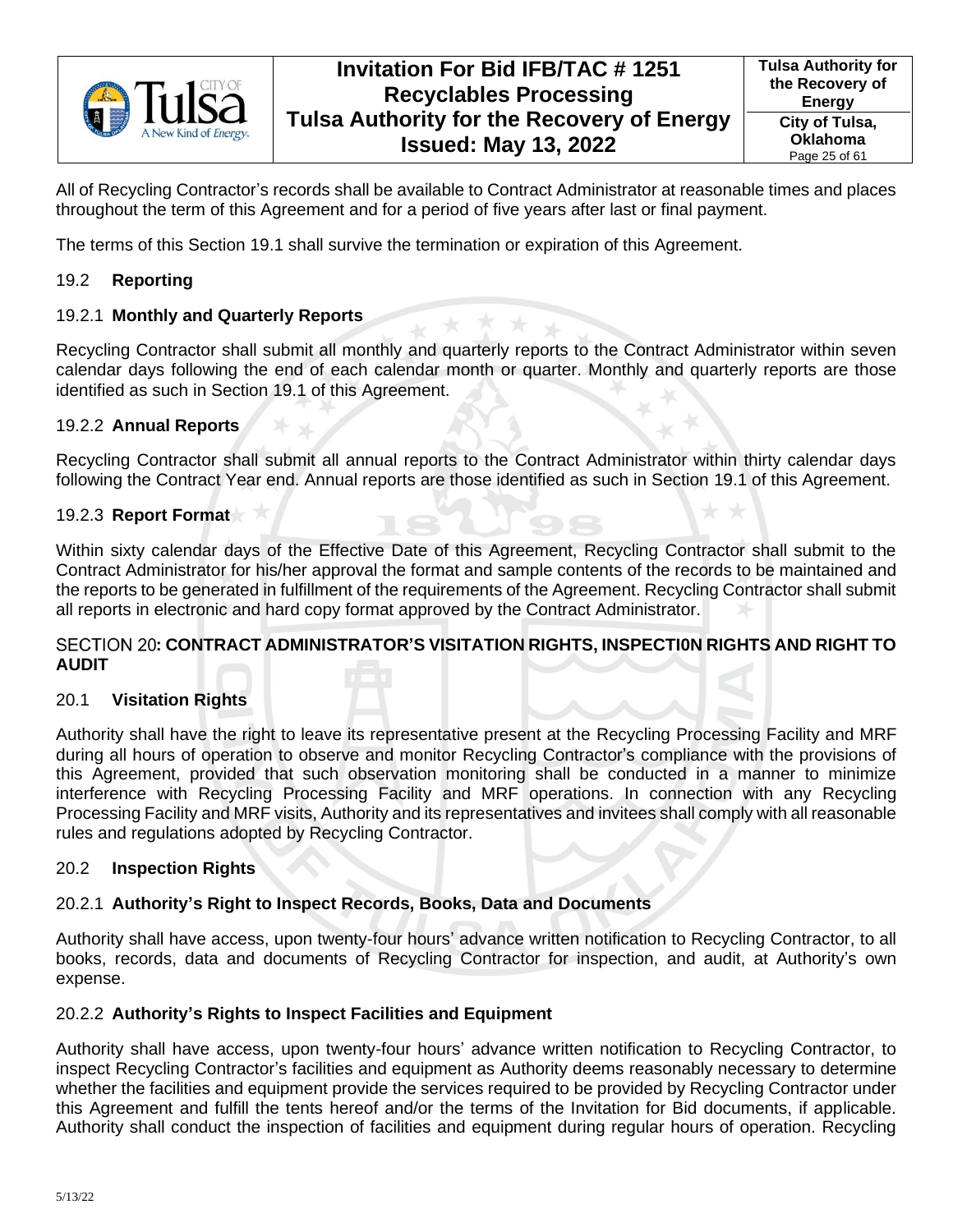

Contractor shall make available to Authority all reasonable facilities and assistance to facilitate the performance of inspections of facilities and equipment by Authority.

## <span id="page-25-0"></span>20.3 **Right to Audit**

The Parties agree that Recycling Contractor's books, records, documents, accounting procedures, practices, price lists or any other items related to the services or terms of this Agreement are subject to inspection, examination, and copying by Authority or its designees. Recycling Contractor Is required to retain all records related to this Agreement for the duration of the tens of this Agreement and a period of five years following expiration and/or termination of the Agreement. If an audit, litigation or other action involving such records begins before the end of the five-year period, the records shall be maintained for five years after the date that all issues arising out of the audit, litigation or other action are resolved or until the end of the five-year retention period, whichever is later.

The terms of this Section [20.3](#page-25-0) shall survive the termination or expiration of this Agreement.

## <span id="page-25-1"></span>**: PROCESSING/MARKETING FEES AND PROGRAM RECYCLABLE MATERIALS REVENUE SHARE, FEE ADJUSTMENTS SUBJECT TO AUTH0RITY'S APPROVAL, INVOICING, AND PAYMENT**

## <span id="page-25-2"></span>21.1 **Processing/Marketing Fees and Recyclable Revenue Share**

## <span id="page-25-3"></span>21.1.1 **Processing/Marketing Fees**

Authority shall pay Recycling Contractor such Processing/Marketing Fees, as adjusted pursuant this Agreement, as are set forth in Appendix A to this Agreement.

## <span id="page-25-4"></span>21.1.2 **Recyclable Revenue Share**

Recycling Contractor shall pay Authority a Recyclable Revenue Share for materials collected by Collections Contractor and delivered to the Recycling Processing Facility based on the following:

- A. Composition of Program Recyclable Materials according to the most recent Program Recyclable Materials Audit conducted pursuant to this Agreement; and
- B. The greater of the index price or the average sales price for the month at the MRF for each type of Program Recyclable Materials.

The index prices shall be calculated by Recycling Contractor each month in accordance with Appendix B.

## <span id="page-25-5"></span>21.2 **Annual Fee Adjustment Subject to Authority's Approval**

Processing/Marketing Fees in Appendix A shall remain fixed from the execution of this Agreement through September 30, 2023. On October 1, 2023 and every October 1st thereafter for the life of this Agreement, Processing/Marketing Fees as established in Appendix A may be adjusted, increased or decreased, according to this section upon approval of Authority.

Upon approval of Authority, the annual rate adjustment shall be based on the most recent December CPI-All Urban Consumers, Unadjusted 12 months ended June, Item: All Items. Upon approval by Authority, the annual rate adjustment shall not exceed five percent per year.

> *Example:* Assume that the CPI-All Urban Consumers, Item: All Items adjusted index for June, 2023 is 114.5 and for June 2022 it was 105.5. The calculation for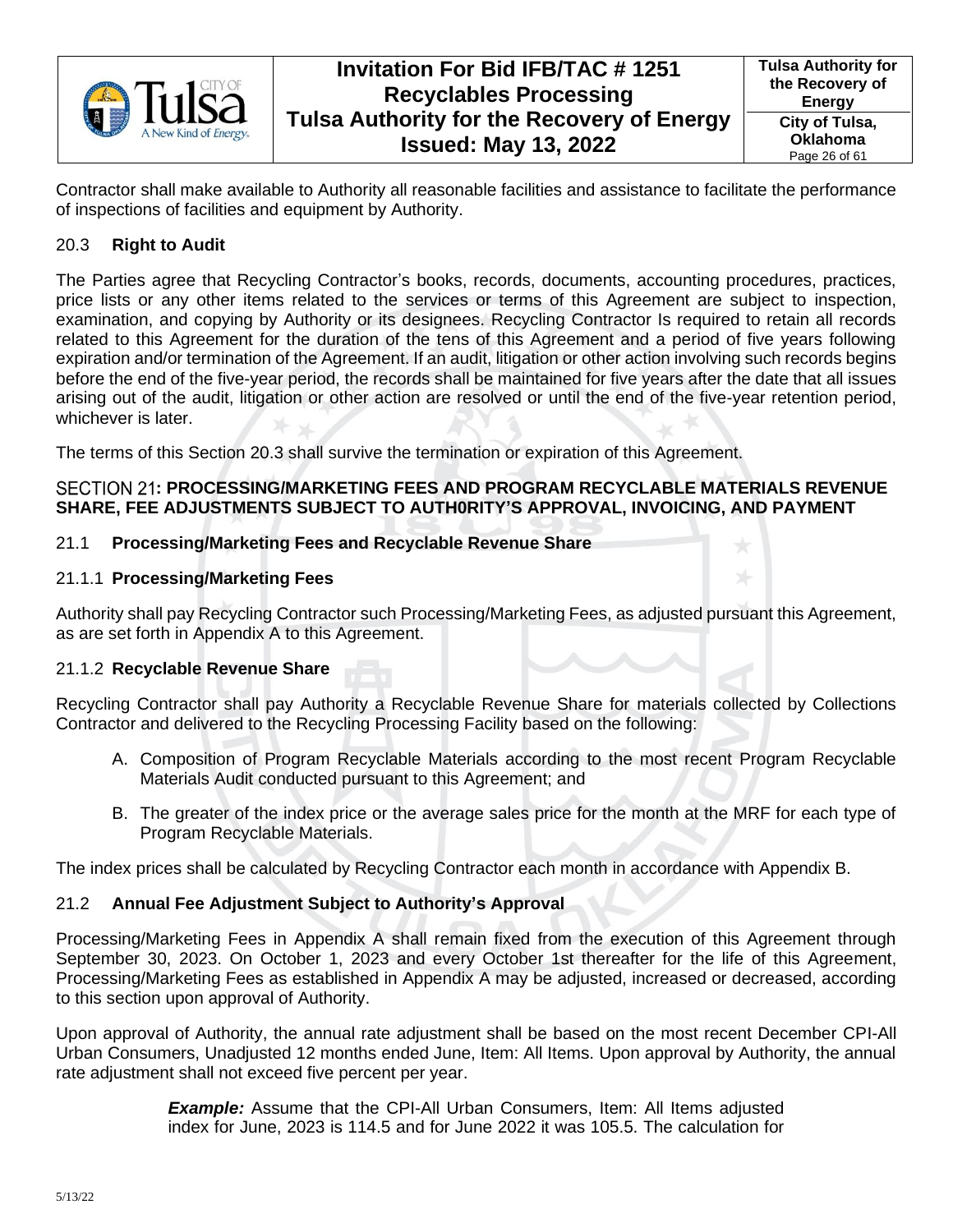

the annual rate adjustment to be implemented on October 1, 2023 is as follows:

$$
\frac{114.5 - 105.5}{105.5} = 8.53\%
$$

and

Total Annual Adjustment Subject to Authority Approval = 5.000%

Then

Total Annual Adjustment Subject to Authority Approval shall be 5.00% applied to rates as of October 1, 2023 to be effective through September 30, 2024 if approved by Authority.

#### <span id="page-26-0"></span>21.3 **Invoicing**

Recycling Contractor shall submit to the Contract Administrator a monthly invoice for Processing/Marketing Fees as established by this Agreement and other fees explicitly authorized by this Agreement, to which fees a credit for the Recyclable Revenue Share shall be applied, to Authority on or before the seventh calendar day of each month for all Program Recyclable Materials Processing and Marketing services performed during the preceding calendar month in accordance with the fee structure established in Appendix A, and as may subsequently be adjusted as set forth in this Agreement. Recycling Contractor shall not invoice Authority for any fees other than those specifically authorized in this Agreement.

#### <span id="page-26-1"></span>21.4 **Taxes**

Recycling Contractor represents that any labor rates included in the Fee pricing provided in Appendix A are inclusive of legally required overtime, overhead, and all contributions and taxes payable under federal and state social security acts, old age pension, worker's compensation laws, unemployment compensation laws, income tax laws and any other applicable laws. Recycling Contractor is responsible and shall pay any of the foregoing amounts on behalf of its employees. Recycling Contractor further agrees that the Fee pricing provided in Appendix A includes any sales, use, gross receipts or like taxes on materials, supplies, equipment or services furnished by Recycling Contractor. Recycling Contractor shall bear all responsibility for taxes, levies, or other assessments on its income or revenues. Recycling Contractor hereby agrees to indemnify and save Authority harmless against the consequences of any failure by Recycling Contractor or any of its subcontractors to pay or withhold taxes, charges or compensation due on behalf of its employees or agents involved in the services provided pursuant to this Agreement.

#### <span id="page-26-2"></span>21.5 **Payment**

Subject to the Authority's timely receipt of invoices as prescribed in Section [21.3,](#page-26-0) Authority shall pay Recycling Contractor's invoiced amount within 30 days less the applicable credit for any Recyclable Revenue Share, and reduced further by any disputed amounts, administrative charges, and authorized withholding of payments as provided herein.

### <span id="page-26-3"></span>SECTION 22: OWNERSHIP OF PROGRAM RECYCLABLE MATERIALS

Title to Program Recyclable Materials shall pass to Recycling Contractor once Recycling Contractor takes possession of the materials at the Recycling Processing Facility. Recycling Contractor shall at its own expense transport any Rejects to the Recovery Facility or, as directed by Authority, to the Designated Disposal Facility. After the risk of loss of Program Recyclable Materials delivered to Recycling Contractor on behalf of Authority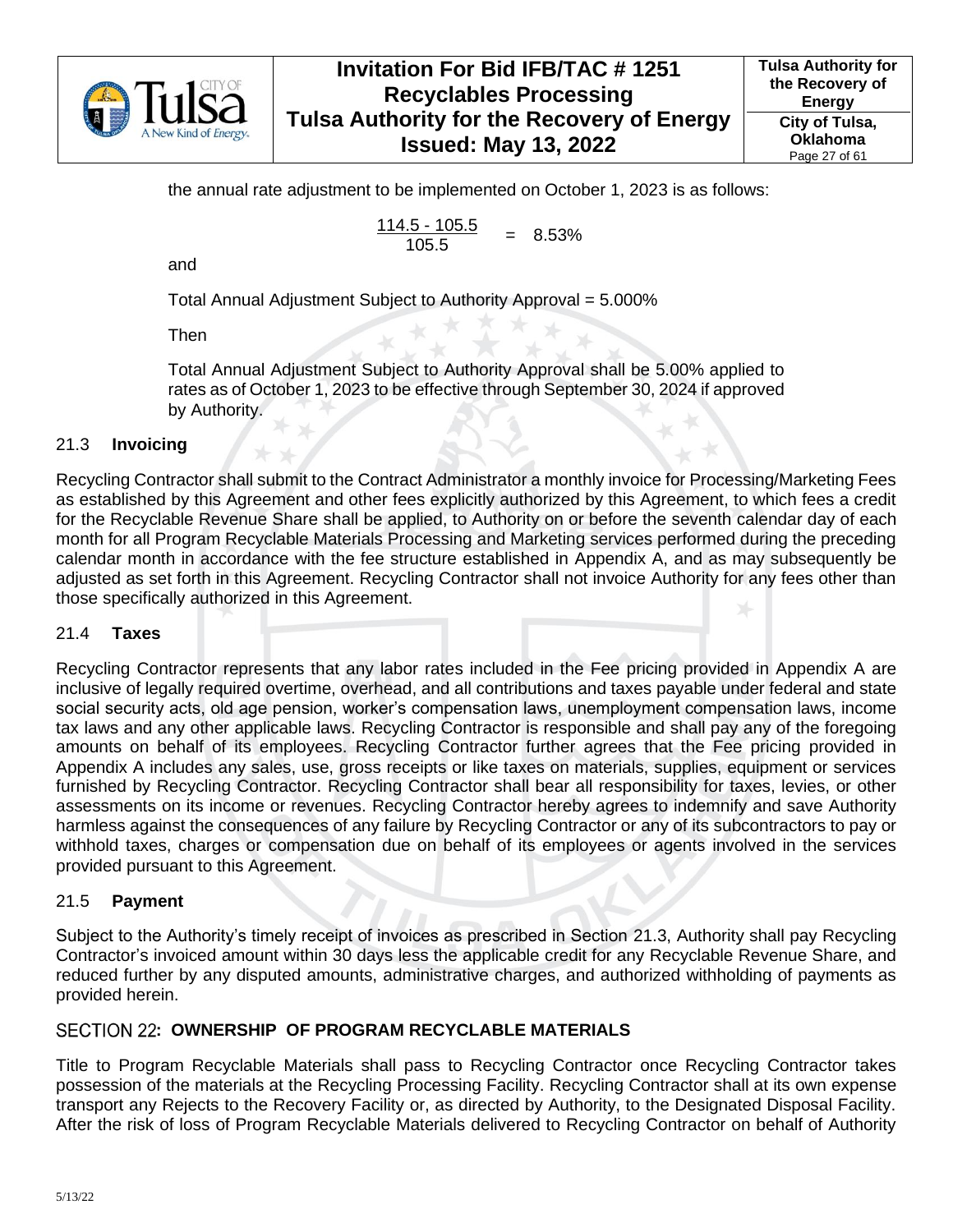

passes to Recycling Contractor, if any such Program Recyclable Materials are lost, damaged, or scavenged, Recycling Contractor shall be liable to Authority for that sum of funds that would have been paid to Authority in accordance with the provisions of this Agreement if such materials had not been lost, damaged, or scavenged.

## <span id="page-27-0"></span>**SECTION 23: ADDITION AND DELETION OF RECYCLABLE MATERIALS**

Authority reserves the right to add other Program Recyclable Materials to the program or delete Recyclable Materials from the program if the Parties mutually agree it is economically and technically feasible. Additional fees, if any, for recovery of additional Recyclable Materials may be negotiated and implemented as a change in service fee by an amendment to this Agreement.

## <span id="page-27-1"></span>**SECTION 24: INDEMNIFICATION AND LIMITATION OF LIABILITY**

## <span id="page-27-2"></span>24.1 **No Indemnification by City or Authority**

Recycling Contractor understands and acknowledges that City is a municipal corporation that is funded by its taxpayers to operate for the benefit of its citizens and that Authority is a public trust created under the law of the State. Accordingly, and pursuant to Oklahoma law, neither Authority nor City shall be required to indemnify or hold Recycling Contractor harmless for loss, damage, expense or liability arising from or related to this Agreement, including any attorneys' fees and costs. In addition, Recycling Contractor shall not limit its liability to Authority or City for actual loss or direct damages for any claim based on a breach of this Agreement and the documents incorporated herein. Authority and City each reserves the right to pursue all legal and equitable remedies to which it may be entitled.

## <span id="page-27-3"></span>24.2 **Indemnification by Recycling Contractor**

Recycling Contractor agrees to indemnify, defend, and save harmless Authority and City and their officers, Trustees, employees and agents for any loss, damage or demands, claims, causes of action and from all suits of whatever nature arising from or relating to it or its subcontractors' performance or nonperformance under this Agreement. Recycling Contractor must exercise all reasonable and customary precautions to prevent any harm or loss to all persons and property related to this Agreement.

### <span id="page-27-4"></span>24.3 **Limitation of Liability**

THE AUTHORITY SHALL NOT BE LIABLE TO RECYCLING CONTRACTOR FOR ANY INDIRECT, CONSEQUENTIAL, SPECIAL, INCIDENTAL, PUNITIVE OR SIMILAR DAMAGES, INCLUDING BUT NOT LIMITED TO LOST PROFITS, ARISING OUT OF OR IN CONNECTION WITH RECYCLING CONTRACTOR'S PERFORMANCE OF OR FAILURE TO PERFORM ITS OBLIGATIONS HEREUNDER, EVEN IF THE AUTHORITY HAS BEEN ADVISED OF THE POSSIBILITY OF SUCH DAMAGE OR LOSS.

The terms of this [SECTION 24](#page-27-1) shall survive the termination or expiration of this Agreement.

## <span id="page-27-5"></span>SECTION 25: **INSURANCE REQUIREMENTS**

## <span id="page-27-6"></span>25.1 **No Insurance by Authority or City**

Recycling Contractor shall be solely responsible for any insurance required under the terms of this Agreement and for any additional insurance it deems necessary. Neither Authority nor City carries or will carry insurance policies covering Recycling Contractor.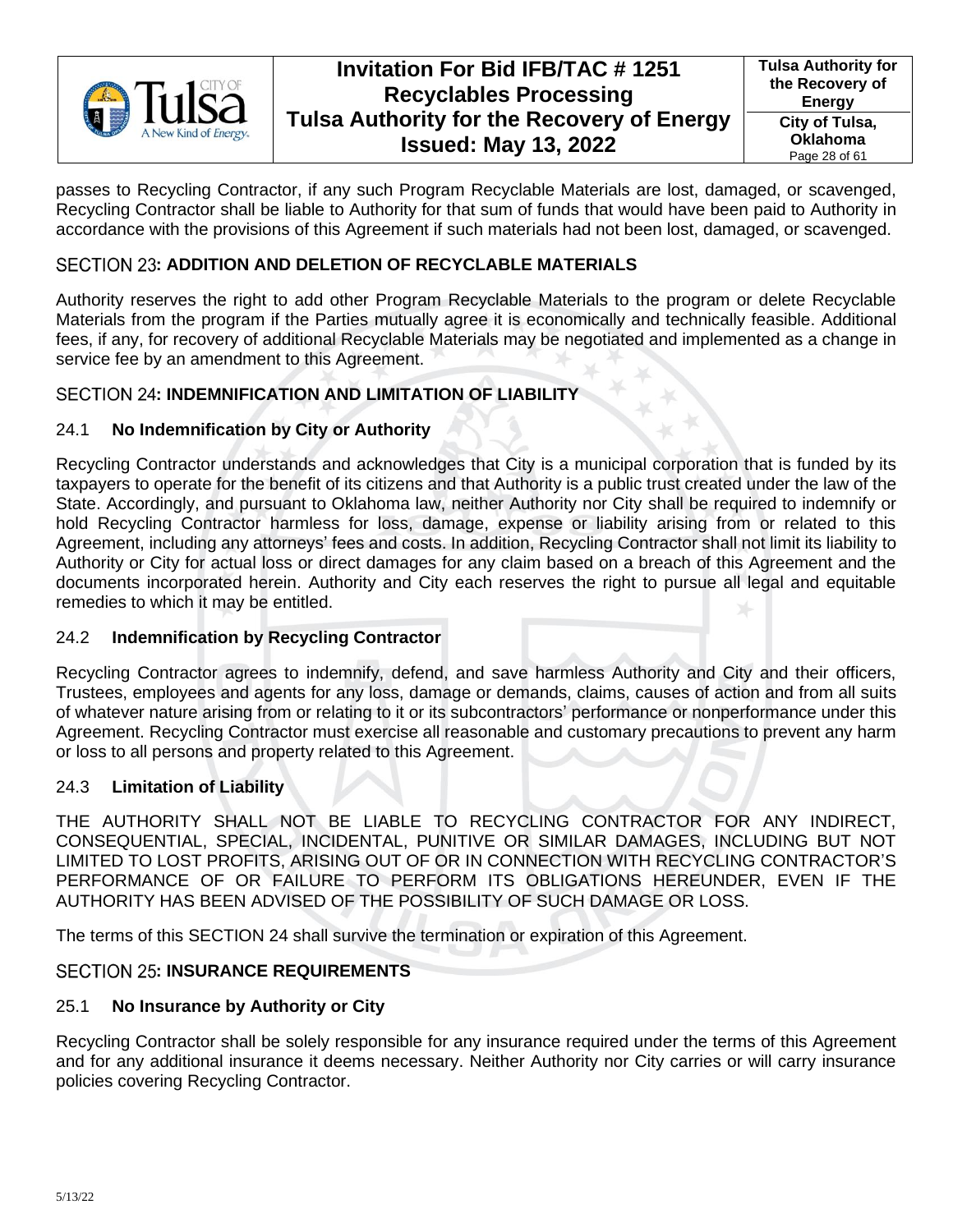

## <span id="page-28-0"></span>25.2 **Recycling Contractor Insurance Requirements**

#### <span id="page-28-1"></span>25.2.1 **Specific Insurance Requirements**

Recycling Contractor and its subcontractors shall procure and maintain, during the term of this Agreement insurance coverage listed below. If Applicable Law requires a higher insurance limit, Recycling Contractor shall procure and maintain the policy limit as specified by the Applicable Law.

- A. Worker's Compensation Insurance: on behalf of itself, its partners, and all employees employed directly or indirectly by Recycling Contractor who are to provide a service under this Agreement of limits no less than as required by Applicable Law.
- B. Employer's Liability: \$1,000,000.
- C. Bodily Injury (except Automobile): \$500,000 per person, \$1,000,000 each occurrence.
- D. Automobile Bodily Injury Liability: \$500,000 each person, \$1,000,000 each occurrence.
- E. Automobile Property Damage Liability: \$300,000 each occurrence.
- F. Excess Umbrella Liability: \$10,000,000 each occurrence.
- G. Commercial General Liability: \$5,000,000 each occurrence, \$10,000,000 aggregate.

The policies of insurance shall be primary and written on forms acceptable to Authority, placed with insurance carriers approved and licensed by the State and which meet a minimum A.M. Best Company, Inc. Financial Strength Rating of no less than "Excellent".

The insurance policies provided herein shall be endorsed to provide that no policy shall be cancelled, changed or reduced in coverage, until after twenty calendar days' prior written notice has been delivered to Authority through certified mail as required in this Agreement. The cancellation clause on Recycling Contractor's insurance certificate must conform to the endorsement. Any conflict between the endorsement and the certification will be a breach of this Agreement and can result in retraction by Authority of the award of the bid to Recycling Contractor or termination of this Agreement.

Recycling Contractor shall file proof of current insurance for it and its subcontractor(s) meeting the requirements as set forth herein with Authority prior to execution of this Agreement and prior to the Commencement Date. Such proof shall consist of, at a minimum, a duly executed and completed ACORD<sup>®</sup> Certificate of Insurance and, at Authority's option and request, a true, correct and complete copy of each policy of insurance. In addition, Recycling Contractor shall be solely responsible for assuring that all proofs of insurance filed with Authority are up to date. Failure of Recycling Contractor to fully comply with the requirements set forth herein regarding insurance is a breach of this Agreement and may be cause for termination by Authority of this Agreement at Authority's option.

No changes are to be made to these specifications without prior written specific approval by Authority.

Approval of the insurance by Authority shall not relieve or limit the liability of Recycling Contractor for any damages arising from Recycling Contractor's performance or nonperformance of services provided or to be provided herein.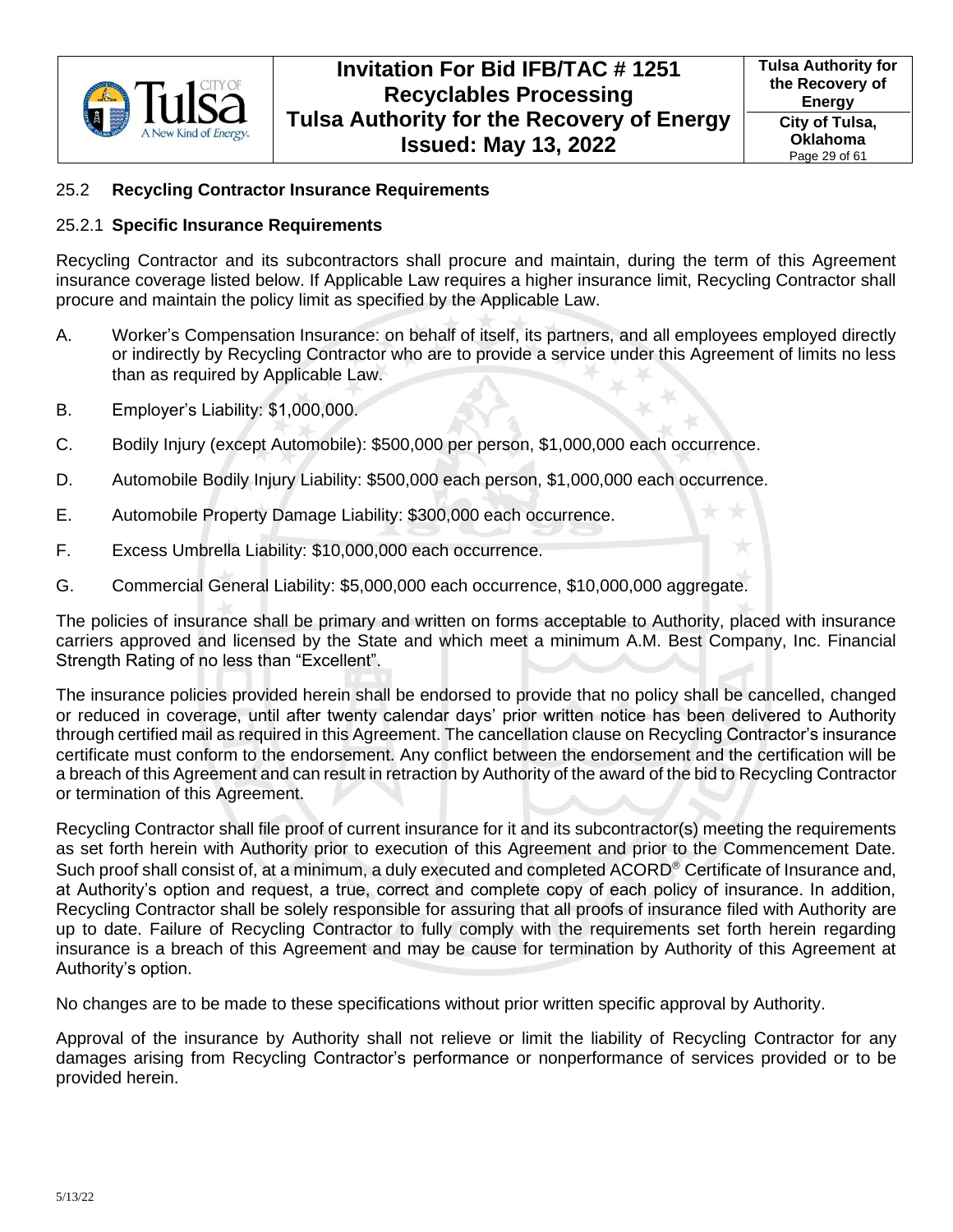

### <span id="page-29-0"></span>25.2.2 **General Requirements**

Recycling Contractor's and its subcontractors' insurers must be authorized to transact business in the State.

All policies required herein, unless specific approval is given by Authority, are to be written on an occurrence basis, and the insurers shall agree to waive all right of subrogation against Authority and the City. Additionally, all policies other than Worker's Compensation policies shall name Authority and the City and their respective officers, employees and agents as additional insureds.

Recycling Contractor shall ensure that the insurance coverage required under this Agreement is obtained and maintained by Recycling Contractor or its subcontractors for its subcontractors to cover their actions or inactions hereunder. Recycling Contractor shall be held responsible for any modification, deviation, or omissions in these insurance requirements as they apply to all subcontractors.

Each insurance policy required by this Agreement shall meet the following requirements:

- A. Each policy shall apply separately to each insured against whom claim is made and suit is brought, except with respect to the limits of the insurer's liability.
- B. Each policy except Worker's Compensation policy(ies) shall include an endorsement by the insurer that coverage shall not be suspended, voided or canceled by insurer or insured either party, reduced in coverage or in limits except after twenty calendar days' prior written notice by certified mail, return receipt requested, has been given to Authority. Worker's Compensation policy(ies) shall include an endorsement by the insurer that coverage shall not be suspended, voided or canceled by insurer or insured, reduced in coverage or in limits except after at least ten calendar days' prior written notice by certified mail, return receipt requested, has been given to Authority.
- C. Authority shall have the right at any time to review coverage, form and amount of insurance.
- D. The procuring of each required policy or policies of insurance shall not be construed to limit Recycling Contractor's liability to fulfill the indemnification provisions and requirements of this Agreement. Notwithstanding said policy or policies of insurance, Recycling Contractor shall be obligated for the full and total amount of any damages, injury or loss caused by the action or inaction of Recycling Contractor or its subcontractors in connection with this Agreement.
- E. Recycling Contractor shall be solely responsible for payment of all premiums for insurance contributing to the performance of this Agreement and shall be solely responsible for the payment of all deductibles to which such policies are subject, whether or not Authority and/or City is an insured under the policy.
- F. Claims-made policies will be accepted for professional and hazardous materials liability coverage and such other risks as are authorized by Authority and/or City. All such policies contributing to the satisfaction of the insurance requirements herein shall have an extended reporting period option or automatic coverage of not less than two years. If provided an option, Recycling Contractor agrees to purchase the extended reporting period coverage on cancellation or termination unless a new policy is affected with a retroactive date, including at least the last policy year.
- G. Certificates of Insurance evidencing claims-made or occurrence form coverage and conditions to this Agreement, as well as Authority's Agreement number or TAC number and description of work, are to be received and approved by Authority or by City staff as delegated by the Authority upon execution of this Agreement by Recycling Contractor and within thirty calendar days of expiration of the insurance when applicable. All insurance certificates shall be received and approved by Authority before Recycling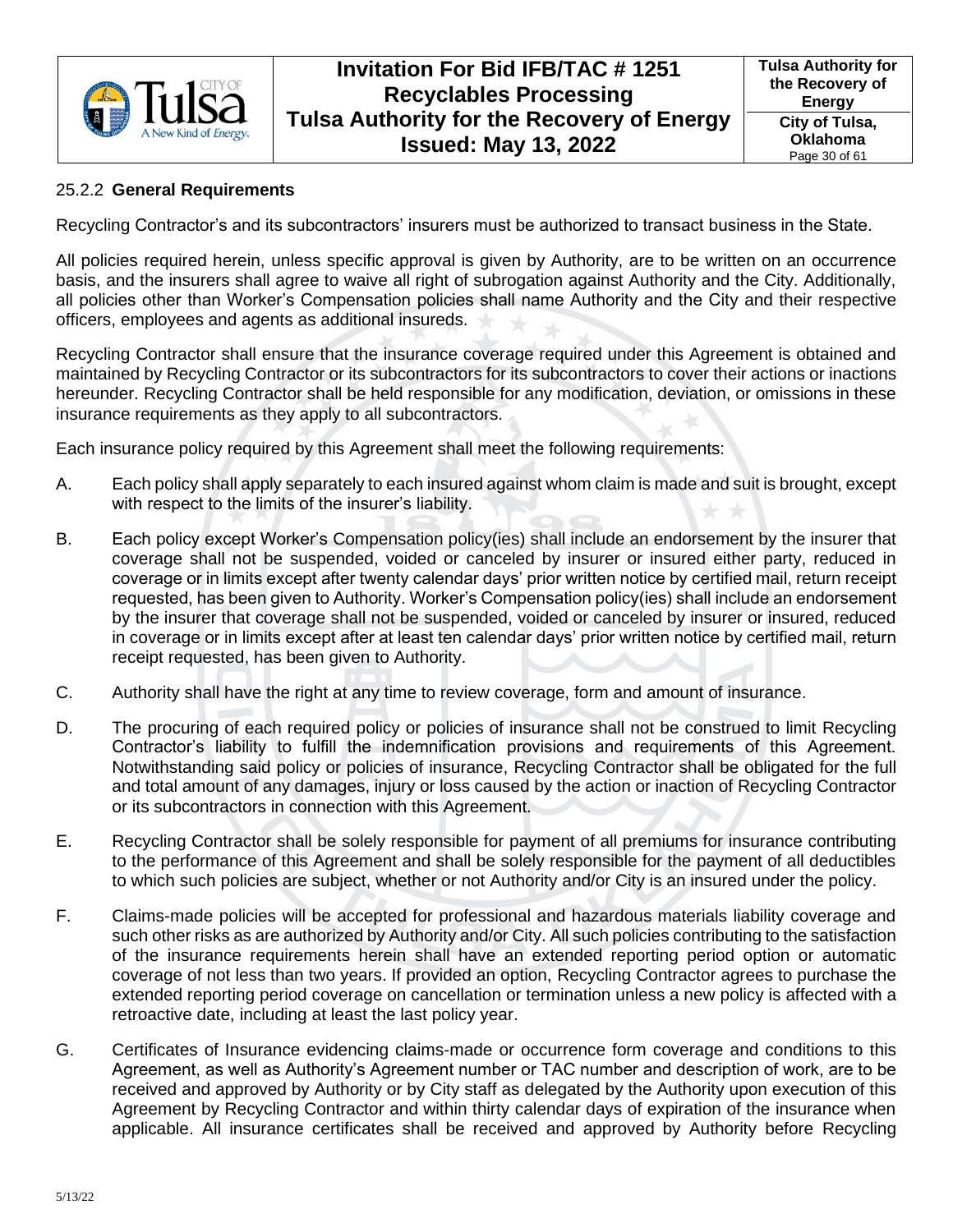

Contractor will be allowed to commence or continue work.

H. Notice of Accident (occurrence) and notice of claim shall be given to the insurance company, Authority, and the Contract Administrator as soon as practicable after notice to the insured of any incident (occurrence) or claim.

The obligations of Recycling Contractor pursuant to this [SECTION 25](#page-27-5) shall survive expiration or termination of this Agreement.

Failure to comply with any term of this [SECTION 25](#page-27-5) is a breach of this Agreement and may result in termination by Authority of this Agreement with Recycling Contractor.

#### <span id="page-30-0"></span>**SECTION 26: LIENS**

No lien of any kind may exist against any property of City or Authority. Recycling Contractor shall assure that no liens are placed against property of City or Authority due to the performance or nonperformance of Recycling Contractor under this Agreement. All damages and costs incurred by Authority as a result of the existence of any such lien(s) shall be paid to Authority by Recycling Contractor. Failure to comply with the terms of this [SECTION 26](#page-30-0) is a breach of this Agreement and may result in termination by Authority of this Agreement.

#### <span id="page-30-1"></span>**: WARRANTIES**

#### <span id="page-30-2"></span>27.1 **Warranties**

- A. Recycling Contractor expressly warrants that it has knowledge, familiarity, experience, equipment and fully trained personnel to perform its obligations under this Agreement, and that the work provided under this Agreement shall be provided expeditiously and in a good and workmanlike manner in accordance with the highest industry standards. Any work not so rendered shall be retendered promptly at no cost to the Authority.
- B. Recycling Contractor expressly warrants the performance of its obligations under this Agreement that it or its subcontractors have furnished hereunder for three (3) calendar years from the Authority's acceptance of the work (the "Warranty Period"). Any non-conforming work shall be promptly redone at no additional cost to the Authority, or the Authority—at its option and election—shall receive a full refund for same.
- C. Recycling Contractor expressly warrants that all work will comply with Applicable Law, including the Resource Conservation and Recovery Act, as amended, the Toxic Substances Control Act, as amended, the Clean Air Act, as amended, and the Occupational Safety and Health Act, as amended, and any other applicable environmental regulations.
- D. Recycling Contractor expressly warrants that the work provided under this Agreement will not constitute infringement or contributory infringement of any patent, trademark, copyright, trade secret or other intellectual property right.
- E. Recycling Contractor expressly warrants that: (i) it is knowledgeable about wastes identified to Recycling Contractor by the Authority and is engaged in the business of providing the work and understands the currently known hazards related to the handling of waste material; (ii) it will dispose of such materials in full compliance with all governmental laws, regulations and orders; and (iii) it will immediately notify the Authority in the event that it encounters hazardous substances during the course of its work hereunder which were not known or disclosed at the time of commencement of this Agreement.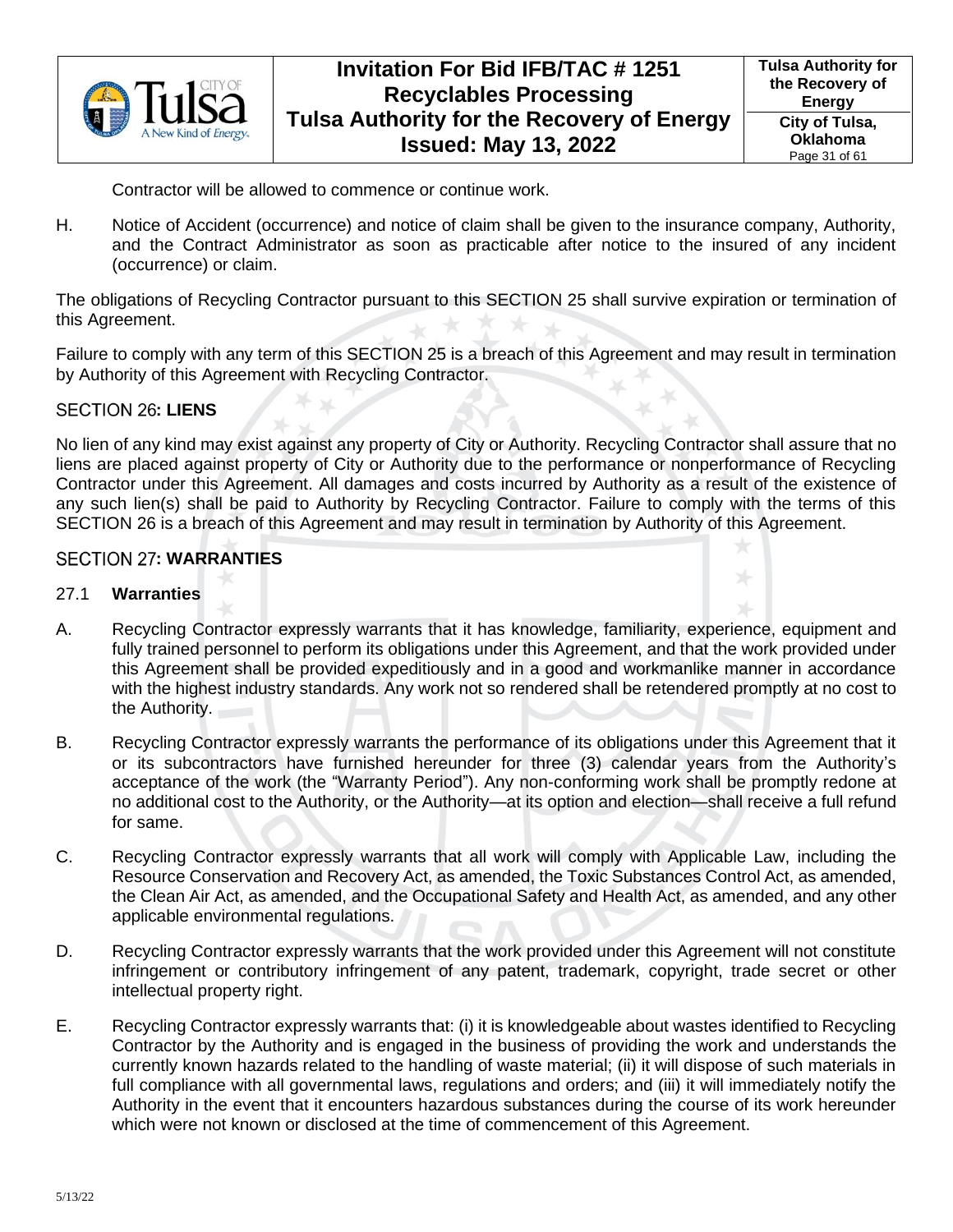

**Tulsa Authority for the Recovery of Energy City of Tulsa, Oklahoma** Page 32 of 61

Recycling Contractor's obligations under this Section [SECTION 27](#page-30-1) shall survive termination or expiration of this Agreement.

## <span id="page-31-0"></span>SECTION 28: ADMINISTRATIVE CHARGES

Recycling Contractor understands that if Recycling Contractor does not timely perform its obligations pursuant to the terms of this Agreement or violates any provision of this Agreement, Authority and City will suffer damages which are difficult to determine and adequately specify. Recycling Contractor agrees, in addition to any other remedies available to Authority, that Authority may withhold payment from Recycling Contractor in the amounts specified below as administrative charges for failure of Recycling Contractor to fulfill its obligations.

The following acts or omissions shall be considered a breach of the Agreement and Authority may require payment by Recycling Contractor of the charges set forth for each act or omission:

- A. Failure to deliver reports as required: \$100 per day
- B. Failure to maintain records in accordance with recordkeeping procedures: \$100 per day
- C. Failure to accept Recyclable Materials at Recycling Processing Facility during Hours of Operation: \$250 per occurrence
- D. Failure to achieve truck turn-around time in accordance with Agreement: \$25 per occurrence
- E. Failure to maintain scale house in accordance with Agreement: \$250 per day
- F. Failure to provide priority access to Authority in accordance with Agreement: \$100 per occurrence
- G. Failure to have 24-hour access to Recycling Contractor's Representative: \$100 per occurrence
- H. Disposal of Program Recyclable Material as Solid Waste: \$1,000 per occurrence
- I. Failure to adhere to litter and odor requirements as set forth in this Agreement: \$250 each incident
- J. Failure to be able to accept materials on the Commencement Date of this Agreement or any day thereafter: \$3,000 each day
- K. Failure to capture and convert a minimum of ninety-five percent by weight of Program Recyclable Materials (excluding Rejects) into Recovered Materials for any period of time determined by the Contract Administrator: All costs incurred by Authority for disposal of Program Recyclable Materials not captured and converted into Recovered Materials for any period of time determined by the Contract Administrator.

Authority may impose administrative charges if the Contract Administrator determines that performance consistent with the provisions of the Agreement has not occurred. The Contract Administrator shall notify Recycling Contractor in writing or electronically of each act or omission under the terms of this Agreement reported to or discovered by Authority or its designee. It shall be the duty of Recycling Contractor to take whatever steps or action may be necessary to remedy the cause of the complaint.

Authority may deduct the full amount of any administrative charges from any payment due to Recycling Contractor. The remedy available to Authority under this paragraph shall be in addition to all other remedies which Authority may have under law, at equity, or pursuant to the terms of this Agreement.

For the purposes of this Agreement, Recycling Contractor shall not be deemed to be liable for administrative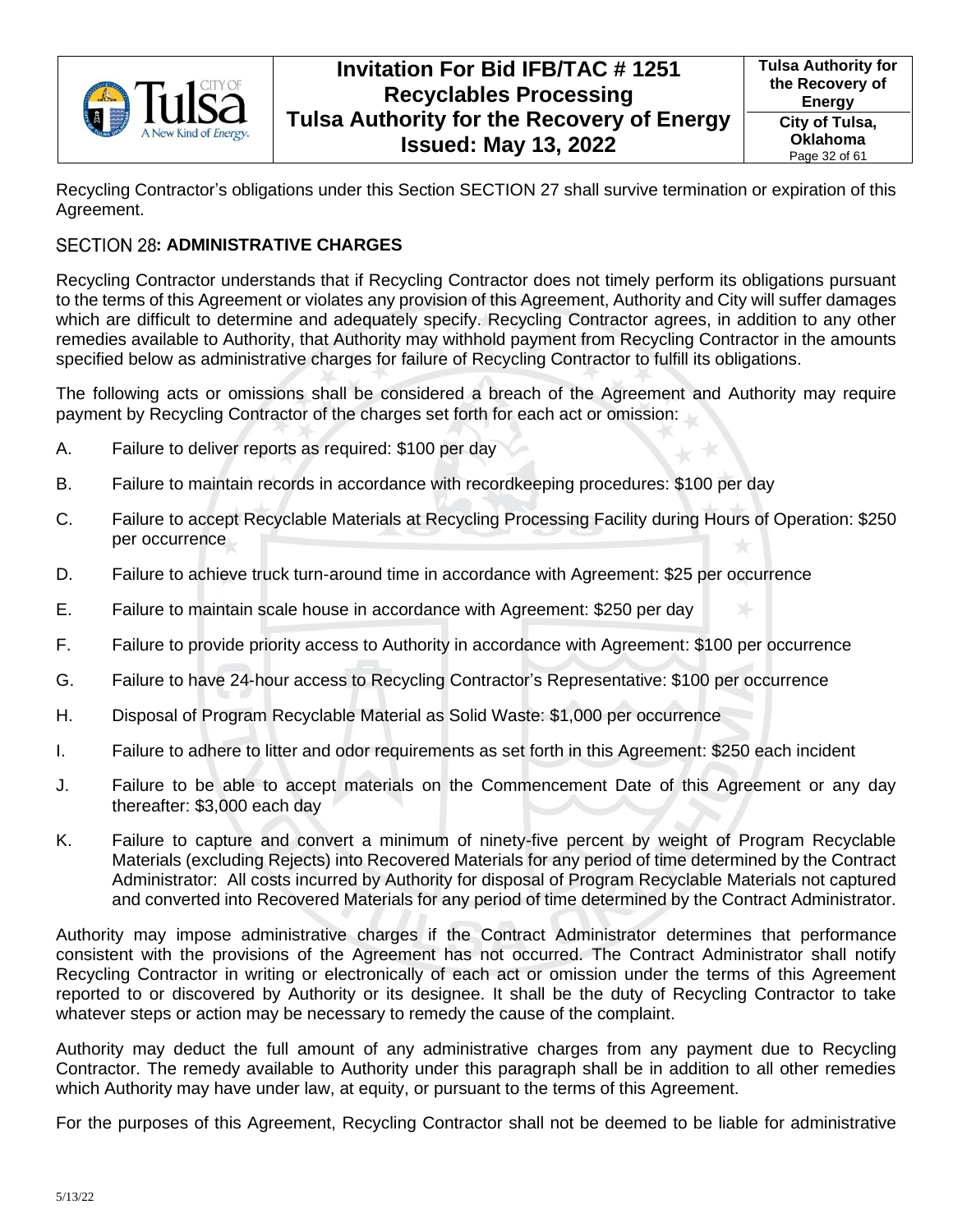

charges where its inability to perform any service hereunder is the result of an event of *Force Majeure* as set forth in this Agreement, provided, however, that Recycling Contractor shall obtain approval for any such delay from the Contract Administrator prior to 3:00 PM of any day any service to be provided hereunder is delayed.

Recycling Contractor's obligations to make payments for administrative charges under this Section [SECTION](#page-31-0)  [28](#page-31-0) occurring prior to the expiration or termination of this Agreement shall survive termination or expiration of this Agreement.

## <span id="page-32-0"></span>**SECTION 29: PAYMENT WITHHELD**

In addition to express provisions elsewhere contained in this Agreement, Authority may withhold from any payment otherwise due Recycling Contractor such amount as determined necessary to protect Authority's interests, or, if it so elects, may withhold or retain all or a portion of any monthly payment on account of:

- A. Unsatisfactory progress of the work not caused by a *Force Majeure* event;
- B. Defective work not corrected;
- C. Recycling Contractor's failure to carry out instructions or orders of Authority or its representative;
- D. Execution of work not in accordance with the Agreement;
- E. Failure of Recycling Contractor to make payments to any subcontractor for material or labor;
- F. Damage to another contractor;
- G. Unsafe working conditions allowed to persist by Recycling Contractor;
- H. Failure of Recycling Contractor to provide reports required by law or this Agreement and other reports requested by Authority or its designee;
- I. Use of any subcontractors without Authority's prior written approval; and,
- J. Failure of Recycling Contractor to provide accurate invoices and supporting data as described elsewhere in this agreement.

When the above issues are resolved, payment shall be made for amounts withheld because of them and Authority shall not be liable for interest on any delayed or late payment.

### <span id="page-32-1"></span>**SECTION 30: PERFORMANCE BOND**

Upon Recycling Contractor's execution of this Agreement, Recycling Contractor shall make, execute, and deliver to Authority a good and sufficient Performance Bond in a form approved by Authority's legal counsel, to secure the full, complete and faithful performance of the terms and conditions herein. For each Contract Year, Recycling Contractor shall make, execute, and deliver to Authority a good and sufficient Performance Bond in the amount equal to \$300,000.00. Recycling Contractor shall renew the Performance Bond in accordance with this Agreement each year throughout the term of the Agreement and any renewal periods. Recycling Contractor shall ensure the Performance Bond is signed by the President or authorized officer of Recycling Contractor, together with the signature of the corporate secretary and the imprint of the corporate seal. The surety shall be a surety company duly authorized to do business in the State and which meets a minimum A.M. Best Company, Inc. Financial Strength Rating of no less than "Excellent," included on the list of surety companies approved by the Treasurer of the United States of America, and acceptable to Authority.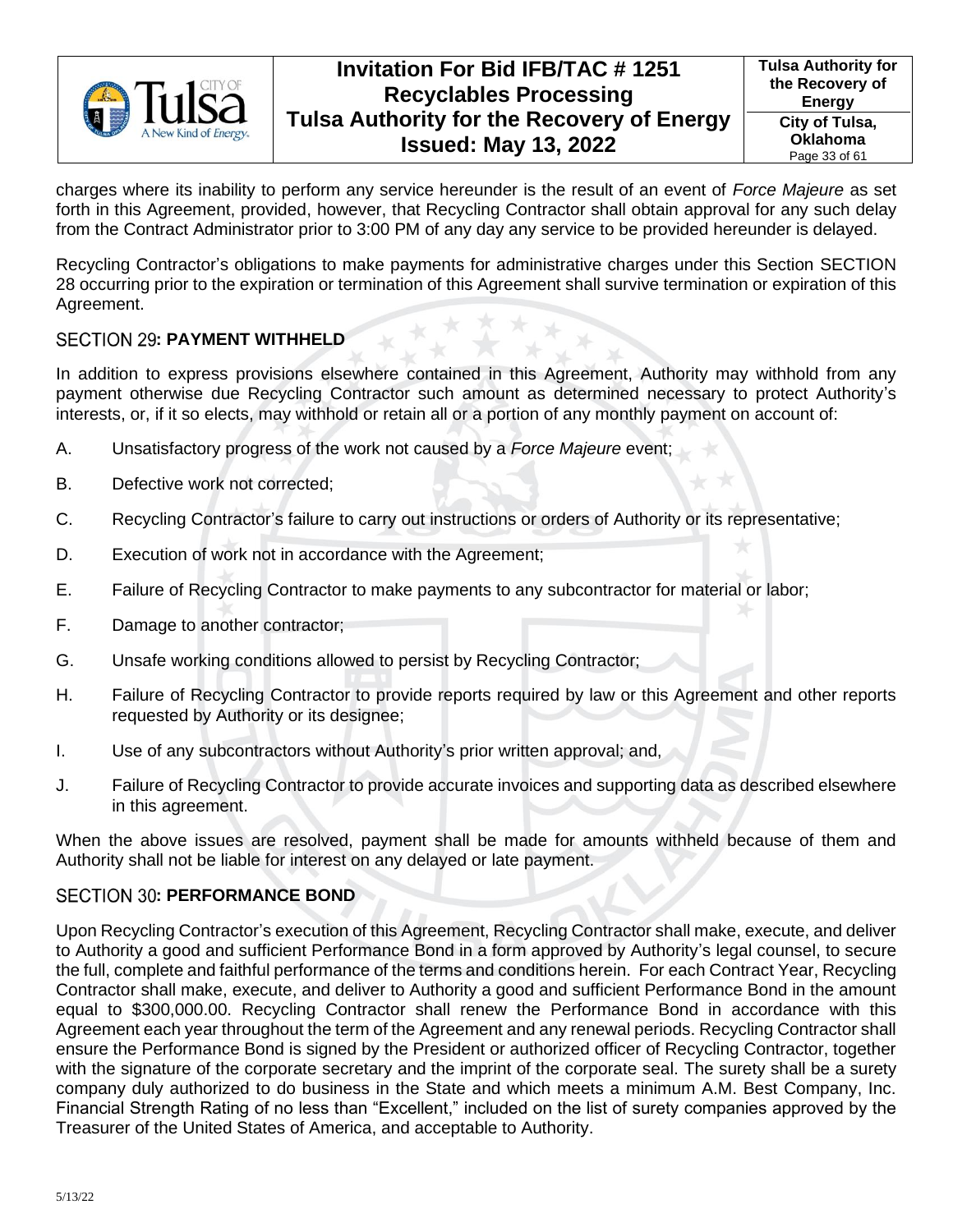

## <span id="page-33-0"></span>**:** *FORCE MAJEURE*

Except for any payment obligation by either party, if Authority or Recycling Contractor is unable to perform, or is delayed in its performance of any of its obligations under this Agreement by reason of any event of Force Majeure, such inability or delay shall be excused at any time during which compliance therewith is prevented by such event and during such period thereafter as may be reasonably necessary for Authority or Recycling Contractor to correct the adverse effect of such event of *Force Majeure*.

An event of "*Force Majeure*" shall mean the following events or circumstances to the extent that they delay Authority, the City or Recycling Contractor from performing any of its obligations (other than payment obligations) under this Agreement:

- A. Acts of God, tornadoes, hurricanes, floods, sinkholes, landslides, earthquakes, epidemics, quarantine and pestilence; and
- B. Acts of public enemy, acts of war, terrorism, effects of nuclear radiation, blockades, insurrection, riots, civil disturbances, or national or international calamities.

In order to be entitled to the benefit of this [SECTION 31,](#page-33-0) a party claiming an event of *Force Majeure* shall be required to give prompt written notice to the other party specifying in detail the event of *Force Majeure* and shall further be required to use its best efforts to cure the event of *Force Majeure*. The parties agree that, as to this [SECTION 31,](#page-33-0) time is of the essence.

### <span id="page-33-1"></span>**SECTION 32: TERMINATION**

Upon occurrence of any of the following events in regard to Recycling Contractor, Authority may terminate this Agreement without liability to Recycling Contractor and pursue all of its legal, contractual, and equitable remedies for default by Recycling Contractor.

- A. The filing of a voluntary petition for bankruptcy relief by or on behalf of the Recycling Contractor, or the filing of an involuntary petition for bankruptcy relief against the Recycling Contractor, which is not dismissed or otherwise disposed of to the Authority's satisfaction within thirty days thereafter;
- B. The appointment of a receiver of all or any substantial part of its property, and the failure of such receiver to be discharged within sixty days thereafter;
- C. Filing of a petition or an answer seeking bankruptcy, receivership, reorganization, or admitting the material allegations of a petition filed against it in any bankruptcy or reorganization proceeding;
- D. Committing an act of default of a provision of this Agreement;
- E. Failing to timely and fully pay any or all impositions pursuant to this Agreement; or
- F. As otherwise provided by this Agreement.

This Agreement shall terminate upon any one of the following:

- A. The written agreement of the Parties.
- B. The expiration of the term(s) of this Agreement.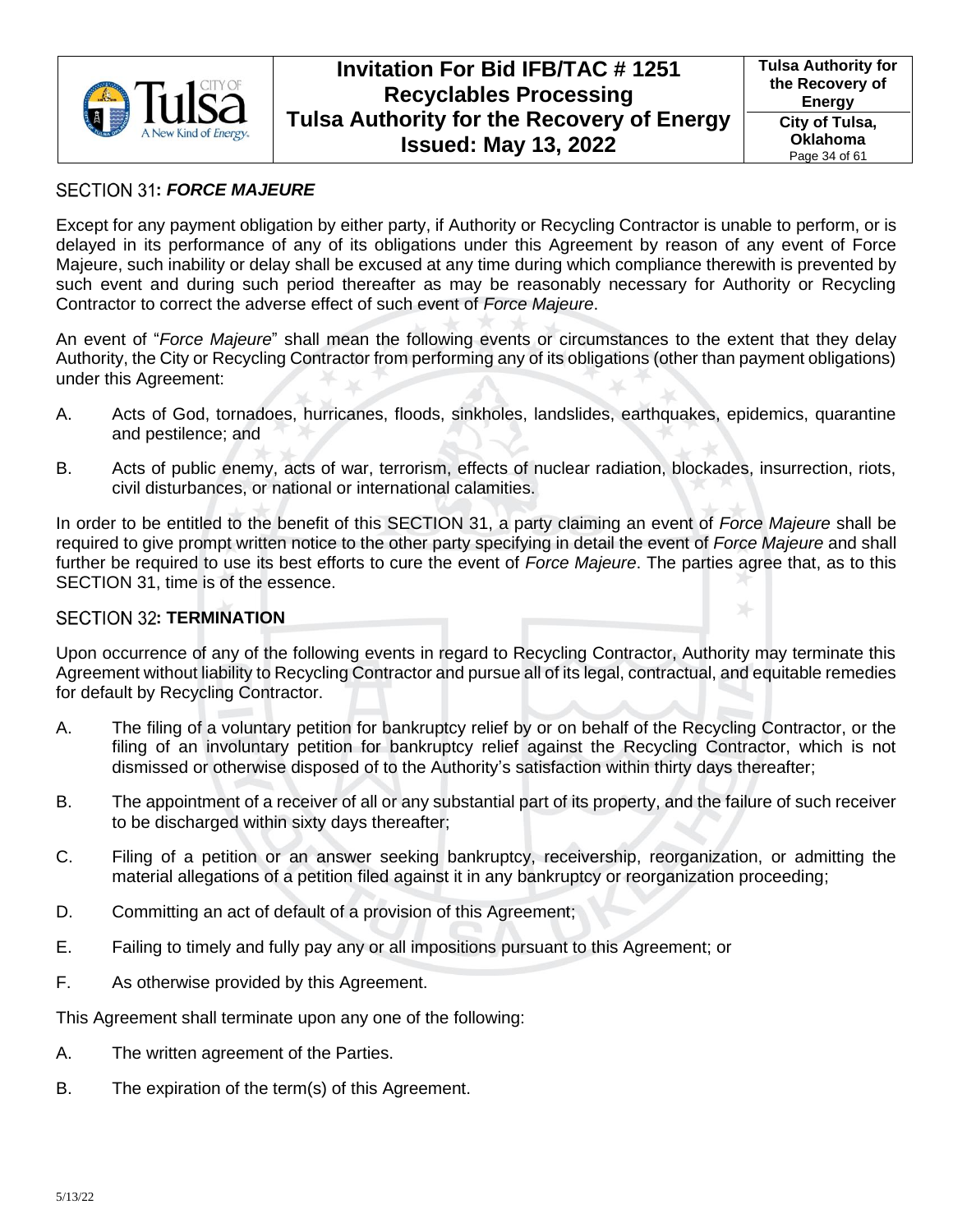

## <span id="page-34-0"></span>SECTION 33: ACTS OF DEFAULT OR DEFAULT

Failure of Recycling Contractor to fully, completely, and timely comply with each obligation of Recycling Contractor agreed to herein shall be an act of default. Recycling Contractor understands, acknowledges, and agrees that anything other than full compliance with this Agreement shall be an act of default unless waived in writing by Authority. Recycling Contractor understands, acknowledges, and agrees that a breach of this Agreement which may not otherwise result in a default, shall constitute a default when the breaches, even if different breaches, are frequent or regular or repetitive. Authority may terminate this Agreement and pursue all legal, contractual, and equitable remedies upon a default of this Agreement. Substantial compliance short of full compliance is an act of default unless waived in writing by Authority.

### <span id="page-34-1"></span>**SECTION 34: DISPUTE RESOLUTION**

In the event of a dispute between Recycling Contractor and the Authority or its representative over the interpretation or application of the terms of this Agreement, the matter shall first be referred to the Contract Administrator. If the Contract Administrator is unable to resolve the dispute, the matter shall then be referred to a person designated by the Authority. Following such procedures, either Party may proceed to exercise any rights, privileges or opportunities permitted by law to resolve any dispute.

#### <span id="page-34-2"></span>**SECTION 35: NOTICE**

Except as otherwise provided in this Agreement, all notices, demands and other communications (other than reports required to be furnished by Recycling Contractor to Authority as provided in this Agreement and routine communications) required by or related to this Agreement shall be in writing and directed as follows:

| To Recycling Contractor: |                                                                                                                                                                                     |
|--------------------------|-------------------------------------------------------------------------------------------------------------------------------------------------------------------------------------|
|                          |                                                                                                                                                                                     |
| To Authority:            | Tulsa Authority for Recovery of Energy<br>c/o City Clerk of the City of Tulsa, Oklahoma<br>City Hall - Suite 260<br>One Technology Center<br>175 East 2nd Street<br>Tulsa, OK 74103 |
| With a copy to:          | <b>Contract Administrator AND</b><br>Manager - Refuse and Recycling Services<br>Department of Streets and Stormwater<br>2445 South Jackson Avenue<br>Tulsa, OK 74107                |

Any such notice, demand or other communication shall contain an express reference to this Agreement. Any Party may change its address for the purposes of this Agreement upon written notice to the other party. The following methods of delivery are acceptable: hand-delivery; overnight commercial air courier; or certified firstclass U.S. mail, return receipt requested; all such notification methods must be prepaid by the sender. Any such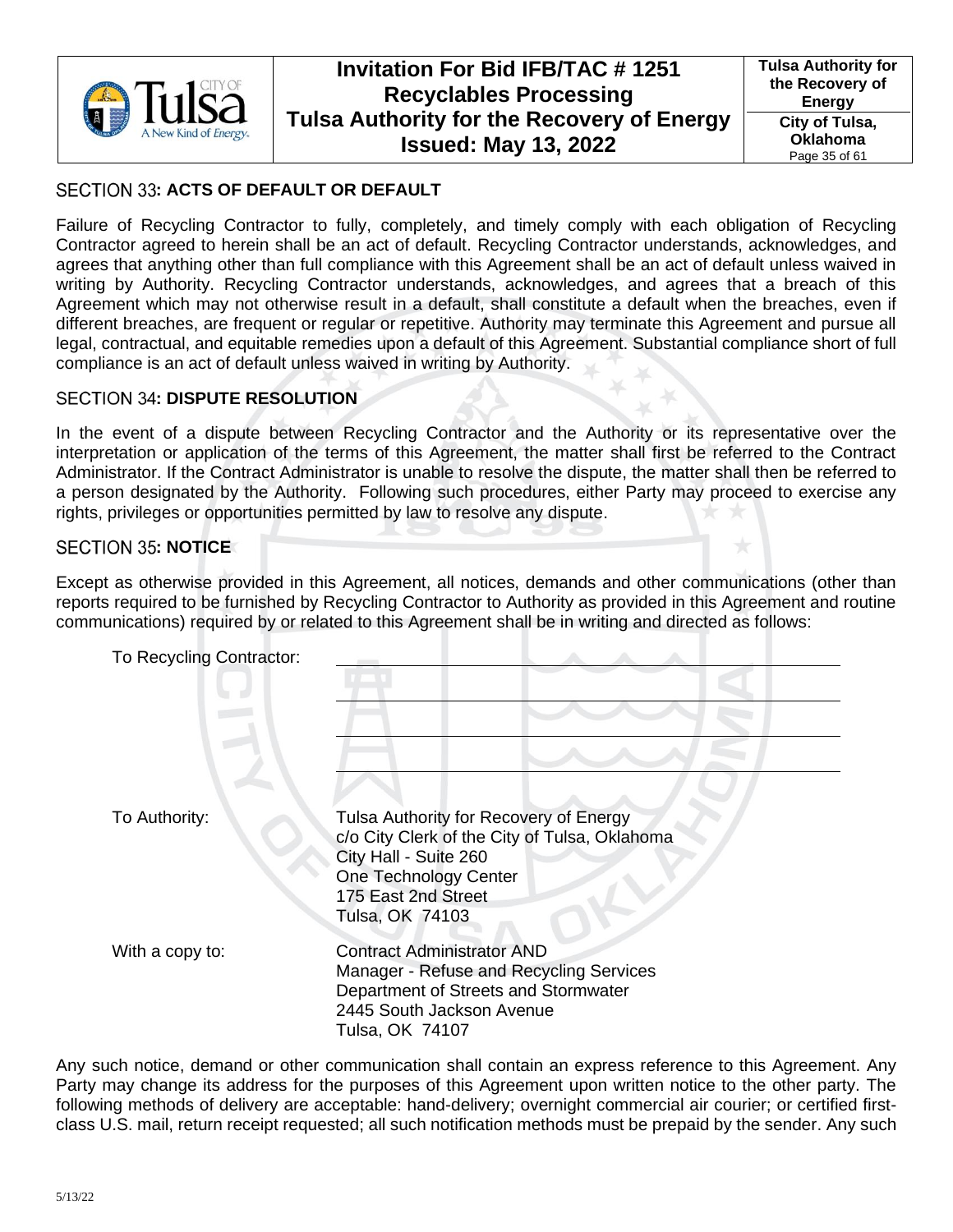

**Tulsa Authority for the Recovery of Energy City of Tulsa, Oklahoma** Page 36 of 61

notice, communication or delivery shall be deemed delivered and effective upon actual receipt by the party to whom addressed.

## <span id="page-35-0"></span>SECTION 36: MISCELLANEOUS

### <span id="page-35-1"></span>36.1 **No Confidentiality**

Recycling Contractor understands and acknowledges that Authority is subject to the Oklahoma Open Records Act (51 Oklahoma Statutes §24.1 *et seq.*) and therefore cannot assure the confidentiality of contract terms or other information provided by Recycling Contractor pursuant to this Agreement or the IFB that would be inconsistent with Authority's compliance with its statutory requirements thereunder.

### <span id="page-35-2"></span>36.2 **Relationship of Parties**

Recycling Contractor is, and shall remain at all times, an independent contractor with respect to activities and conduct while engaged in the performance of services for Authority under this Agreement. No employees, subcontractors or agents of Recycling Contractor shall be deemed to be employees of Authority or City for any purpose whatsoever, and none shall be eligible to participate in any benefit program provided by Authority or City for its employees. Recycling Contractor shall be solely responsible for the payment of all wages and salaries, taxes, withholding payments, fringe benefits, insurance premiums, continuing education courses, materials or related expenses on behalf of its employees, subcontractors, and agents. Nothing in this Agreement shall be construed to create a partnership, joint venture, or agency relationship among the parties. No Party shall have any right, power or authority to act as a legal representative of another Party, and no Party shall have any power to obligate or bind another Party, or to make any representations, express or implied, on behalf of or in the name of the other in any manner or for any purpose whatsoever.

### <span id="page-35-3"></span>36.3 **Third Parties**

This Agreement is between Authority and Recycling Contractor and creates no right of or duties to any other person, except that the City of Tulsa shall be a third-party beneficiary of this Agreement. No other person or entity is or shall be deemed a third-party beneficiary of this Agreement.

### <span id="page-35-4"></span>36.4 **Assignment and/or Subcontracting**

Recycling Contractor may not assign this Agreement or use subcontractors to perform the terms of this Agreement without the express prior written consent of Authority. No assignment or subcontract shall relieve Recycling Contractor of its liability under this Agreement. In the event Recycling Contractor elects to use any subcontractors and Authority provides prior written permission to Recycling Contractor to use subcontractors, Recycling Contractor shall have primary responsibility for full and complete satisfactory and acceptable performance under this Agreement. However, the Agreement may be assigned for the purpose of financing after notification to, and approval of, the terms of such assignment by Authority.

### <span id="page-35-5"></span>36.5 **No Franchise Intended**

This Agreement shall not constitute a franchise or exclusive right to process or market Program Recyclable Materials on behalf of Authority or City. Recycling Contractor shall not make any representations in any manner to the contrary.

### <span id="page-35-6"></span>36.6 **Binding Effect**

This Agreement shall be binding upon Authority and Recycling Contractor and their respective successors, heirs,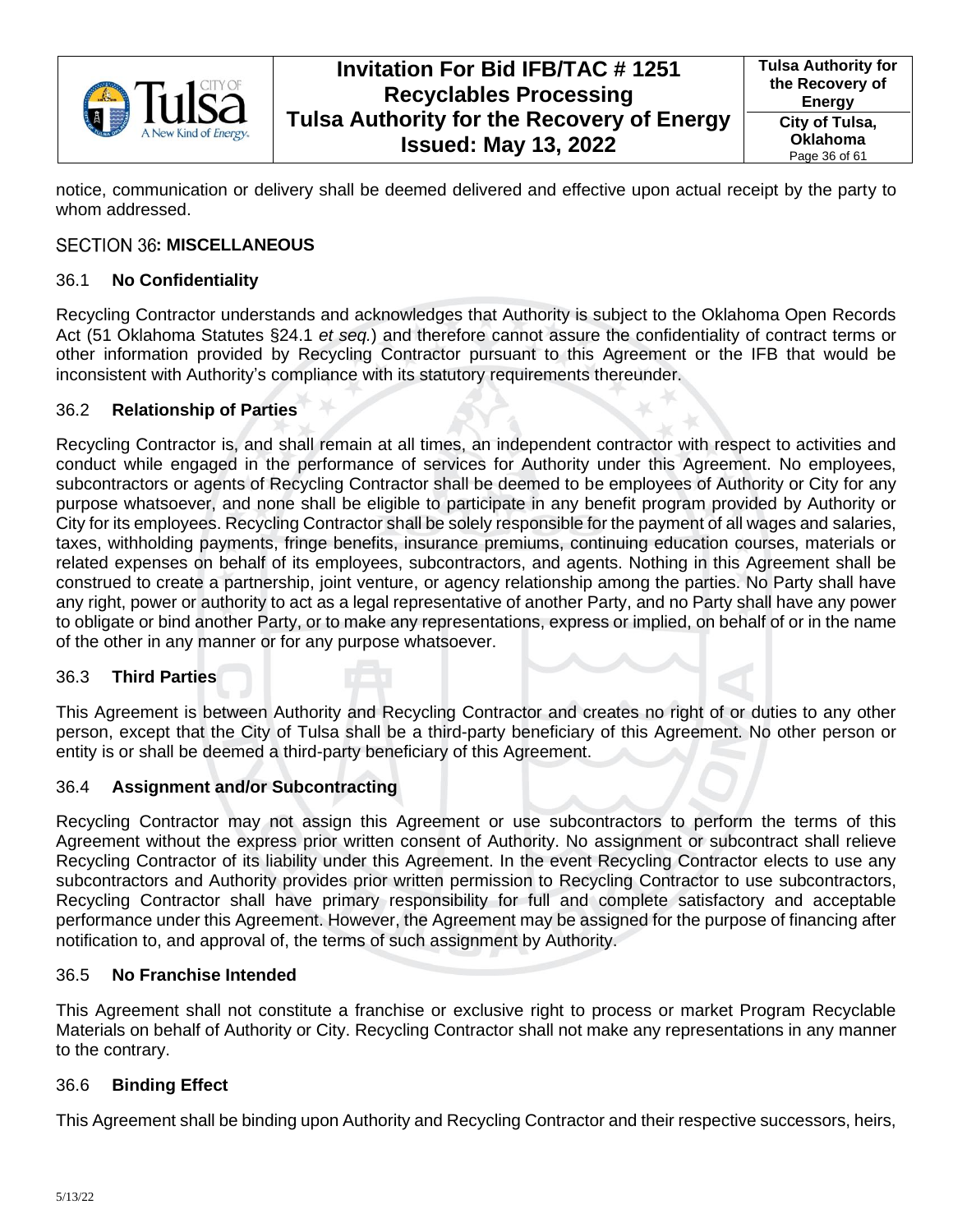

legal representatives and permitted assigns.

### <span id="page-36-0"></span>36.7 **No Penalties**

No provision of this Agreement is to be interpreted as a penalty upon any Party to this Agreement. The parties hereby agree that the rights of Authority in the event Recycling Contractor takes or fails to take certain actions pursuant to this Agreement are reasonable, and that the parties desire such certainty with regard to such matters.

## <span id="page-36-1"></span>36.8 **Further Assurance**

Recycling Contractor and Authority agree to execute, acknowledge and deliver and cause to be done, executed, acknowledged and delivered all such further documents and perform such acts as shall reasonably be requested of it in order to carry out this Agreement and give effect to it. Accordingly, without in any manner limiting the specific rights and obligations set forth in this Agreement, the parties declare their intention to cooperate with each other in effecting the terms of this Agreement.

## <span id="page-36-2"></span>36.9 **The Essence of the Agreement**

The parties agree that time shall be of the essence of this Agreement, and the representations and warranties made herein are all material to and of the essence of this Agreement.

## <span id="page-36-3"></span>36.10 **Headings**

The headings used herein are for convenience only and shall not be used in interpreting this Agreement.

## <span id="page-36-4"></span>36.11 **No Waiver**

A waiver of any breach of any provision of this Agreement shall not constitute or operate as a waiver of any other provision, nor shall any failure to enforce any provision hereof operate as a waiver of the enforcement of such provision or any other provision.

## <span id="page-36-5"></span>36.12 **Most Favored Nations — Price Guarantee Provision**

If during the term of this Agreement Recycling Contractor enters into or amends a processing and marketing or recyclable materials contract with another municipal customer providing each of the following (a "Qualifying Contract"): (i) an initial term at least as long as the Initial Term of this Agreement, (ii) uninterruptible service, (iii) a volume of recyclables at least equal to the volume of recyclables delivered under this Agreement, and (iv) processing and marketing fees and recyclable revenue share for recyclable materials delivered to Recycling Contractor's facility by the municipal customer at municipal customer's expense lower than applicable processing and marketing fees and/or recyclable revenue share higher than for recyclables delivered by Authority, then the Authority's applicable processing and marketing fees shall be reduced to the applicable processing and marketing fees for recyclables delivered to Recycling Processing Facility at customer's expense in the Qualifying Contract and/or Authority's applicable recyclable revenue share shall be increased to the applicable recyclable revenue share for recyclables delivered to Recycling Processing Facility at customer's expense in the Qualifying Contract.

### <span id="page-36-6"></span>36.13 **Entire Agreement**

This Agreement and any documents incorporated herein constitute the entire agreement of the parties and supersede any and all prior agreements, oral or otherwise. This Agreement may only be modified or amended in a writing signed by both parties. Notwithstanding anything to the contrary stated herein or in the attachments to this Agreement, no future agreements, revisions or modifications that may be required under this Agreement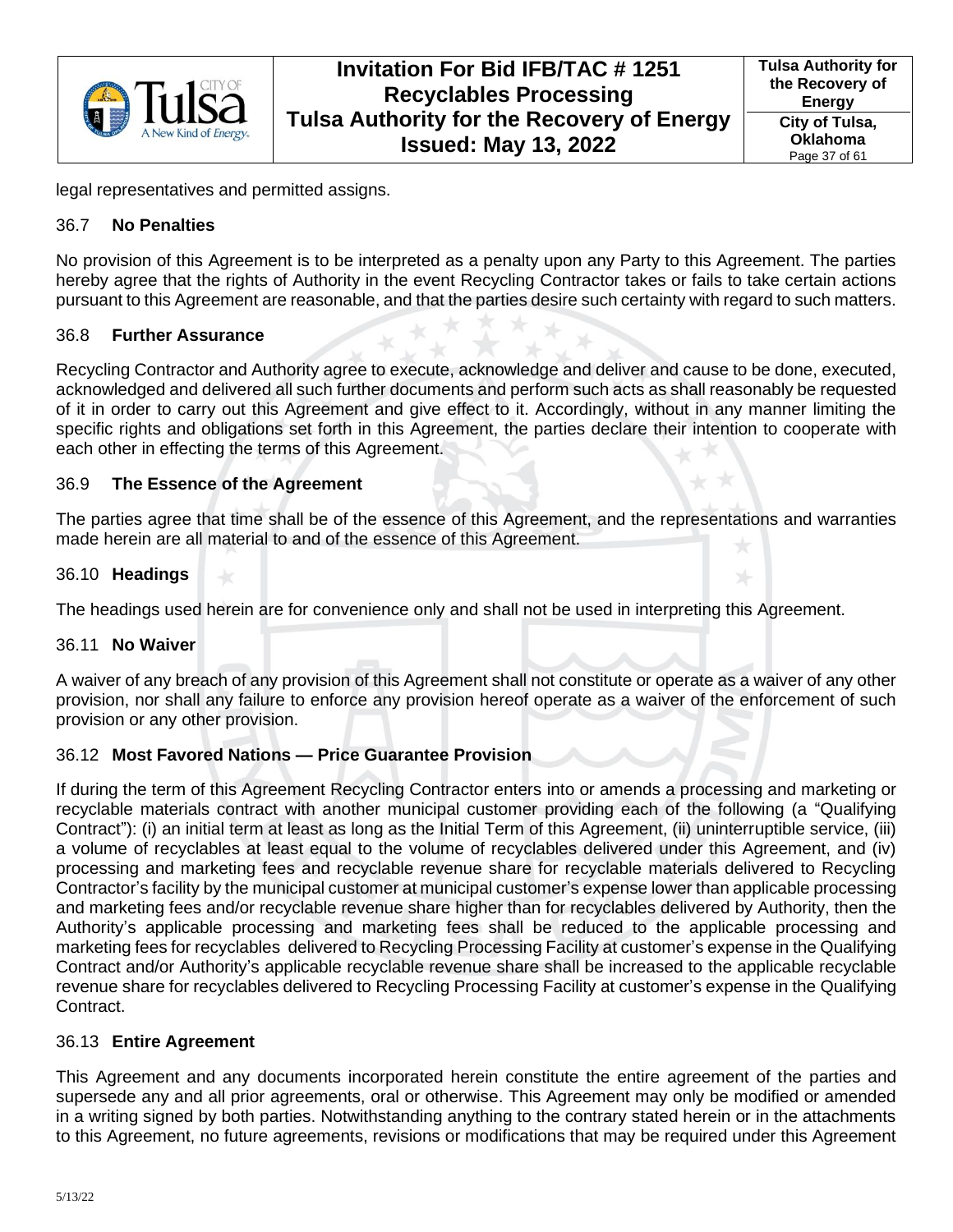

**Tulsa Authority for the Recovery of Energy City of Tulsa, Oklahoma** Page 38 of 61

are effective or enforceable unless such terms, revisions or modifications have been reduced to writing and signed by Authority and Recycling Contractor. Recycling Contractor shall not be entitled to any claim for extras of any kind or nature.

#### <span id="page-37-0"></span>36.14 **Severability Provision**

If any term or provision herein is determined to be illegal or unenforceable, the remainder of this Agreement will not be affected thereby. It is the intention of the parties that if any provision is held to be illegal, invalid or unenforceable, there will be added in lieu thereof a term as similar in terms to such provision as is possible to be legal, valid and enforceable.

#### <span id="page-37-1"></span>36.15 **Knowledge**

Recycling Contractor agrees that it has investigated and examined all conditions and requirements of this Agreement that may affect its full and complete performance of this Agreement and enters into this Agreement having completed such investigations and examinations to its full satisfaction and solely relying on such investigations and examinations.

#### <span id="page-37-2"></span>36.16 **Multiple Counterparts**

This Agreement may be executed in several counterparts, each of which shall be deemed an original, but which together shall constitute one and the same instrument.

#### <span id="page-37-3"></span>36.17 **Appendices and Invitation for Bid**

All Appendices attached hereto and the documents comprised by this Invitation for Bid contain additional terms of this Agreement and are incorporated into this Agreement by this reference.

### <span id="page-37-4"></span>36.18 **Governing Law and Venue**

This Agreement is executed in and shall be governed by and construed in accordance with the laws of the State without regard to its choice of law principles, which State shall be the forum for any lawsuits arising under this Agreement or incident thereto. The parties stipulate that venue is proper in a court of competent jurisdiction in Tulsa County, Oklahoma and each Party waives any objection to such venue. Authority does not and will not, nor shall it be obligated to, agree to binding arbitration of any disputes.

#### <span id="page-37-5"></span>36.19 **Attorney Fees**

In the event of arbitration or litigation between the parties regarding this Agreement, each Party shall be responsible for its own attorneys' fees and costs.

#### <span id="page-37-6"></span>36.20 **Authorization**

Each Party hereby warrants and represents that the person signing on its behalf has full power and authority to enter into and perform this Agreement and bind the Party to this Agreement, and that the person signing on behalf of each has been properly authorized and empowered to enter this Agreement. Each Party further acknowledges and agrees that it has read this Agreement, understands it, and agrees to be bound by it.

#### <span id="page-37-7"></span>36.21 **Publicity**

No party (nor any agent or affiliate of a party) shall make any public statements, including, without limitation, any press releases, with respect to this Agreement and the transactions contemplated hereby, except as may be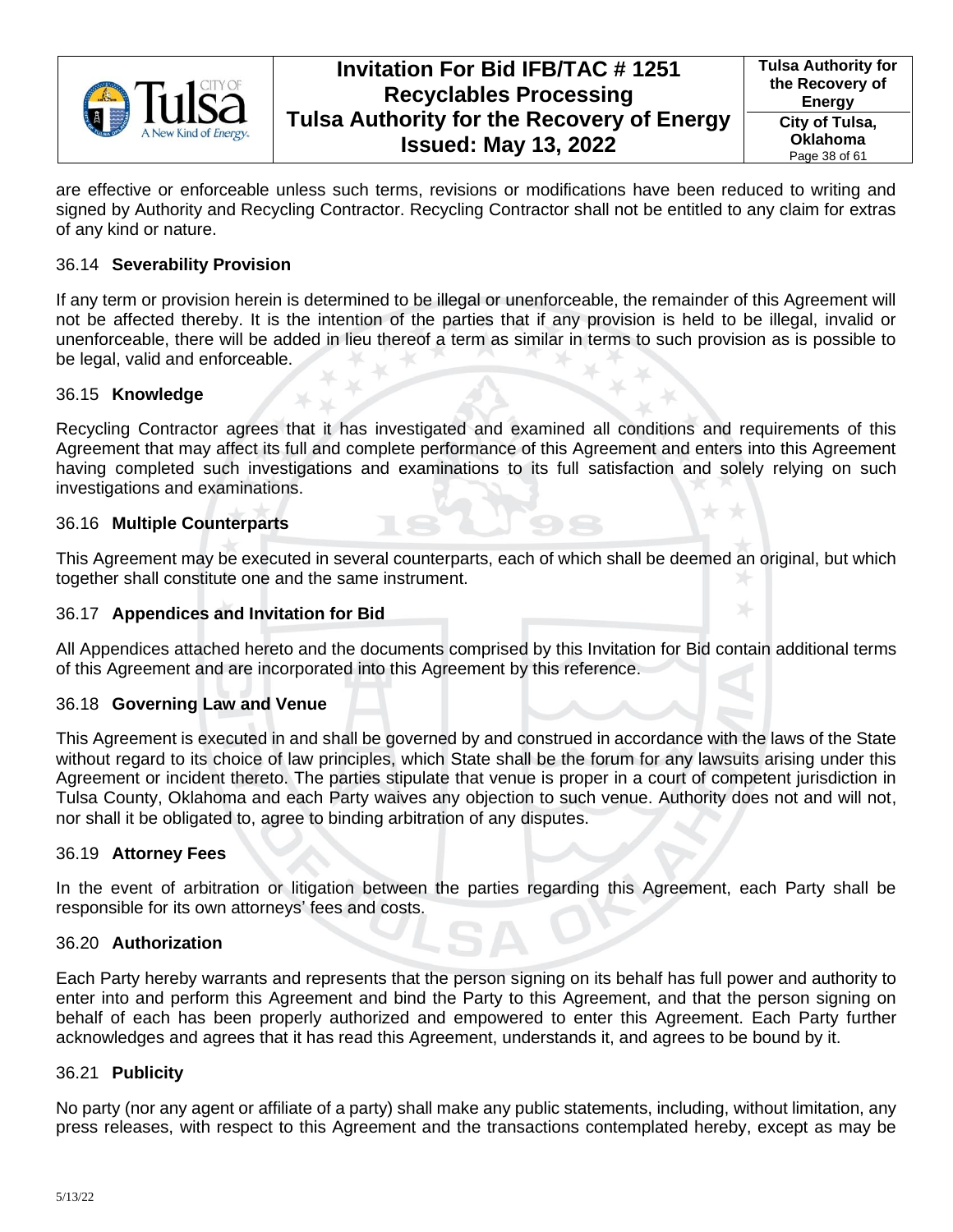

required by law or with written permission of Authority.

IN WITNESS WHEREOF, this Agreement has been executed by an authorized officer of each party and in multiple copies on the dates set forth below to be effective during the period recited above (except as expressly provided to the contrary herein).

| <b>RECYCLING CONTRACTOR:</b> |               |                              |                                             |
|------------------------------|---------------|------------------------------|---------------------------------------------|
|                              |               | By:                          | [Title:]                                    |
| ATTEST:                      |               | DATE:                        |                                             |
| <b>Corporate Secretary</b>   |               |                              |                                             |
| Company Name                 |               | Address [Please Print]       | State<br>Zip Code<br>City                   |
| Telephone Number             |               | Fax Number                   |                                             |
| <b>Email Address</b>         | y.<br>$\star$ | a Public Trust               | TULSA AUTHORITY FOR THE RECOVERY OF ENERGY, |
| ATTEST:                      |               | <u>By:</u><br>Chair<br>DATE: |                                             |
|                              |               |                              |                                             |
| <b>TARE Secretary</b>        |               |                              |                                             |
| APPROVED                     |               |                              |                                             |
| <b>TARE Counsel</b>          |               | $U_{15}$                     |                                             |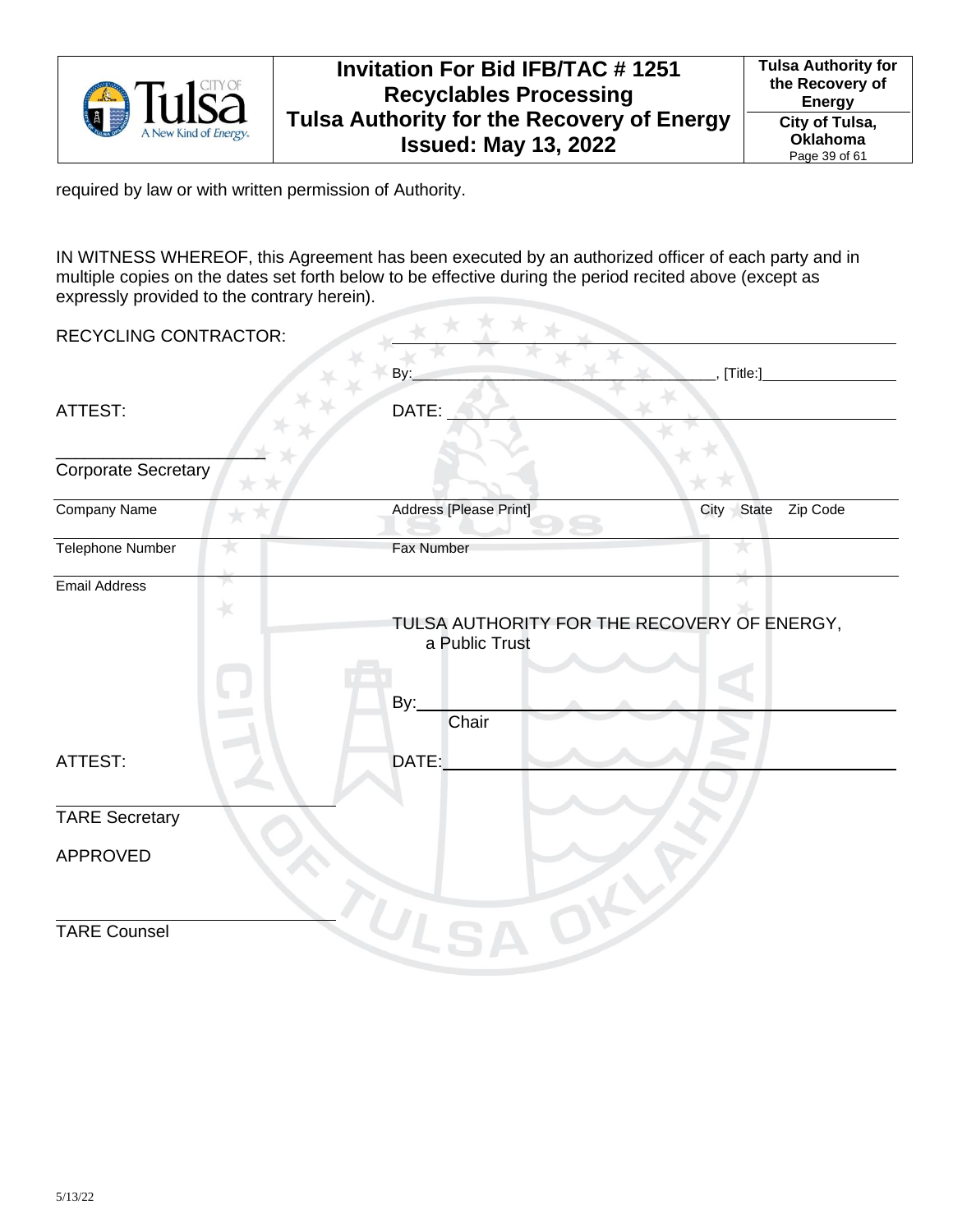

**Tulsa Authority for the Recovery of Energy City of Tulsa, Oklahoma** Page 40 of 61

## **APPENDIX A**

Pricing and Revenue Share for Recycling Materials Processing and Marketing

| <b>MATERIALS DELIVERED</b><br><b>TO RECYCLING</b><br><b>FACILITY<sup>1</sup></b> | <b>REVENUE SHARE BASIS<sup>2</sup></b>                                                                                              | <b>ASSUMED</b><br><b>COMPOSITION3</b> | <b>Processing</b><br>Fee $3$ | % of Revenue<br>to City |
|----------------------------------------------------------------------------------|-------------------------------------------------------------------------------------------------------------------------------------|---------------------------------------|------------------------------|-------------------------|
| <b>OLD CORRUGATED</b><br>CARDBOARD (OCC)                                         | PPW SOUTHWEST PPI PULP AND PAPER WEEK, BROWN<br>GRADES OCC (#11), OR ACTUAL MARKET SALES PRICE,<br>WHICHEVER IS HIGHER <sup>5</sup> | 8.85%                                 | \$                           |                         |
| <b>MIXED PAPER &amp;</b><br><b>CHIPBOARD</b>                                     | PPW SOUTHWEST PPI PULP AND PAPER WEEK, MIXED<br>PAPER (54) OR ACTUAL MARKET SALES PRICE,<br><b>WHICHEVER IS HIGHER</b>              | 32.83%                                | \$                           |                         |
| <b>ALUMINUM CANS</b>                                                             | RECYCLING MARKETS.NET HOUSTON REGION AVERAGE<br>(SOUTHCENTRAL USA) ALUMINUM CANS (LOOSE,<br>CENTS/LB., DROPPED OFF) <sup>6</sup>    | .65%                                  | \$                           |                         |
| <b>STEEL CANS</b>                                                                | RECYCLING MARKETS.NET HOUSTON REGION AVERAGE<br>(SOUTHCENTRAL USA) STEEL CANS (LOOSE, \$/TON,<br><b>DROPPED OFF</b>                 | 1.71%                                 | \$                           |                         |
| PLASTIC BOTTLES<br>(PET)                                                         | RECYCLING MARKETS.NET HOUSTON REGION AVERAGE<br>(SOUTHCENTRAL USA) PET (BALED, CENTS/LB., PICKED<br>UP)                             | 2.36%                                 | \$                           |                         |
| <b>PLASTIC BOTTLES</b><br>(HDPE NATURAL)                                         | RECYCLING MARKETS.NET HOUSTON REGION AVERAGE<br>(SOUTHCENTRAL USA) NATURAL HDPE (BALED,<br>CENTS/LB., PICKED UP)                    | 1.11%                                 | <b>NH</b><br>\$              |                         |
| PLASTIC BOTTLES #2<br>(HDPE COLOR)                                               | RECYCLING MARKETS.NET HOUSTON REGION AVERAGE<br>(SOUTHCENTRAL USA) HDPE COLORED (BALED,<br>CENTS/LB., PICKED UP)                    | 1.36%                                 | \$                           |                         |
| PLASTICS #3-7                                                                    | RECYCLING MARKETS.NET HOUSTON REGION AVERAGE<br>(SOUTHCENTRAL USA) PLASTICS COMMINGLED (#3-7<br>BALED, CENTS/LB., PICKED UP)        | .30%                                  | \$                           |                         |
| <b>GLASS BOTTLES</b>                                                             | RECYCLING MARKETS.NET HOUSTON REGION AVERAGE<br>(SOUTHCENTRAL USA) GLASS 3 MIX \$/TON, DELIVERED AS<br>RECYCLABLE/DISPOSABLE)       | 19.61%                                | \$                           |                         |
| Trash/Rejects <sup>4</sup>                                                       | No value                                                                                                                            | 31.22%                                | <b>None</b>                  | No value                |
| Other                                                                            |                                                                                                                                     | N/A                                   |                              |                         |

Notes:

1. Materials delivered to Recycling Processing Facility shall mean the sum of Program Recyclable Materials and Rejects.

2. Basis for determining revenue generated from material. Index pricing based on first issue of the month.

3. Assumed composition is for the purpose of the Authority evaluation committee cost analysis only. Revenue and processing fees during the course of the Agreement will be based on material audits.

4. Shall be the per-ton fee charged to the Authority for processing and marketing of materials, excluding rejects.

5. PPW refers to the Pulp & Paper Index "Pulp & Paper Week."

6. Recycling markets.net refers to an "online recycling database."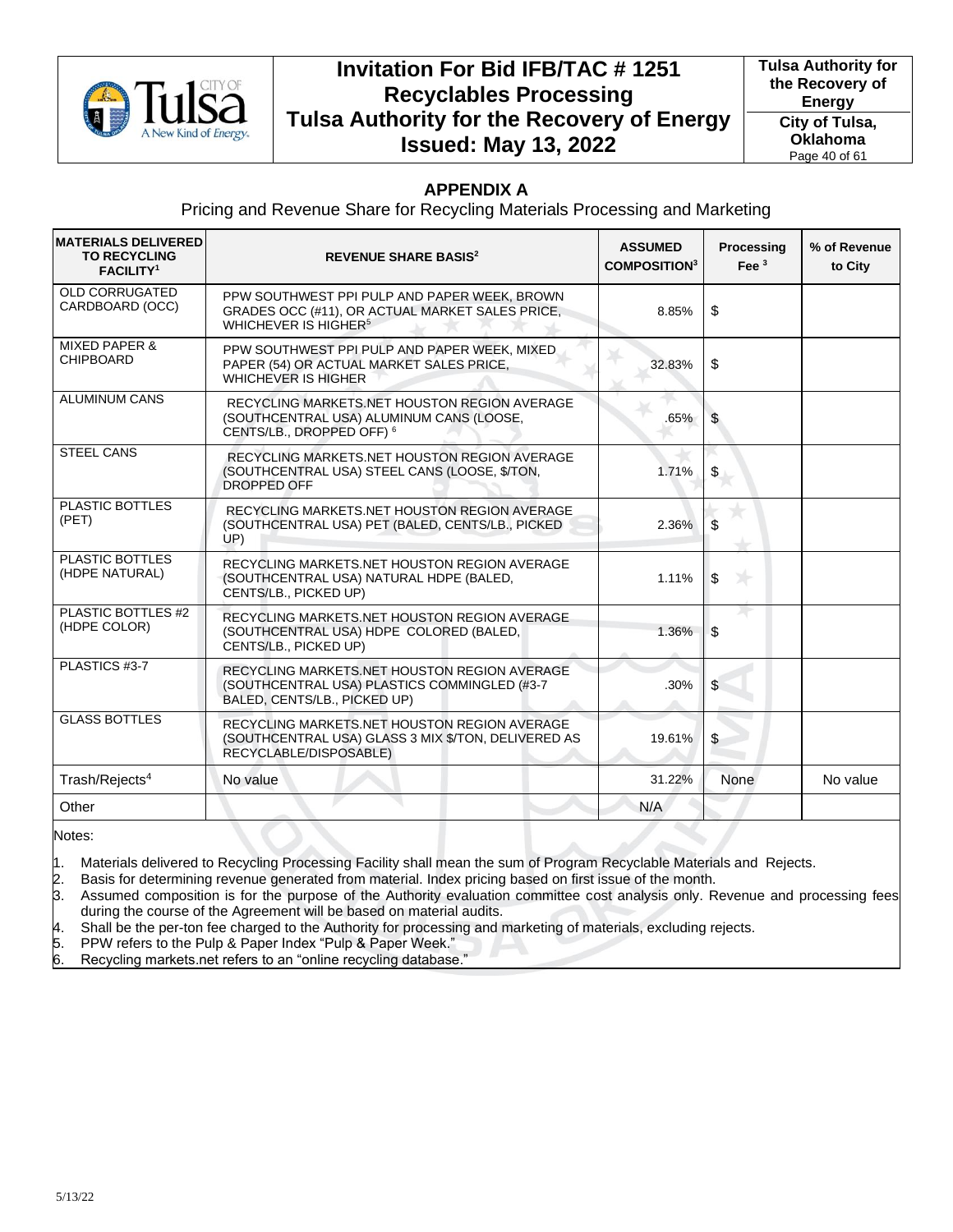

## **APPENDIX B DEFINED TERMS USED IN THIS AGREEMENT**

**Agreement(s)** — This Agreement for Processing and Marketing of Program Recyclable Materials.

**Applicable Law** — Any and all permits, licenses and approvals issued for or with respect to Recycling Contractor, equipment utilized by Recycling Contractor, properties (or any component thereof) utilized by Recycling Contractor, or the performance by Recycling Contractor of obligations hereunder, and any statute, law constitution, charter, ordinance, violation, judgment, order, decree, rule, regulation, directive, interpretation, standard or similarly binding authority, which in any case, shall be enacted, adopted, promulgated, issued or enforced by a governmental body, regulatory agency and/of court of content jurisdiction that relates to or affects Authority, City, Recycling Contractor, any of their equipment or any of their properties (or any component thereof) or the performance by Recycling Contractor of obligations hereunder.

**Authority** — The Tulsa Authority for Recovery of Energy, an Oklahoma public trust, and shall include the Authority's appointed officials, officers, employees, agents, volunteers and representatives.

**Business Day** — Any day which is not a holiday designated as such by the provisions of the Oklahoma Statutes in Title 25, Chapter 2, at Section 82.1.

**Central Time** — Every reference to a time of day in this Agreement shall in all instances be deemed to refer to the time of day in the Central Time Zone of the United States.

**City** — The City of Tulsa, Oklahoma and shall include City's officers, elected officials, employees, agents, volunteers and representatives.

**Collections Contractor** — The party or parties with which the Authority has a contract at any time and from time to time for the collection of municipal solid waste, green waste and Rejects within the City of Tulsa, Oklahoma.

**Commencement Date** — The date prescribed in Section [4.2.1](#page-11-5) of this Agreement.

**Comply or Compliance** — Fully and completely performing or meeting each and every term, requirement, obligation, performance criteria, duty or condition as stated in the Agreement in a timely manner.

**Construction and Demolition Waste** — Wastes from construction and demolition operations and shall include, but shall not be limited to concrete, bricks, plumbing fixtures, plastics, and lumber.

**Contamination** — The existence of any material or substance on or contained in Recyclable Materials other than Recyclable Materials.

**Contract Administrator** — The City of Tulsa's Refuse & Recycling Manager, or his or her designee or designees, or such other person(s) designated by the Authority, which shall represent Authority in the administration and supervision of the Agreements.

**Contract Year** — The period beginning July 1st of each calendar year and ending on June 30th of the subsequent calendar year for the term of the Agreement, except the first year which shall begin on the Effective Date and end on June 30, 2023.

**Contractor's Representative** — The employee designated by the Recycling Contractor pursuant to Section [12.1](#page-20-2) of this Agreement.

**Designated Disposal Facility** — An alternative facility for the disposal of Program Recyclable Materials and/or Rejects, as designated by Authority for limited purposes under the Agreement.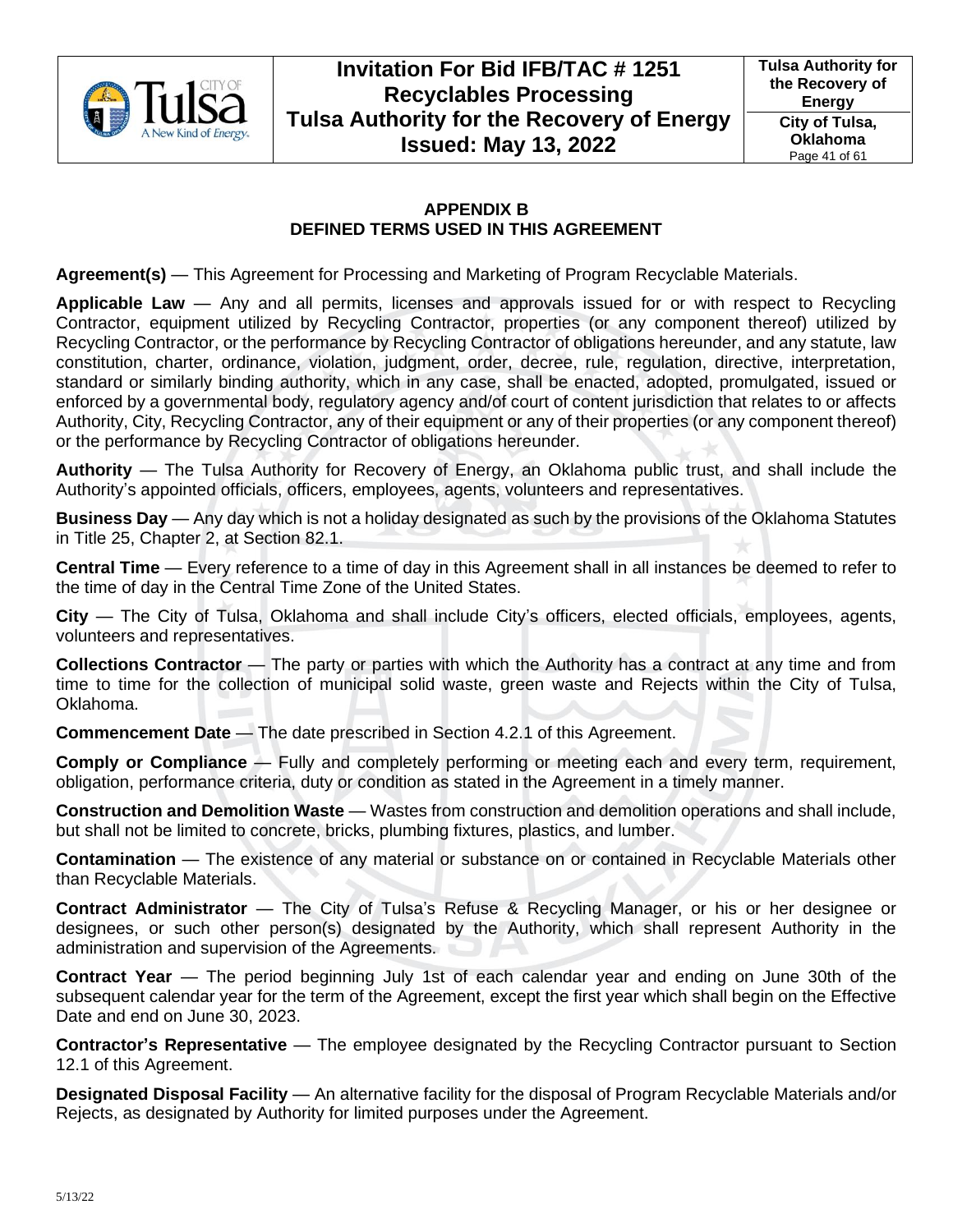

**Designated MRF** — The Material Recovery Facility, as designated in this Agreement. References to the "MRF" shall be deemed to refer to such Material Recovery Facility.

**Disposal** — The deposit of any Solid Waste at a disposal site designated by the Authority pursuant to this Agreement or otherwise authorized by the State to manage such waste and meeting all local, State, and federal requirements.

**Effective Date** — The date set forth in the first sentence of this Agreement.

**Hazardous Waste** — Hazardous Waste shall have the meaning set forth in Title 27A of the Oklahoma Statutes at §2-7-103, as amended from time to time.

**Herein, Hereunder, Hereby, Hereto, Hereof, and any similar terms** — These terms refer to this Agreement.

**Hours of Operation** — The hours and times prescribed in Section [SECTION 13.](#page-21-0)

**Initial Term** — As set forth in Section [4.2.1](#page-11-5) of this Agreement.

**Marketing** — The identification and developing of end markets for Program Recyclable Materials and the selling of Program Recyclable Materials to end markets.

**Material Recovery Facility or MRF** — The place operated by Recycling Contractor located at the address prescribed in Section [6.2](#page-13-3) where Recyclable Materials are processed into Recovered Materials.

**May** — Refers to actions or conduct that is not mandatory but permissible.

**ODEQ** — Oklahoma Department of Environmental Quality.

**Party** — The Recycling Contractor or Authority individually.

**Person** — Any individual, firm, corporation, organization, government or governmental subdivision or agency, business trust, partnership, association, or any other legal entity.

**Process, Processed or Processing** — The recovery of Recyclable Materials from Solid Waste and treatment into Recovered Materials.

**Processing/Marketing Fee** — The per ton fee for accepting, processing, and marketing of Program Recyclable Materials.

**Program Aluminum and Steel Recyclable Materials** — Any beverage container, food can, bi-metal container, or lid with or without paper labels, rings, and lids composed primarily of whole iron, aluminum, steel, or other Recyclable Materials of a similar nature.

**Program Glass Recyclable Material** — Any glass food and beverage bottles, container, or jars with or without paper labels, rings, and lids. Program Glass Recyclable Materials shall not mean window glass, porcelain, china, or ceramics.

### **Program Paper Recyclable Materials** —

- A. Kraft paper,
- B. Corrugated containers that have liners of Kraft, jute, or test liner including dry food boxes, beer and soda carriers, shoe boxes,
- C. Old newspaper including slick paper inserts,
- D. Magazines,
- E. Catalogs,
- F. Telephone books and Yellow Pages,
- G. Chipboard, and
- H. Other mixed paper including but not limited to junk mail, junk mail inserts, residential mixed paper,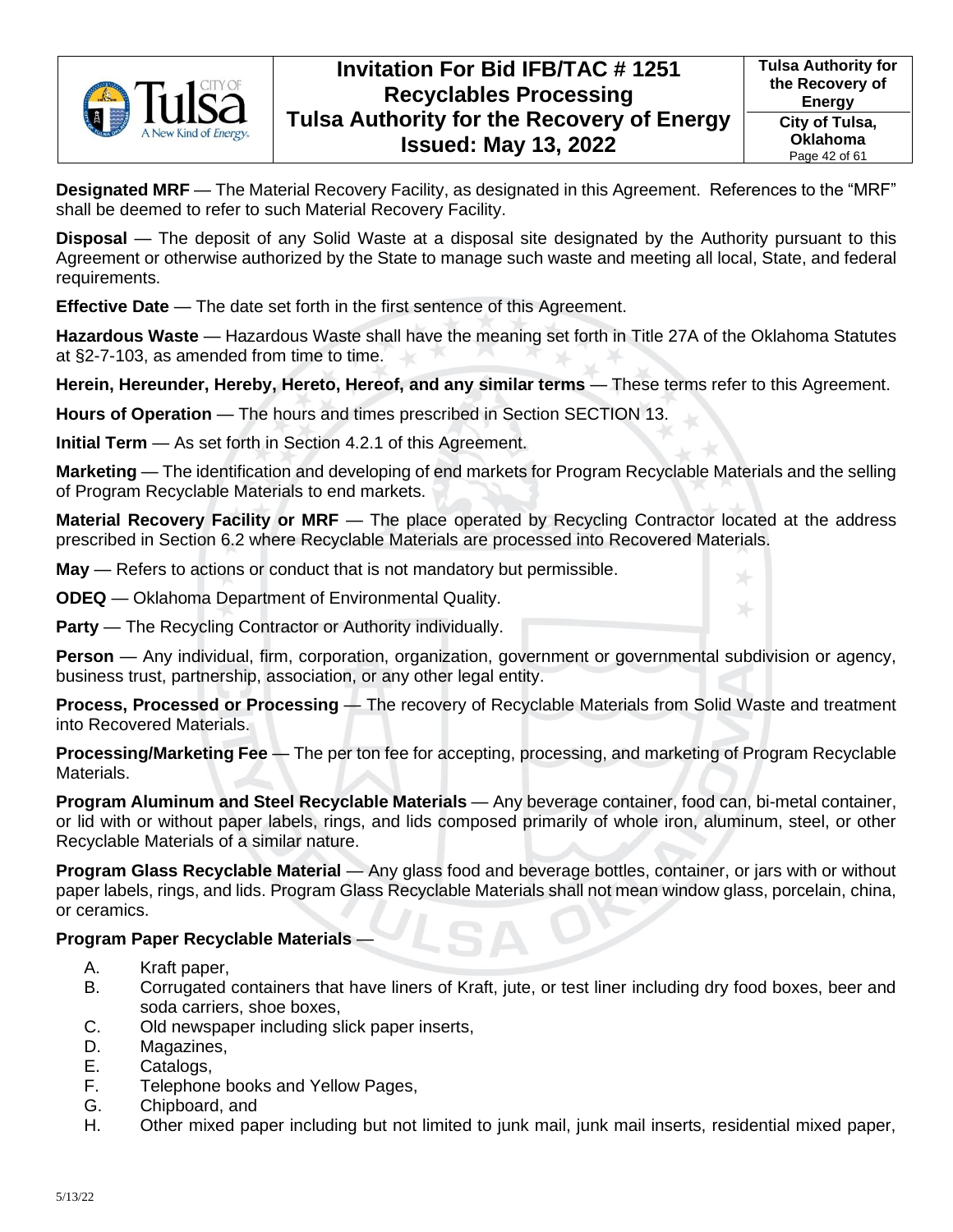

bagged shredded paper, high-grade paper, white and colored ledger, copier paper, office paper, laser printer paper, computer paper including continuous-formed perforated white bond or green bar paper, book paper, cotton fiber content paper, duplicator paper, form bond, manifold business forms, mimeo paper, note pad paper(no backing), loose leaf fillers, stationery, writing paper, paper envelopes without plastic windows, carbonless (NCR) paper, tabulating cards, facsimile paper, manila folders, and paperback books.

**Program Plastic Recyclable Materials** — Any rigid plastic bottles, containers, jugs, or jars.

**Program Recyclable Materials** — Program Paper Recyclable Materials, Program Plastic Recyclable Materials, Program Glass Recyclable Materials, and Program Aluminum and Steel Recyclable Materials. Materials may be added or deleted from Program Recyclable Materials in accordance with this Agreement. Program Recyclable Materials do not include Rejects.

**Program Recyclable Materials Audit** — The audit of the Recycling Contractor's operations as described in [SECTION 11](#page-20-0) of this Agreement.

**Recovered Materials** — Materials that have been processed to market specification for sale.

**Recyclable Materials** — Materials or products that are re-used, which would otherwise be disposed of as waste, with or without processing, including but not limited to paper, glass, plastics, metals, automobile oil, and batteries.

**Recyclable Revenue Share** — The portion of revenues from the sale of Recyclable Materials that is payable to the Authority.

**Recycling** — Reuse of a material that would otherwise be disposed of as waste, with or without processing or reprocessing.

**Recycling Processing Facility** — The grounds, building, equipment and other parts of the operations of the Recycling Contractor located at the address prescribed in Section [6.1](#page-13-2) of this Agreement.

**Rejects** — Materials accepted by the Recycling Processing Facility, other than Hazardous Waste, which are delivered with Program Recyclable Materials to the Recycling Processing Facility, not processed into Recovered Materials, and handled and accounted for separately from Program Recyclable Materials, Recovered Materials, and Hazardous Waste.

**Residential Service Unit** — The following occupied dwellings within the City:

- A. Single family houses;
- B. Duplexes;
- C. Triplexes; and
- D. Other residential establishments utilizing carts for Collection of Acceptable Solid Waste and designated as a Residential Service Unit by the Contract Administrator.

A Residential Service Unit shall be deemed occupied when water or domestic light and power services are being supplied thereto.

**Shall** — Refers to actions or conduct that is always mandatory and not merely directory.

**Solid Waste** — All putrescible and non-putrescible refuse in solid, semisolid, or liquid form including, but not limited to, garbage, rubbish, ashes or incinerator residue, street refuse, dead animals, Construction and Demolition Waste, solid or semisolid commercial and industrial wastes including explosives, biomedical wastes, chemical wastes, herbicide and pesticide wastes. The term "solid waste" shall not include:

A. Scrap materials which are source separated for collection and processing as industrial raw materials, except when contained in the waste collected by or on behalf of a solid waste management system, or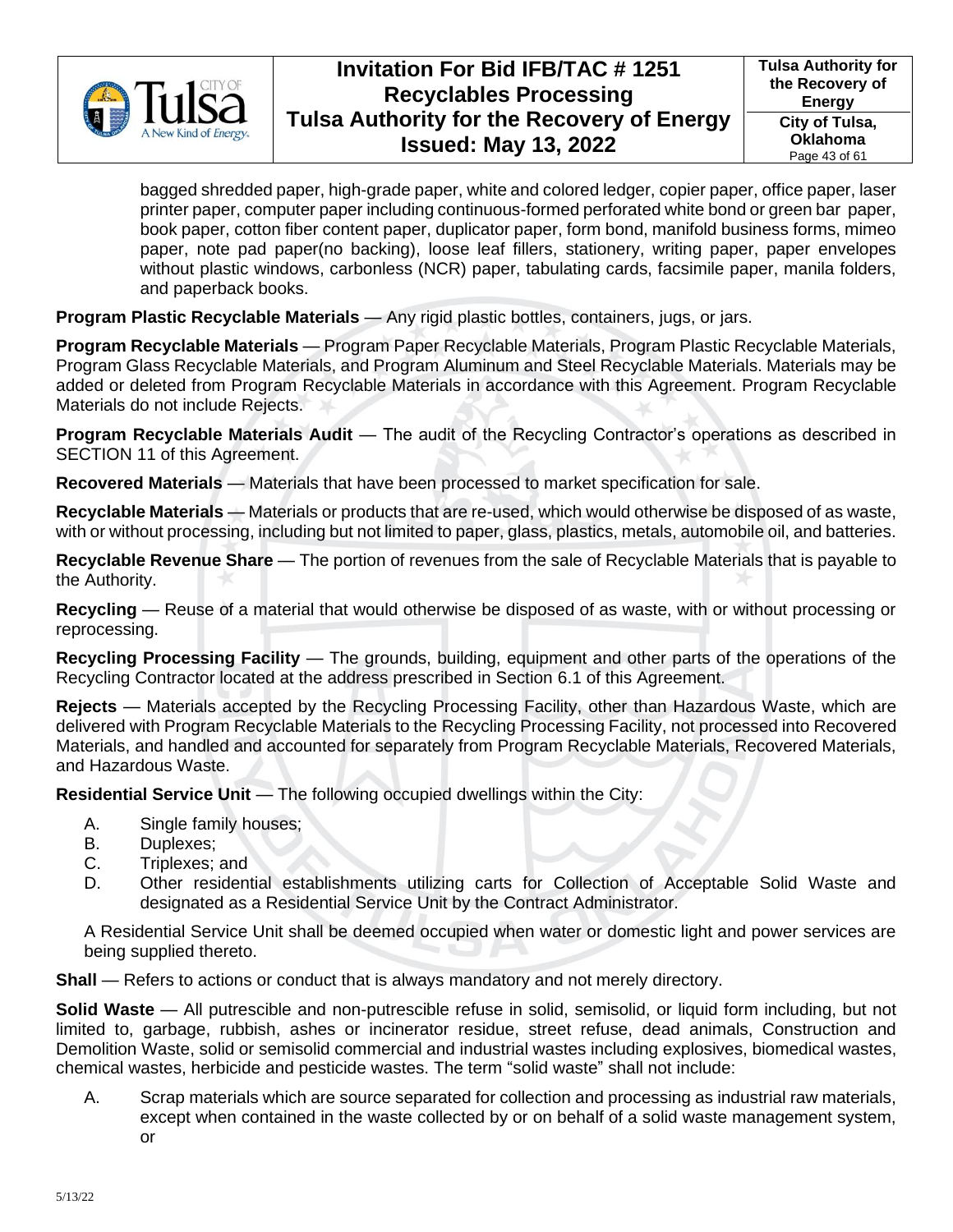

**Tulsa Authority for the Recovery of Energy City of Tulsa, Oklahoma** Page 44 of 61

B. Used motor oil, which shall not be considered to be a solid waste, but shall be considered a deleterious substance, if the used motor oil is recycled for energy reclamation and is ultimately destroyed when recycled.

**State**— State shall mean be State of Oklahoma.

**Ton** — Ton shall mean a unit of weight equal to 2,000 pounds.

**Transition Plan** - The plan described in Section [SECTION 17](#page-22-2) of the Agreement.

**Unaccepted Load** — A load or part of a load of Rejects received by the Recycling Contractor that is designated by the Recycling Contractor as an Unaccepted Load in accordance with this Agreement.

**Unacceptable Waste** — Unacceptable Waste shall mean eligible disaster debris; hazardous waste; construction and demolition waste, poisons; acids; caustics; explosives; body wastes; automobile frames; and materials which may cause damage to collection equipment or personal injury to collectors; dead animals; animal excreta or any article or substances soiled by human or animal excreta that has not been wrapped and tightly sealed in moisture proof paper or wrapping prior to placement for collection; refuse which has been combined or mixed with any of the above-mentioned items; and any materials which cannot be processed at any recovery facility designated by Authority for that purpose, which can cause such recovery facility operations problems, or which would have a reasonable possibility of causing injury to health, safety, or property.

**Will** — Refers to action or conduct that mandatory and not merely directory.

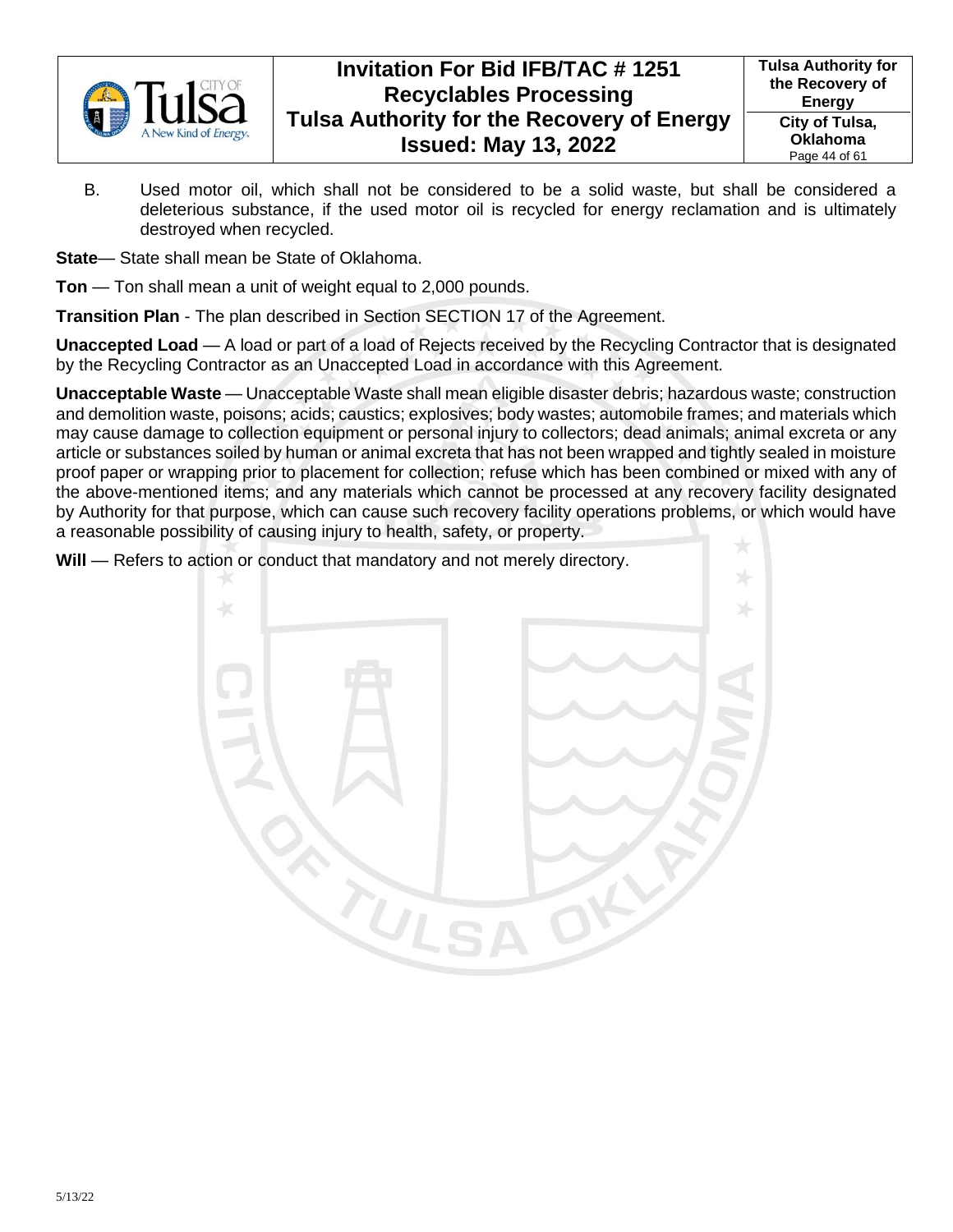

**Tulsa Authority for the Recovery of Energy City of Tulsa, Oklahoma** Page 45 of 61

## **FORM #3 AFFIDAVIT** NON-COLLUSION, INTEREST, AND CLAIMANT

| STATE OF         |      |
|------------------|------|
|                  | )SS. |
| <b>COUNTY OF</b> |      |

of lawful age, being first duly sworn, state that:

### **(Seller's Authorized Agent)**

- 1. I am the Authorized Agent of Seller herein for the purposes of certifying facts pertaining to the existence of collusion between and among Bidders and municipal officials or employees, as well as facts pertaining to the giving or offering of things of value to government personnel in return for special consideration in the letting of any contract pursuant to the proposal to which this statement is attached.
- 2. I am fully aware of the facts and circumstances surrounding the making of Seller's Bid to which this statement is attached, and I have been personally and directly involved in the proceedings leading to the submission of such Bid; and
- 3. Neither the Seller nor anyone subject to the Seller's direction or control has been a party:
	- a. to any collusion among Bidders in restraint of freedom of competition by agreement to respond at a fixed price or to refrain from responding,
	- b. to any collusion with any municipal official or employee as to quantity, quality, or price in the prospective contract, or as to any other terms of such prospective contract, nor
	- c. in any discussions between Bidders and any municipal official concerning exchange of money or other thing of value for special consideration in the letting of a contract.
- 4. No officer or employee of the City of Tulsa either directly or indirectly owns a five percent (5%) interest or more in the Bidders business or such a percentage that constitutes a controlling interest. Affiant further states that the following officers and/or employees of the City of Tulsa own an interest in the Bidder's business which is less than a controlling interest, either direct or indirect.
- 5. All invoices to be submitted pursuant to this agreement with the City of Tulsa will be true and correct.

\_\_\_\_\_\_\_\_\_\_\_\_\_\_\_\_\_\_\_\_\_\_\_\_\_\_\_\_\_\_\_\_\_\_\_\_\_\_\_\_\_\_\_\_\_\_\_\_\_\_\_\_\_\_\_\_\_\_\_\_\_\_\_\_\_\_\_\_\_\_\_\_\_\_\_\_\_\_\_

6. That the work, services or material furnished will be completed or supplied in accordance with the plans, specifications, orders, requests or contract furnished or executed by the affiant. Affiant further states that (s)he has made no payment directly or indirectly to any elected official, officer or employee of the City of Tulsa or of any public trust where the City of Tulsa is a beneficiary, of money or any other thing of value to obtain payment of the invoice or procure the contract or purchase order pursuant to which an invoice is submitted. Affiant further certifies that (s)he has complied with all applicable laws regarding equal employment opportunity.

|                                        | By:<br>Title: | Signature |  |
|----------------------------------------|---------------|-----------|--|
| Subscribed and sworn to before me this | _day of _     | $.20$ .   |  |
| Notary Public                          |               |           |  |
| My Commission Expires:                 |               |           |  |

Notary Commission Number:

# **The Affidavit must be signed by an Authorized Agent and notarized**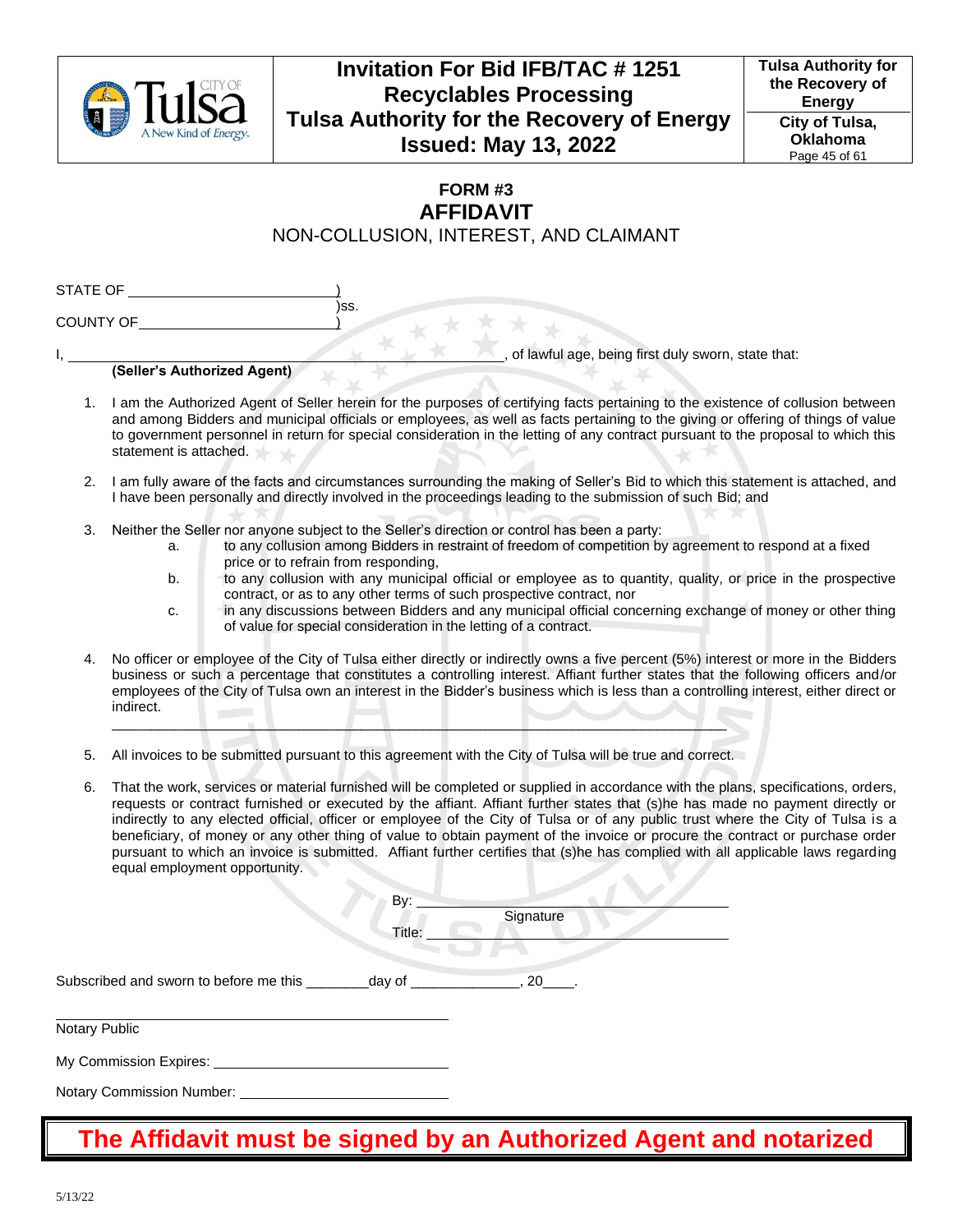

## **FORM #4**

## **ACKNOWLEDGMENT OF RECEIPT OF ADDENDA/AMENDMENTS**

I hereby acknowledge e-receipt of the following addenda or amendments and understand that such addenda or amendments are incorporated into the Bid Packet and will become a part of any resulting contract.

 $\sim$ 

 $\mathcal{C}_{\text{eff}}$ 

List Date and Title/Number of all addenda or amendments: (Write "None" if applicable).  $\rightarrow$ 

|               | $\Box$               |
|---------------|----------------------|
| $\star$       | 外                    |
| $\rightarrow$ |                      |
|               | Sign Here >          |
|               |                      |
|               | <b>Printed Name:</b> |
|               | Title:               |
|               |                      |
|               | Date:                |
|               |                      |
| UIS           |                      |
|               |                      |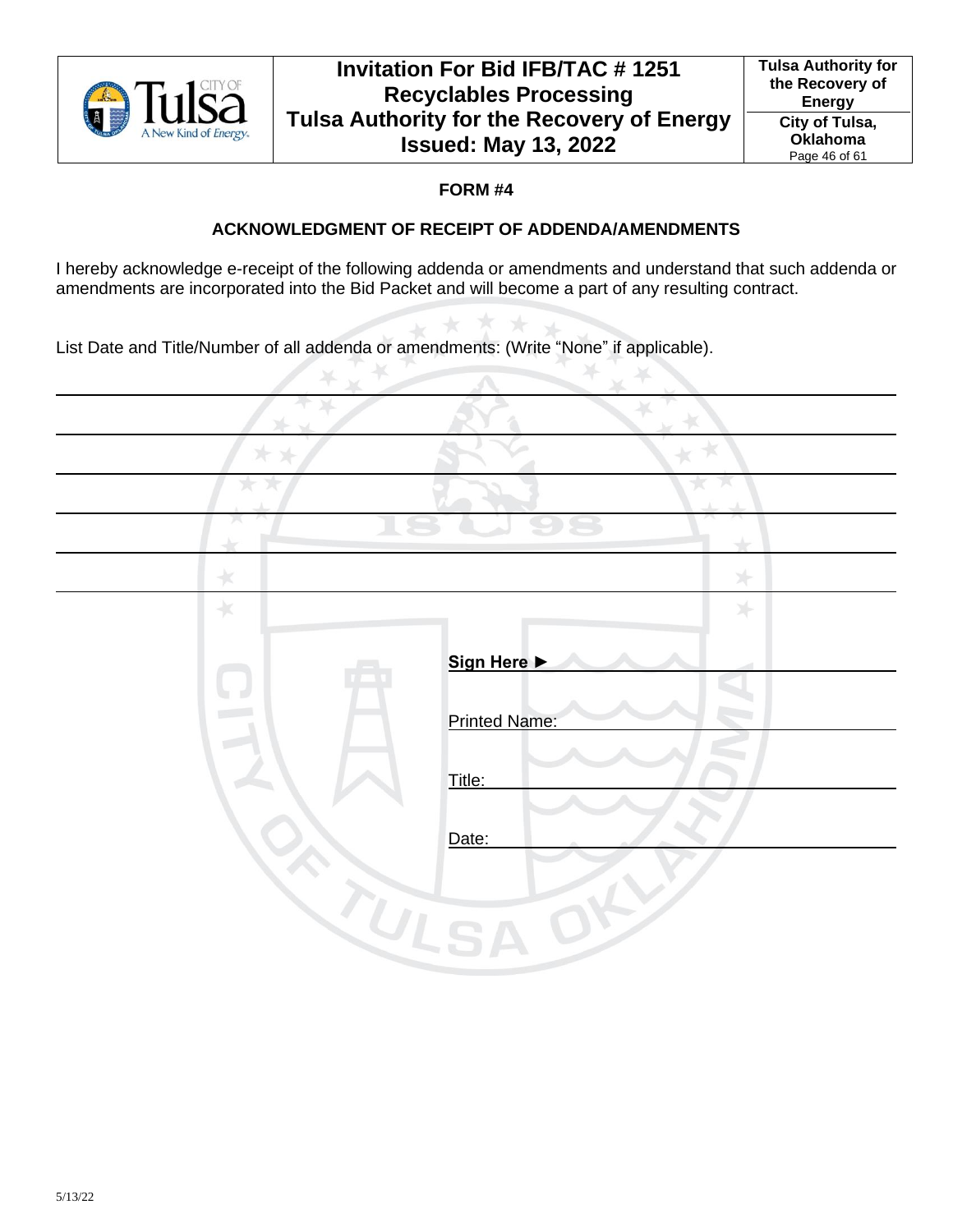

## **INSTRUCTIONS, TERMS AND CONDITIONS FOR BIDDERS**

- **1. PURCHASING AUTHORITY.** TARE issues this Invitation For Bid pursuant to Tulsa City Charter, Art. XII, §14 and Tulsa Revised Ordinances, Title 6, Ch. 4, the provisions of which are incorporated herein.
- **2. DEFINITIONS.** The following terms have the following meanings when used in the documents comprising this Bid Packet.
	- **A. "Acceptance"** with respect to a Bid shall mean TARE's selection of a Bid, and award of a contract to the Bidder.
	- **B. "Acceptance"** with respect to delivery of Goods and/or Services provided under a Purchase Agreement shall mean TARE's written acknowledgement that Bidder has satisfactorily provided such Goods and/or Services as required.
	- **C. "Addenda" "Addendum"** or **"Amendment(s)"** shall mean a clarification, revision, addition, or deletion to this Invitation For Bid by TARE which shall become a part of the agreement between the parties.
	- **D.** "**Authorized Agent**" means an agent who is legally authorized to bind the Bidder under the law of the State in which the Bidder is legally organized. An Authorized Agent must sign all documents in the Bid Packet on behalf of the Bidder. Under Oklahoma law, the Authorized Agent for each of the following types of entities is as stated below:

**Corporations** – the president, vice president, board chair or board vice chair can sign; others can sign if they have and provide TARE with (i) a corporate resolution giving them authority to bind the Bidder, and (ii) a recent corporate secretary's certificate indicating the authority is still valid.

**General Partnerships** – any partner can sign to bind all partners.

**Limited Partnerships** – the general partner must sign.

**Individuals** – no additional authorization is required, but signatures must be notarized.

**Sole Proprietorship** – the owner can sign. Any other person can sign if s/he provides a recent Power of Attorney, signed by the owner, authorizing him/her to bind the sole proprietorship.

**Limited Liability Company (LLC)** – The manager as named in the Operating Agreement can sign. Any person authorized by the Operating Agreement or a member can sign providing the person submits a copy of the authorization with a certificate of the members indicating the authorization is still valid.

Entities organized in States other than Oklahoma must follow the law of the State in which they are organized.

- **E. "Bid"** means the Bidder's offer to provide the requested Goods and/or Services set forth in Exhibit A and any additional materials or information the Bidder chooses to submit to support the Bid.
- **F. "Bid Packet"** consists of the Notice of Invitation to Bid, the Summary Sheet, Instructions, Terms and Conditions, Form #1, Form #2 (this "Agreement for Processing and Marketing of Program Recyclable Materials" and the appendices hereto), Form #3, Form #4, Form #5, Form #6, Special Requirements (offer Period, Insurance and Bonding; References), Utilization Instructions and Attachments 1, 2 and 3 thereof, Technical Specifications (Bid Content, Basis of Award), Exhibit A – Bid Form, and all other Appendices hereto.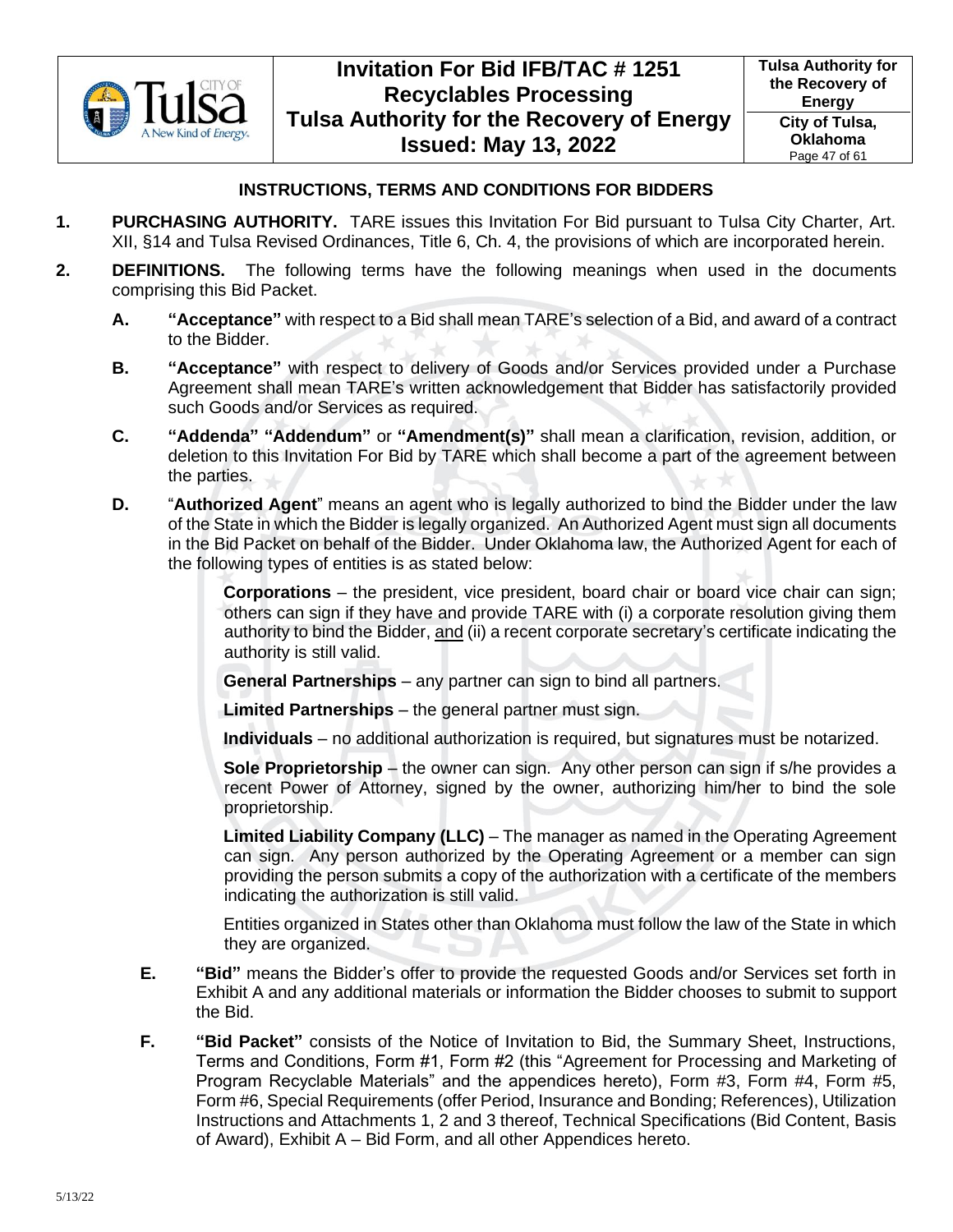

- **G. "Bid Submission Date"** shall mean the last date by which TARE will accept Bids for an Invitation For Bid.
- **H. "Bidder"** means the legal entity which submits a Bid for consideration by TARE in accordance with the Invitation For Bid and, after selection of the successful bid, whose Bid TARE selected and awarded a contract.
- **I. "City"** shall mean the City of Tulsa, Oklahoma.
- **J. "Contract Administrator"** shall mean the Manager of Refuse and Recycling Services of the City of Tulsa, Oklahoma.
- **K. "Days"** shall mean calendar days unless specified otherwise.
- **L. "Primary Bidder"** shall mean the Bidder whose Bid TARE selected as the principal supplier of the Goods and/or Services required under this Agreement.
- **M. "Project Buyer"** shall mean the City's employee assigned to serve as the contact person for Bidders responding to Invitations For Bid or completing contracts herein.
- **N. "Purchasing Division or Office"** shall mean the City of Tulsa's Purchasing Division, located at 175 East 2<sup>nd</sup> Street, 15<sup>th</sup> Floor, Tulsa, Oklahoma 74103.
- **O. "Secondary Bidder"** shall mean the Bidder whose Bid TARE selected as a back-up supplier in the event the Primary Bidder is unable to provide all the Goods and/or Services required.
- **P. "TARE"** shall mean the Tulsa Authority for the Recovery of Energy.
- **Q. "You" or "Your"** shall mean the Bidder responding to this Invitation For Bid and, after selection of the successful bid, the Bidder whose Bid the TARE selected and awarded a contract.
- **R. "Website"** shall mean the City of Tulsa's website for the Purchasing Division: [www.CityofTulsaPurchasing.org.](http://www.cityoftulsapurchasing.org/)
- **3. QUESTIONS REGARDING INVITATION FOR BID.** Questions regarding any portion of this Invitation For Bid must be submitted in writing (sent by mail, fax or email) to the Project Buyer indicated on the Summary Sheet herein. You should submit questions as early as possible and preferably before the pre-Bid conference. Questions and concerns must be received no later than ten days prior to the Bid Packet due date. Any oral responses to questions before the contract is awarded are not binding on TARE or the City. At TARE's discretion, any information or clarification made to you may be communicated to other Bidders that notified TARE or the City of their intent to Bid if appropriate to ensure fairness in the process for all Bidders. You must not discuss questions regarding the Invitation For Bid with anyone other than the Project Buyer or other Purchasing Division staff or your Bid may be disqualified, any contract recommendation or Acceptance may be rescinded, or any contract may be terminated and delivered Goods returned at your expense and TARE refunded any payments made.
- **4. ORAL STATEMENTS.** No oral statements by any person shall modify or otherwise affect the provisions of this Invitation For Bid and/or any contract resulting therefrom. All modifications, addenda or amendments must be made in writing by City's Purchasing Division.
- **5. EXAMINATION BY BIDDERS.** You must examine the specifications, drawings, schedules, special instructions and the documents in this Bid Packet prior to submitting any Bid. Failure to examine such documents and any errors made in the preparation of such Bid are at your own risk.
- **6. ADDENDA OR AMENDMENTS TO INVITATIONS FOR BID.** TARE may addend to or amend its Invitation For Bid at any time before the Bid Submission Date, and any such addenda or amendments shall become a part of this Agreement. TARE will attempt to send a notification (by fax or email) of any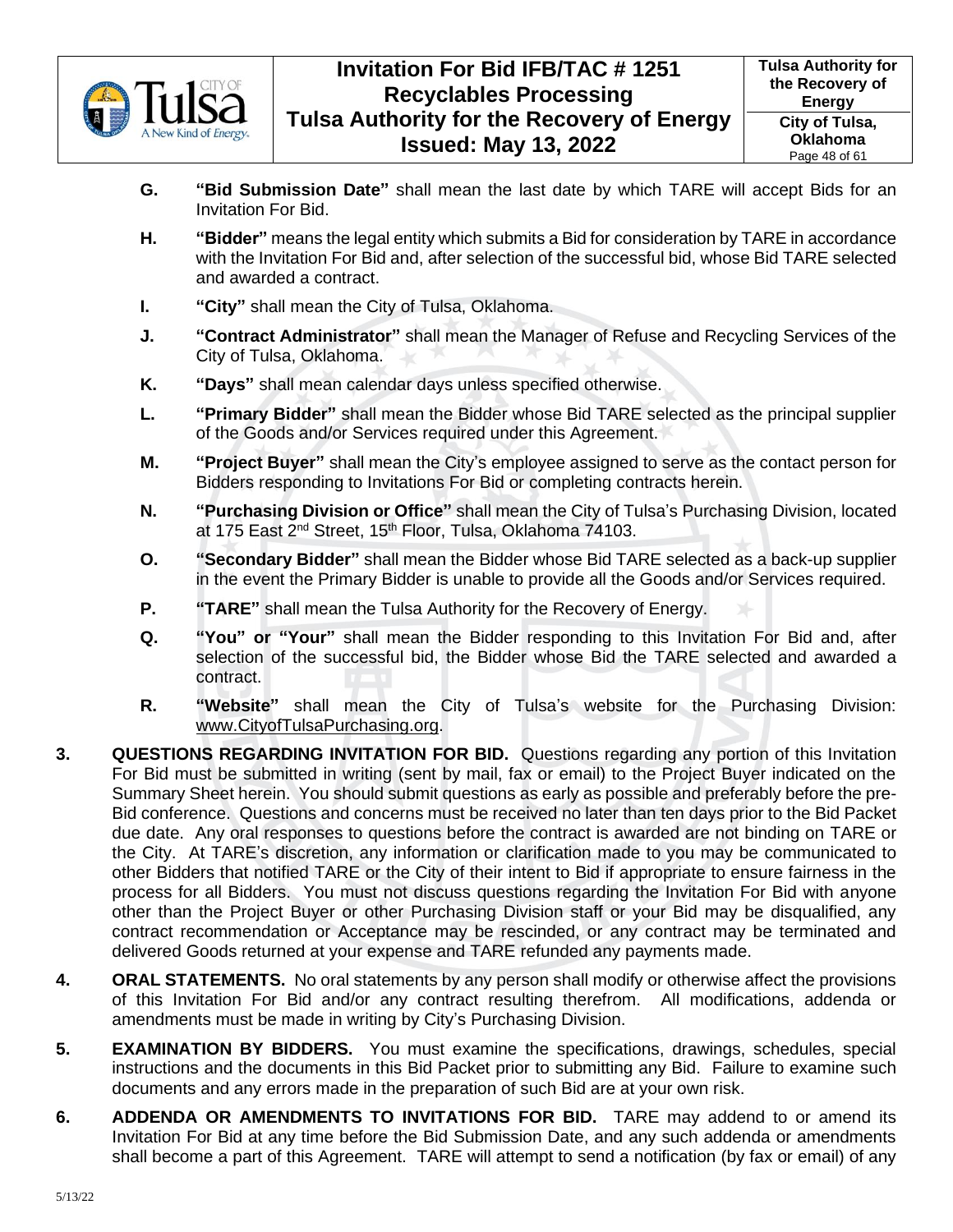

addenda or amendments to those Bidders who have responded to the City's Project Buyer of their intent to respond to the Invitation For Bid. However, it is your responsibility to inquire about any addenda or amendments, which will be available from the City's Purchasing Division and its website. You must acknowledge receipt of any addenda or amendments by signing and returning the Acknowledgment of Receipt of Addenda/Amendments form and attaching it to this Invitation For Bid with your Bid. TARE may reject any Bid that fails to acknowledge any addenda or amendments.

- **7. PERMITS AND LICENSES.** The Bidder is required to have obtained all applicable governmental permits, licenses and authorizations that are required under any applicable local, state or federal law or regulation ("Applicable Law") to perform its obligations hereunder. Violation of this provisions shall immediately void the Bid (and any Purchase Agreement executed pursuant hereto).
- **8. SPECIFICATIONS/DESCRIPTIVE TERMS/SUBSTITUTIONS.** Unless the term "no substitute" is used, TARE's references to a brand name, manufacturer, make, or catalogue designation in describing an item in this Bid Packet does not restrict you to that brand or model, etc. TARE may make such references to indicate the type, character, quality and/or performance equivalent of the item desired. However, you are required to furnish the exact item described in your Bid unless a proposed substitution is clearly noted and described in the Bid.

The parties recognize that technology may change during the period Bids are solicited and subsequent contracts are performed. Therefore, TARE may at its option accept changes or substitutions to the specifications for Goods of equal or better capabilities at no additional cost to TARE. In the case of existing contracts, you shall give TARE thirty days' advance notice in writing of any such proposed changes or substitutions. TARE shall determine whether such items are acceptable as well as any proposed substitute.

All Goods shall be new unless otherwise so stated in the Bid. Any unsolicited alternate Bid, or any changes, insertions, or omissions to the terms and conditions, specifications, or any other requirements of this Bid, may be considered non-responsive and the Bid rejected.

- **9. PRICES/DISCOUNTS.** Prices shall be stated in the units and quantity specified in the Bid Packet documents. In case of discrepancy in computing the Bid amount, you guarantee unit prices to be correct and such unit prices will govern. Prices shall include transportation, delivery, packing and container charges, prepaid by you to the destination specified in the Specifications. Discounts for prompt payment will not be considered in Bid evaluations, unless otherwise specified. However, offered discounts for prompt payment will be taken if payment is made within the discount period.
- **10. DELIVERY.** All prices quoted shall be based on delivery F.O.B. Tulsa, Oklahoma or to any other points as may be designated in the Technical Specifications, with all charges prepaid by Bidder to the actual point of delivery. Bids must state the number of days required for delivery under normal conditions.
- **11. TAXES.** TARE is exempt from Oklahoma state sales and excise taxes, and such taxes shall not be included in the Bid prices.
- **12. BID SUBMISSION.** The Bid Packet forms must be prepared in the name of Bidder and properly executed by an Authorized Agent with full knowledge and acceptance of all provisions, in ink and notarized. Bids may not be changed or withdrawn after the deadline for submitting Bids (the "Bid Submission Date"). A Bid is an irrevocable offer and when accepted by TARE (as evidenced by TARE's execution of the Purchase Agreement) shall constitute a firm contract.
	- **A. BIDS MUST BE SUBMITTED ONLY ON THE BID PACKET FORMS AND SIGNED BY AN AUTHORIZED AGENT. THE ENTIRE BID PACKET MUST BE RETURNED AS RECEIVED WITH ALL FORMS COMPLETED. YOU MAY ATTACH, AFTER EXHIBIT A, ANY DOCUMENTS NECESSARY TO COMPLETELY AND ACCURATELY RESPOND TO THE REQUEST. BIDS MUST BE IN STRICT CONFORMANCE WITH ALL INSTRUCTIONS,**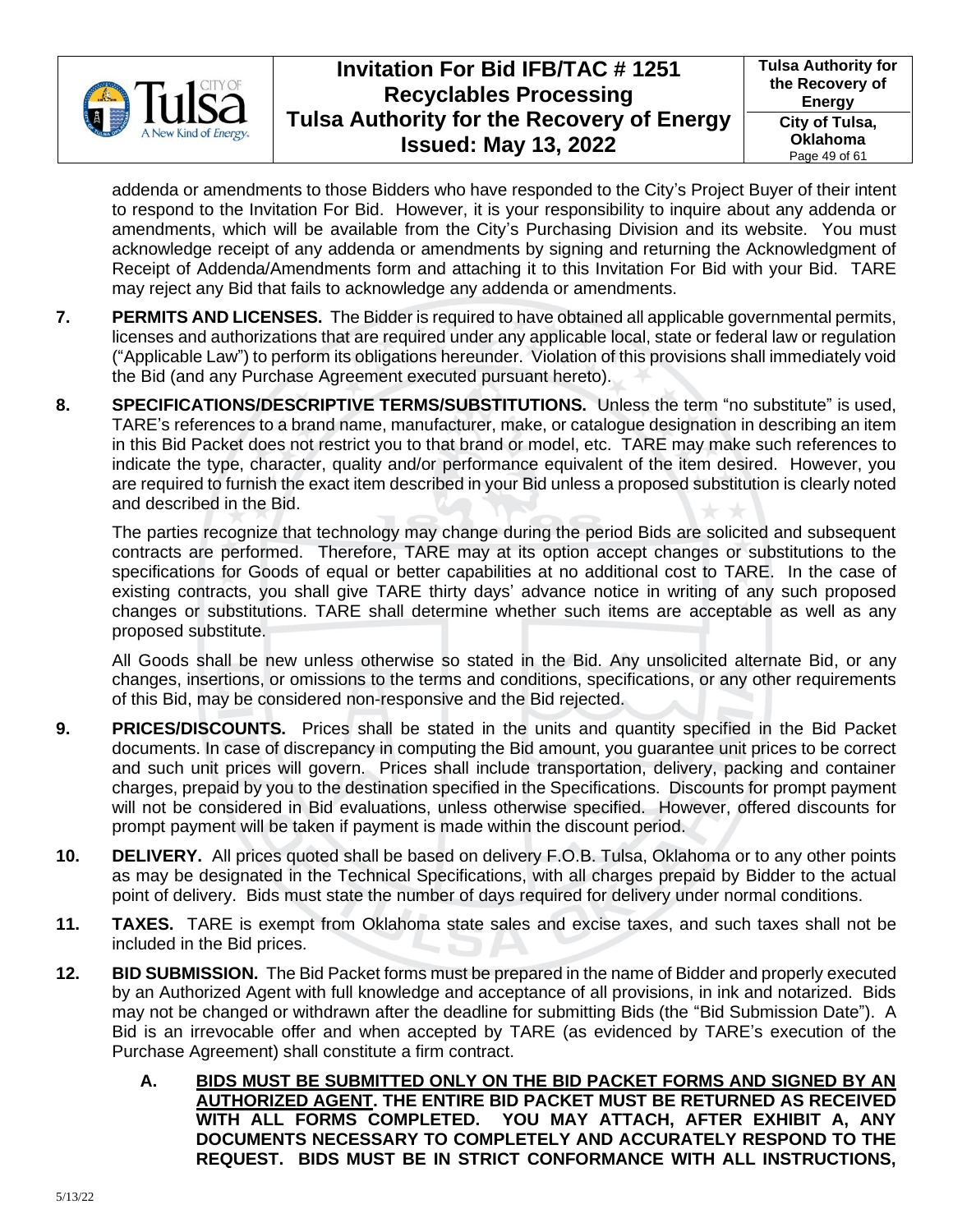

## **FORMS, AND SPECIFICATIONS CONTAINED IN THIS BID PACKET.**

- **B.** Sealed Bids may be either mailed or delivered, but must be received at the address listed on the Summary Sheet in the front of the Bid Packet.
- **C.** Bids will be accepted at the above address from 8:00 a.m. to 5:00 p.m., Monday thru Friday except for City holidays. Neither TARE nor City is responsible for the failure of Bids to be received by the City Clerk's Office prior to the due date and time.
- **D.** Late Bids will be **rejected**. The Purchasing Agent, in his sole discretion, may make exceptions only for the following reasons:
	- City Hall is closed for business for part or all of the day on the date the response was due;
	- If the City or TARE deems it appropriate due to large-scale disruptions in the transportation industry that may have prevented delivery as required;
	- If documented weather conditions caused the late delivery, in which case you must provide documentation of such weather to the satisfaction of the Purchasing Agent.
- **E. City will not accept faxed Bids,** nor will City accept Bids faxed to the City Clerk, Purchasing Division or Office, or any other City office or employee.
- **F.** Neither City nor TARE is responsible for any of your costs in preparing the Bid response, attending a pre-Bid conference, or any other costs you incur, regardless of whether the Bid is submitted, accepted or rejected.
- **G.** All Bids must be securely sealed and plainly marked with the Bid Number, Bid Title, and Bid Opening Date on the lower left corner of the outside of the Bid envelope. Your name and address must also be clearly indicated on the envelope.
- **H.** If submitting multiple options ("Option(s)") to the Invitation for Bid, each will be considered separately requiring each response to be complete and accurate. Each Option must be clearly marked as Option 1 of 3, Option 2 of 3, etc.
- **I.** The number of copies you must submit is listed on the Summary Sheet in the front of the Bid Packet. However, at a minimum, there will be (1) an original, clearly labeled as such in oneinch red letters on the Bid Packet cover page, and (2) a copy for City's Purchasing Division, clearly labeled as such in one-inch red letters on the Bid Packet cover page. If binders are used, they must also be labeled.
- **J.** Multiple boxes or envelopes are permissible but must not weigh more than 50 pounds. Each box must be labeled as instructed herein and numbered (*i.e.*, Box 1 of 3; Box 2 of 3, etc.). **The original must be in Box #1.**
- **K.** The original and all copies (either paper or electronic) must be identical in all respects. Bids must be completed and submitted in ink or typewritten. Bids written in pencil will be rejected. Any corrections to the Bids must be initialed in ink.
- **13. BID REJECTION OR WITHDRAWAL.** TARE may reject any or all Bids, in whole or in part.

### **A Bid may be rejected if it contains additional terms, conditions, or agreements that modify the requirements of this Invitation For Bid or attempts to limit Bidder's liability to TARE.**

A Bid may be rejected if Bidder is currently in default to TARE or the City on any other contract or has an outstanding indebtedness of any kind to TARE or the City.

TARE reserves the right to waive any formalities or minor irregularities, defects, or errors in Bids.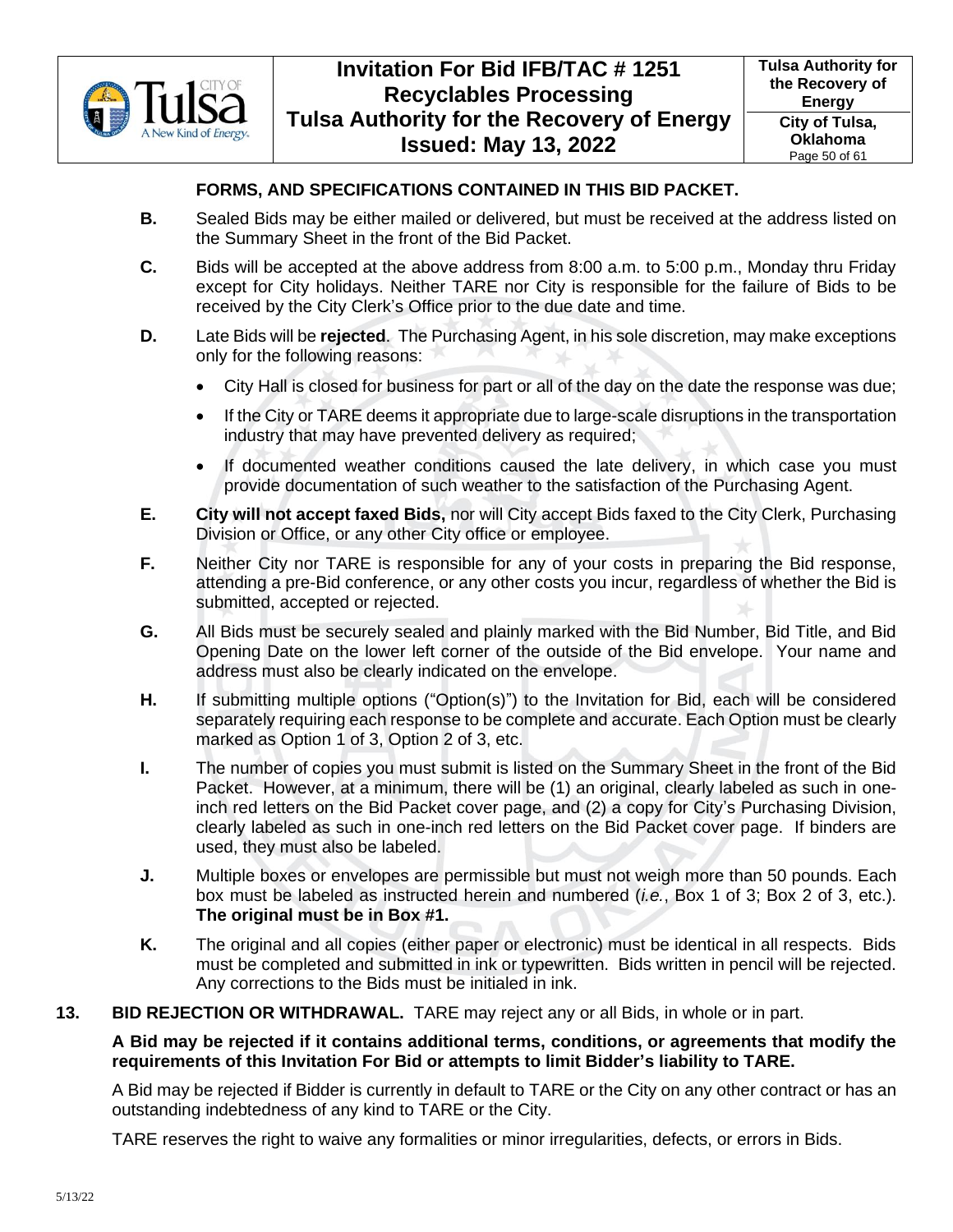

Bid withdrawal may only be accomplished by an Authorized Agent requesting the withdrawal in person at the City Clerk's office before the City's close of business on the Bid Submission Date.

- **14. BID RESULTS.** A tabulation of Bids received will be made available on the City's Purchasing Division website generally within five working days after the Bid Opening Date. After a contract award is recommended to TARE, a copy of the Bid summary will be available in the City Clerk's Office. Bid results are not provided in response to telephone or email inquiries.
- **15. PURCHASE ORDER.** In the event that the successful Bid is for an amount less than Fifty Thousand Dollars (\$50,000), and it is determined by the City or TARE to be in the best interests of TARE, TARE, in its sole discretion, may issue a Purchase Order rather than execute the Purchase Agreement to purchase the Goods. If a Purchase Order is issued, however, the terms of the Bid Packet documents, including the Purchase Agreement, will govern the transaction and be enforceable by TARE and Bidder.
- **16. CONTRACT AWARD.** If a contract is awarded, it will be awarded to the Bidder that TARE determines is the lowest and best competitive Bidder meeting TARE's specifications. Such Bid analysis will consider price and other factors, such as Bidder qualifications and financial ability to perform the contract, as well as operating costs, delivery time, maintenance requirements, performance data, history of contract relations with TARE and/or the City, and guarantees of materials and equipment, as applicable. A complete list of the factors that are considered is set forth in Tulsa Revised Ordinances, Title 6, Ch. 4, §406E. Unless otherwise noted, TARE reserves the right to award a contract by item, one or more groups of items, or all the items in the Bid, whichever is in TARE's best interest.
- **17. IRS FORM W-9.** If TARE selects your Bid and awards a contract to you, you will have ten (10) days from notification of the award to provide the Project Buyer with your complete IRS Form W-9.
- **18. NOTICE TO PROCEED.** If TARE accepts your Bid and executes the Agreement, you shall not commence work until authorized to do so by the Purchasing Agent or his representative. Receipt of a Purchase Order from TARE may be considered notice to proceed.
- **19. INVOICES AND PAYMENTS.** Invoices should be e-mailed to TARE at:

## **TARE@CityofTulsa.org**

Payment will be made Net 30 days after receipt of a properly submitted invoice, unless TARE decides in its discretion to take advantage of any prompt payment discount included in the Bid.

**THE REST OF THIS PAGE LEFT INTENTIONALLY BLANK**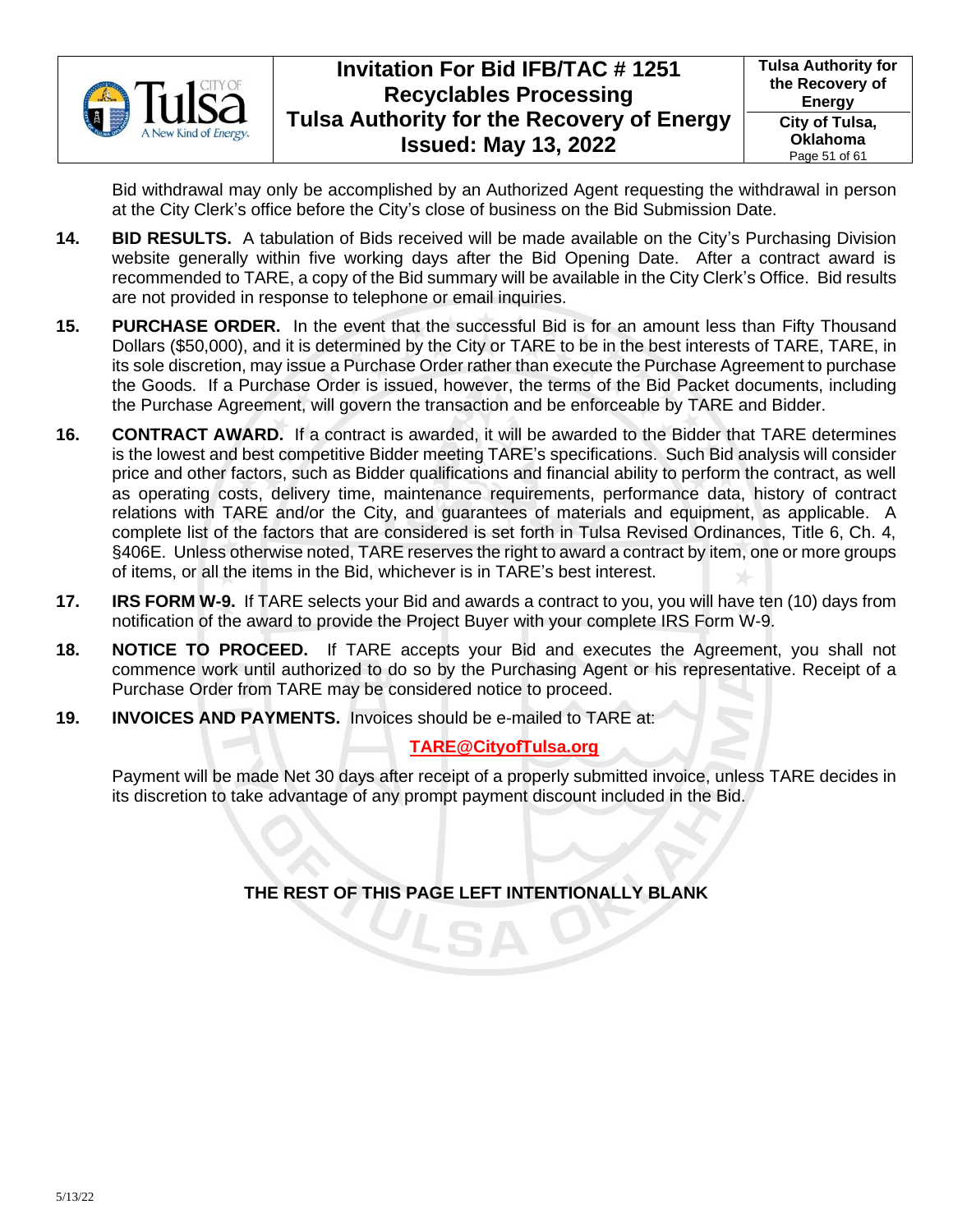

**Tulsa Authority for the Recovery of Energy City of Tulsa, Oklahoma** Page 52 of 61

## **SPECIAL REQUIREMENTS**

- **1. Irrevocable Offer Period.** You understand and acknowledge that the offer submitted as your Bid is firm and irrevocable from the City's close of business on the Bid Submission Date until **365 days** after the Bid Opening Date.
- **2. General Liability/Indemnification.** You shall hold both TARE and the City harmless for any loss, damage or claims arising from or related to your performance of the Purchase Agreement. You must exercise all reasonable and customary precautions to prevent any harm or loss to all persons and property related to the Purchase Agreement. You agree to indemnify and hold both TARE and the City harmless from all claims, demands, causes of action or suits of whatever nature arising out of the Goods, Services, labor, or materials furnished by you or your subcontractors under the provisions of the Bid Packet documents.
- **3. Liens.** No lien of any kind shall exist against any property of TARE, and pursuant to City's Charter (Art. XII, §5), no lien of any kind shall exist against any property of TARE or the City. Bidder shall deliver all goods to TARE free and clear of liens. Delivery by Bidder to TARE of goods which are subject to liens under the Agreement shall be a material breach of the Agreement, and all damages and costs incurred by TARE or the City as a result of the existence of such liens shall be paid to TARE by Bidder. At TARE's option, TARE may return such goods to Bidder, and Bidder shall pay the cost of returning such goods and reimburse TARE for any payments made for such goods.
- **4. Insurance.** If checked "Yes," the following insurance is **required: Yes:** ✓ **No:**

Bidder and its subcontractors must obtain at Bidder's expense and keep in effect during the term of the Agreement, including any renewal periods, policies of General Liability insurance in the minimum amounts set forth below in the Form #2 Agreement plus Workers' Compensation insurance in the statutory limits required by law.

## **BIDDER'S INSURER MUST BE AUTHORIZED TO TRANSACT BUSINESS IN THE STATE OF OKLAHOMA.**

You will have ten days after notification that your Bid was selected for contract award by TARE to provide proof of such coverage by providing the assigned Project Buyer shown on the Summary Sheet of this Bid Packet with a Certificate of Insurance. The Certificate of Insurance must be completed with the following information:

- A. Your name
- B. Insurer's name and address
- C. Policy number(s)
- D. Liability coverage and amounts
- E. Commencement and expiration dates
- F. Signature of authorized agent of insurer
- G. IFB/TAC number

The policies of insurance shall be primary and written on forms acceptable to TARE and placed with insurance carriers approved and licensed by the State of Oklahoma and meet a minimum A.M. Best Company, Inc. Financial Strength Rating of no less than "Excellent." The policies of insurance must include an endorsement from the insurer adding TARE as an additional insured to the policy. The Bidder shall file proof of insurance certificate(s) for it and its subcontractors (if any) meeting the requirements as set forth herein with TARE prior to execution of this Agreement; in addition, the Bidder shall be solely responsible for assuring that all proofs of insurance filed with TARE are up to date. Failure of the Bidder to fully comply with the requirements set forth herein regarding insurance is a breach of this Agreement and may be cause for termination of this Agreement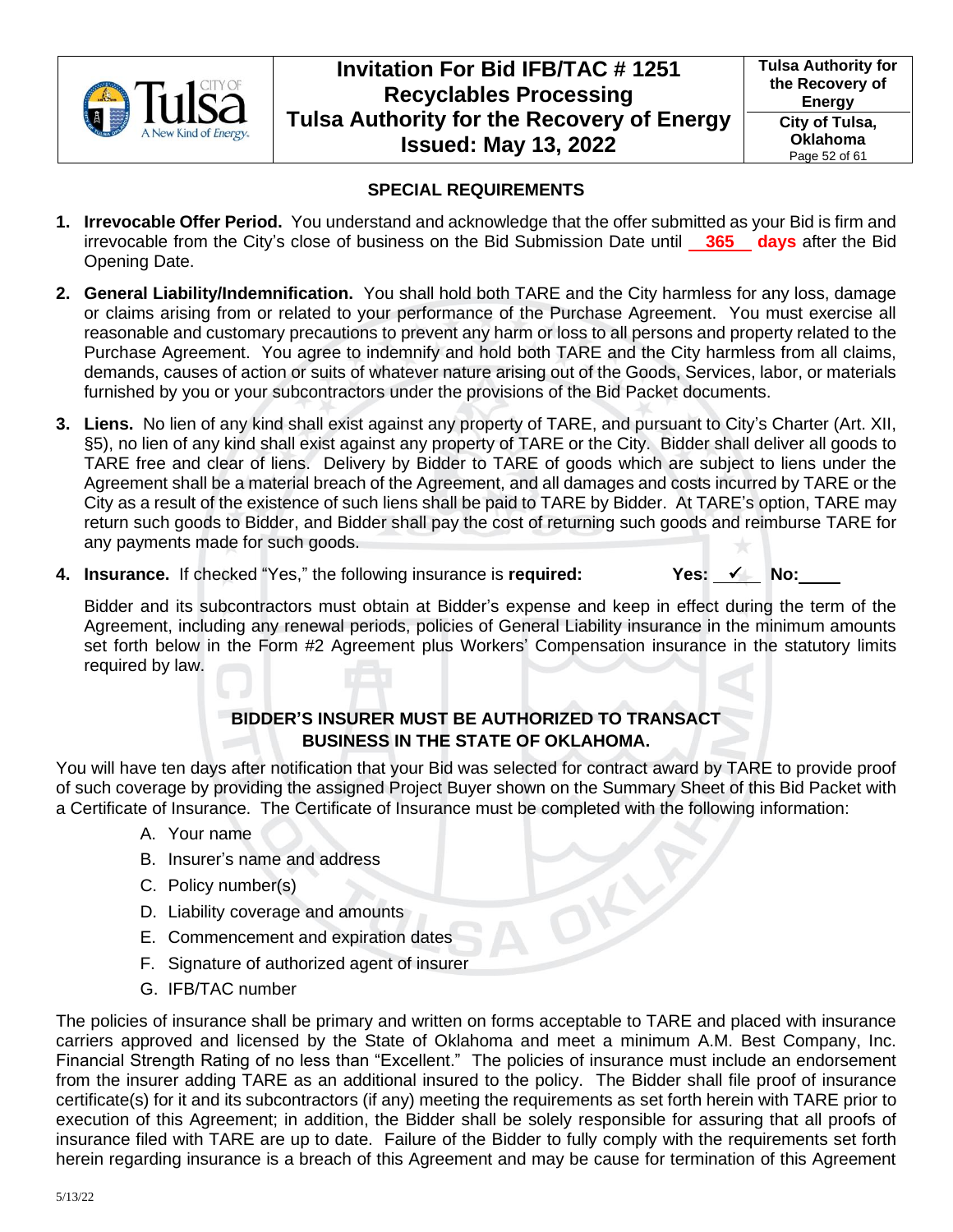

**Tulsa Authority for the Recovery of Energy City of Tulsa, Oklahoma** Page 53 of 61

by TARE. No changes are to be made to these specifications without prior written approval by TARE. Approval of the insurance by TARE shall not relieve or limit the liability of the Bidder for any damages arising from the Bidder's performance of services provided herein. All policies required herein, unless specific approval is given by TARE, are to be written on an occurrence basis and the insurers shall agree to waive all right of subrogation against TARE and the City. Additionally, all policies other than workers compensation policies shall name TARE and the City as additional insureds. The Bidder shall ensure that the insurance coverage required under this Agreement is obtained and maintained by the Bidder or its subcontractors for its subcontractors (if any) to cover their Services hereunder; the Bidder shall be held responsible for any modification, deviation, or omissions in these insurance requirements as they apply to all subcontractors. Each policy except workers compensation policies shall include an endorsement by the insurer that coverage shall not be suspended, voided or canceled by insurer or insured either party, reduced in coverage or in limits except after twenty calendar days' prior written notice by certified mail, return receipt requested, has been given to TARE; workers compensation policies shall include an endorsement by the insurer that coverage shall not be suspended, voided or canceled by insurer or insured, reduced in coverage or in limits except after at least ten calendar days' prior written notice by certified mail, return receipt requested, has been given to TARE. TARE shall retain the right at any time to review coverage, form of policies and amount of insurance. The procuring of each required policy or policies of insurance shall not be construed to limit the Bidder's liability to fulfill the indemnification provisions and requirements of this Agreement. Notwithstanding such policies of insurance, the Bidder shall be obligated for the full and total amount of any damages, injury or loss caused by the action or inaction of the Bidder or its suppliers or subcontractors in connection with this Agreement. The Bidder shall be solely responsible for payment of all premiums for insurance contributing to the performance of this Agreement and shall be solely responsible for the payment of all deductibles to which such policies are subject, whether or not TARE and/or the City is an insured under the policy. Claims-made policies will be accepted for professional and hazardous materials liability coverage and such other risks as are authorized by TARE and/or the City. All such policies contributing to the satisfaction of the insurance requirements herein shall have an extended reporting period option or automatic coverage of not less than two years. If provided an option, the Bidder agrees to purchase the extended reporting period coverage on cancellation or termination unless a new policy is effected with a retroactive date, including at least the last policy year. Certificates of insurance evidencing claims made or occurrence form coverage and conditions to this Agreement are to be received and approved by TARE or by City staff as delegated by the TARE upon execution of this Agreement by the Bidder and at least thirty calendar days prior to expiration of the insurance when applicable. All insurance certificates shall be received and approved by TARE before the Bidder will be allowed to commence or continue Services.

### **5. Bonding.**

- **A. Bid Bond.** If the box is checked "Yes," the Bid Bond is **required:** 
	- i. **Yes: \_\_\_ No:** ✓
- **B. Performance Bond.** If the box is checked "Yes," the Performance Bond is **required:**

 **Yes:** ✓ **No: \_\_\_ Amount of Bond: \$ 300,000.00**

**6. References.** If the box is checked "Yes," References are **required: Yes:** ✓ **No:** 

**For Instruction Regarding References See Section 3, # 3 on page 58 of this document.**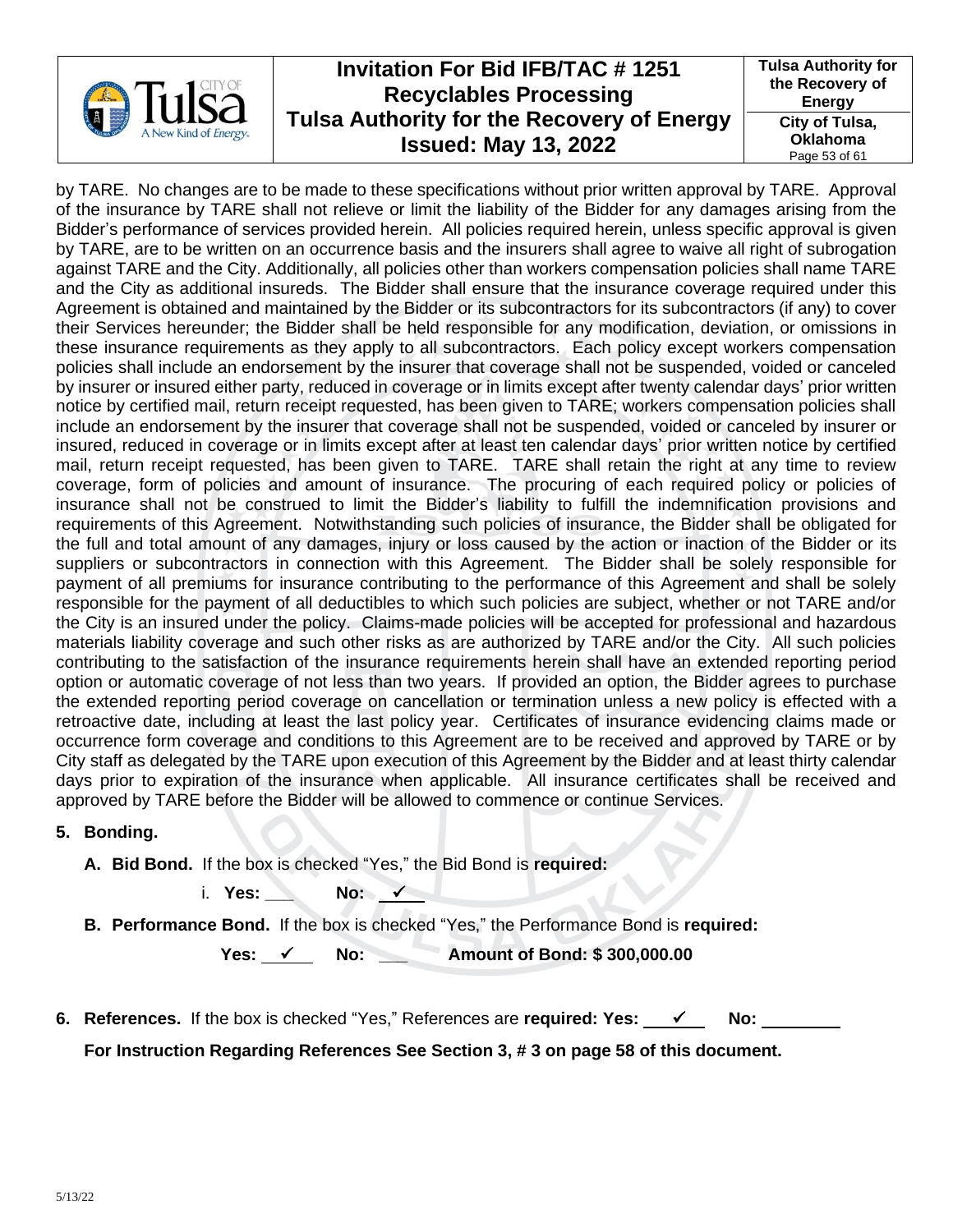

## **TECHNICAL SPECIFICATIONS**

## **SCOPE**

This Invitation for Bids (IFB) is being issued by the Tulsa Authority for the Recovery of Energy (TARE or AUTHORITY) for service for the City of Tulsa (City). AUTHORITY is responsible for solid waste collection, recycling, and disposal of solid waste resulting in recovery of energy or recyclable materials from solid waste for the City of Tulsa (City). The purpose of this section of the IFB is to familiarize Bidders with the City and the proposed services, including available data regarding service levels, service units, for recyclables generation in the City. AUTHORITY is soliciting bids for the following services:

> Processing and Marketing of Program Recyclable Materials: the provision of Processing and Marketing of Program Recyclable Materials for material generated from Residential Service Units in the City of Tulsa.

## **BACKGROUND**

Current Solid Waste and Recycling collection services in the City of Tulsa are provided through a Contracted Hauler.

Tulsa's current trash program offers several options to its residents to meet their refuse and recycling needs through a Pay-As-You-Throw system with cart and pickup options that vary in size and collection frequency based on what the household selects. Households can choose between a 32, 64, or 96-gallon trash cart, once or twice weekly curbside pickup, backyard, or extended backyard collection service. This pay-as-you-throw model allows the household to control its own levels of service and cost. The less material that is discarded as refuse, the smaller, and therefore cheaper, the needed cart can be. This helps to incentivize recycling by motivating residents to divert and recover materials from home waste streams.

In 2021, TARE reports showed that refuse and recycling services were offered to an average of 120,381 residential customers per month in the City of Tulsa refuse and recycling system. Of those customers, over 8,700 selected the 32-gallon sized cart, 19,640 selected the 64-gallon cart, and over 91.950 selected the 96-gallon cart, which demonstrates that the largest cart size is by far the most popular option among the residents at present. In 2021, residential recycling customers equaled 112,620 and had the option of weekly collection.

The goal of this IFB is to procure a Bidder that provides the lowest and best bid for the service being solicited herein.

| <b>Residential Customers</b>       | 12 Month Average:<br>August 2021 - July 2022 |
|------------------------------------|----------------------------------------------|
| <b>Curbside Service</b>            | 113,117                                      |
| <b>Backyard Service</b>            | 6,023                                        |
| <b>Extended Backyard Service</b>   | 500                                          |
| <b>Physically Limited</b>          | 845                                          |
| Average # of Residential Customers | 120,381                                      |

**Table 1** — Residential Service Units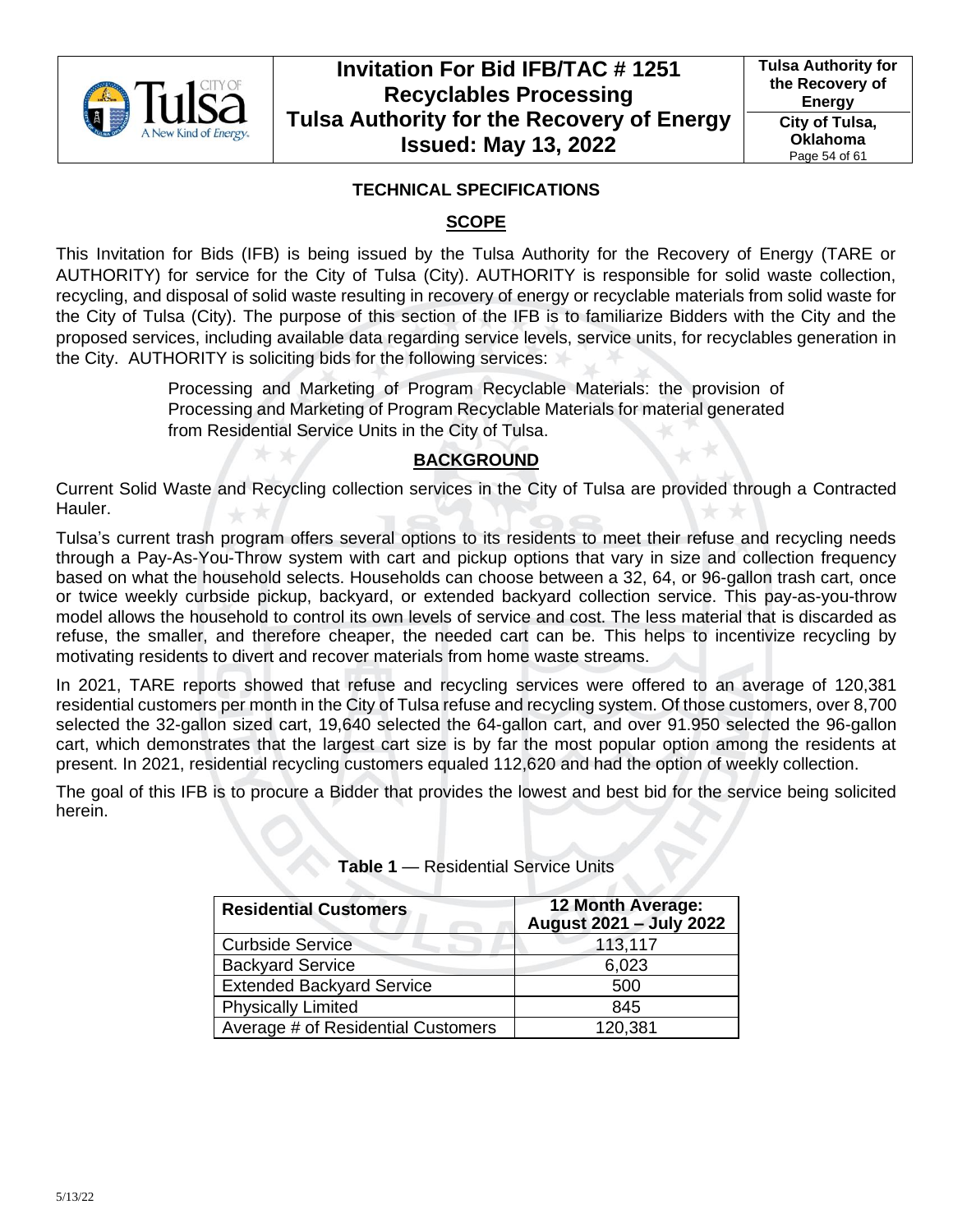

**Tulsa Authority for the Recovery of Energy City of Tulsa, Oklahoma** Page 55 of 61

| Year | <b>Tons of Residential Refuse</b> | Average<br>Ibs/account/pickup |
|------|-----------------------------------|-------------------------------|
| 2017 | 103,463                           | 6.74                          |
| 2018 | 111,864                           | 6.59                          |
| 2019 | 108,019                           | 6.97                          |
| 2020 | 119,023                           | 8.69                          |
| 2021 | 134,260                           | 8.47                          |

**Table 2 - MSW Disposal**

1. Recyclables Generation: Table 3 below shows historical recyclables generated by City of Tulsa residents and the number of subscribers to the recycling program. Each City of Tulsa resident has the opportunity to recycle with a 96-gallon blue recycling cart which has been provided to residents. Recycling is not mandatory, but the service is included in all service plan rates. Materials are collected every week. Materials accepted in the recycling cart include aluminum and steel cans, plastic jugs and bottles, glass jars and bottles, and all cardboard and paper. The City of Tulsa's current curbside recycling rate is 15.78%.

| Tons of<br>Average<br><b>Monthly</b><br><b>Recyclables</b><br>Year<br><b>Subscribers</b><br>20,206<br>108,906<br>2017<br>109,251<br>19,507<br>2018 |
|----------------------------------------------------------------------------------------------------------------------------------------------------|
|                                                                                                                                                    |
|                                                                                                                                                    |
|                                                                                                                                                    |
| 19,825<br>109,699<br>2019                                                                                                                          |
| 110,374<br>22,303<br>2020                                                                                                                          |

## **BID CONTENT**

Bidders must submit the following information with Bid packets in support of their Bids. Bidders are encouraged to use the following format as a Table of Contents for submittals.

### Section 1 - Method of Approach

- A. Method of Approach. Bidders must provide the following information.
	- a. Method of Approach Summary. Bidders must provide a thorough description of the overall approach to providing service and describe why this is the best approach for the City of Tulsa.
	- b. Description of Personnel. Bidder shall meet the personnel standards as set forth in the Agreement in Form #2. Bidder shall describe the following:
		- i. Policies and procedures that are in place to ensure that personnel performing services are qualified and proficient. Bidders shall identify customer-facing personnel proposed for this work and associated orientation/training programs to ensure success. Customer-facing includes personnel involved directly with customers, and those interfacing with Authority, who are responsible for quality, safety, efficiency and schedule and budget adherence to the program.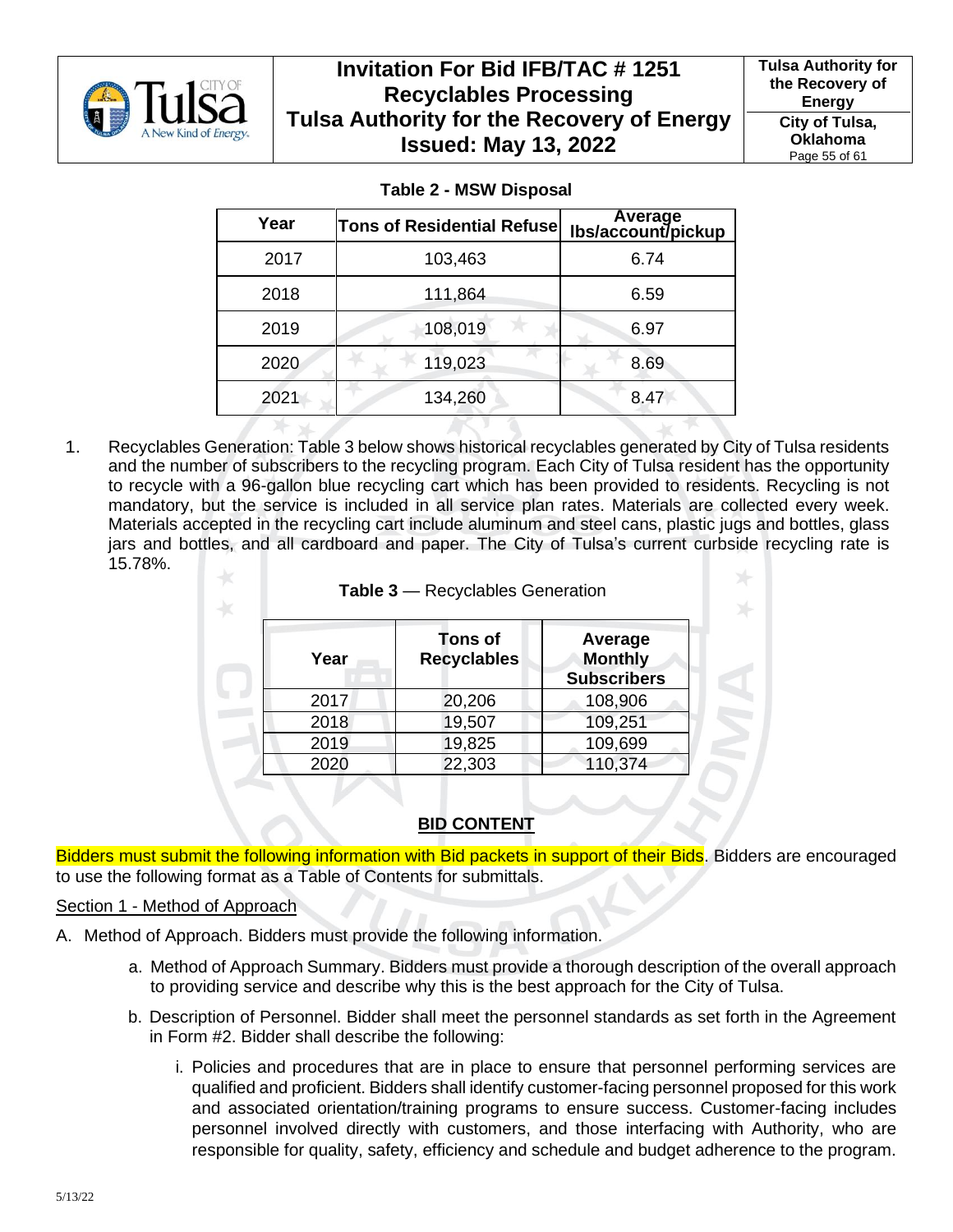

- ii. Bidders must include a description of any required background checks or employment procedures to verify authorization to work within the United States.
- iii. Any relevant training programs for personnel, including but not limited to safety training.
- iv. The dress code that is required for personnel.
- v. Bidders must comply with the "Oklahoma Taxpayer and Citizen Protection Act of 2007".
- c. Local Office. Bidders must provide the location of the local office that will ensure compliance with the local office requirements of the Agreement in Form #2. Local offices must be staffed with personnel Monday through Friday from 8:00 AM to 5:00 PM and be located within the City limits of Tulsa.
- B. Bid Information. Bidders must provide the following information regarding the method of approach to provide Recycling Services. Services performed will be in accordance with the Recycling Agreement included as Form #2 in this IFB.
	- a. Recyclable Materials Accepted. All Recyclable Materials, as described below, will be accepted by the Bidder commingled (*e.g.*, single-stream).
		- i. Bidder shall accept, at a minimum, the materials identified in the Recycling Agreement as Program Recyclable Materials.
		- ii. Bidder shall identify any additional materials that can be accepted as part of the recycling program at no additional cost.
		- iii. As described in the Agreement in Form #2, disposal of recyclable materials is prohibited.
	- b. Description of the facilities to be used to provide service under the Recycling Agreement, including any and all MRFs and/or transfer facilities. Authority understands that it may be economically feasible for some Bidders to transfer the City's recyclable materials to an existing MRF that is not in or near the City of Tulsa. The option to develop a transfer facility to transfer recyclables to an existing MRF is discussed below as well as in the Agreement in Form #2. The following information must be included in the facility description:
	- c. Location of both material delivery (transfer facility) and processing (MRF). The location for the transfer facility shall not be further than twenty miles from the epicenter of the City of Tulsa located at the intersection of East 31st Street and South Pittsburg Avenue. Authority may evaluate the following factors as to the proposed location(s) for material delivery and processing.
		- i. Access to City roadways;
		- ii. Potential reduction or increase in costs for the City's contractor collecting Program Recyclable Materials; and
		- iii. Other information regarding the proposed location.
	- d. Description of the transfer facility, including the following information, as to meet or exceed the requirements set forth in Section 10 of the Agreement at Form #2.
		- i. Number of vehicles that may tip at the same time based on facility design and anticipated daily material storage on the tipping floor.
		- ii. Number of days of material storage (based on maximum daily capacity) that could be accommodated in the event of equipment downtime.
	- e. Description of daily and annual maximum processing capacity of the MRF for the initial and all optional renewal terms of the Agreement.
	- f. Description of all Oklahoma Department of Environment (ODEQ) Permits, including descriptions of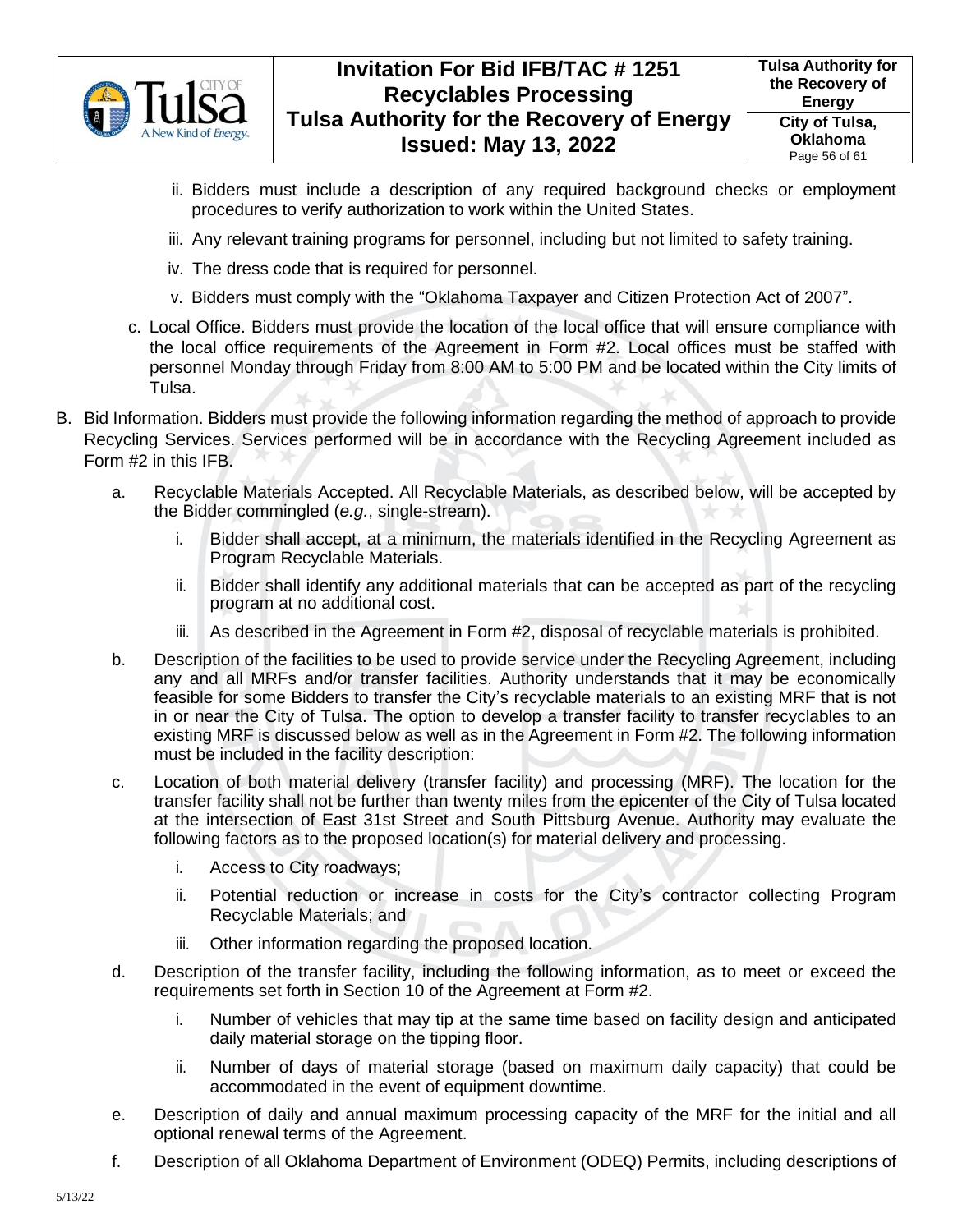

any consent orders, status, and resolution.

- g. Description of the processing equipment at the MRF, including make/model, maintenance protocol, and description of purchase/lease agreements.
- h. Description of the following aspects of the MRF and/or transfer facility to meet or exceed the requirements set forth in the Agreement at Form #2:
	- i. Hours and days of operation (Sections [SECTION 13](#page-21-0) and [SECTION 14](#page-21-3) of Agreement at Form #2)
	- ii. Scale house requirements (Section [10.1.4](#page-17-2) of Agreement at Form #2)
	- iii. Priority access for City's contracted hauler (Section [10.1.7](#page-18-1) of Agreement at Form #2)
	- iv. Truck turn-around (Section [10.1.8](#page-18-2) of Agreement at Form #2)
	- v. Rejection of loads ( [SECTION 9](#page-15-0) of Agreement at Form #2)
	- vi. Material audits ( [SECTION 11](#page-20-0) of Agreement at Form #2)
	- vii. Material storage (Section [10.2.5](#page-19-5) of Agreement at Form #2)
	- viii. Designated disposal facility for Rejects ( [SECTION 9](#page-15-0) of Agreement at Form #2)
- i. Materials Marketing. Authority encourages the Bidders to sell Recyclable Materials to the end market with the highest price available. Bidders shall include in the Bid a detailed description of the marketing plan and protocol to identify the highest price available for material sale.
- j. Existing Structures/Construction/Renovation/Maintenance and Equipment Plan. Bidder shall provide a proposed construction or existing building renovation/maintenance and equipment plan as part of the Bid. The plan shall, at a minimum, provide the following information related to any facilities that would be developed or utilized to provide service under the Agreement.
- k. Proposed schedule for construction/renovation/maintenance of MRF at a minimum, the following dates:
	- i. Date of purchase of property for MRF.
	- ii. Date for commencement and completion of construction/renovation.
	- iii. Date for purchase and receipt of equipment.
	- iv. Other key dates associated with the construction/renovation of and equipment at the MRF.
- l. Description of layout of equipment at the MRF.
- m. Description of maintenance schedule for the facility.
- n. Other construction and equipment information to assist the Authority in its evaluation.
- o. Recyclable Materials Financial Terms: Bidder shall provide the following regarding financial terms for recyclable materials processing, as shown in Form #6.
- p. Bidder shall provide a per-ton processing and marketing fee for recyclable materials delivered to the processing facility.
- q. Bidder shall provide to Authority a percentage revenue share for commodities processed at the facility. The revenue share for each commodity will be based on a published index price for that commodity or the average monthly actual sales price for the material, whichever is higher.
- r. Bidders will deduct the per-ton processing fee from the revenue paid to Authority. In the event that the processing fees to be paid by Authority exceed the revenue share owed to Authority, Authority will receive revenue for material and will pay processing fees.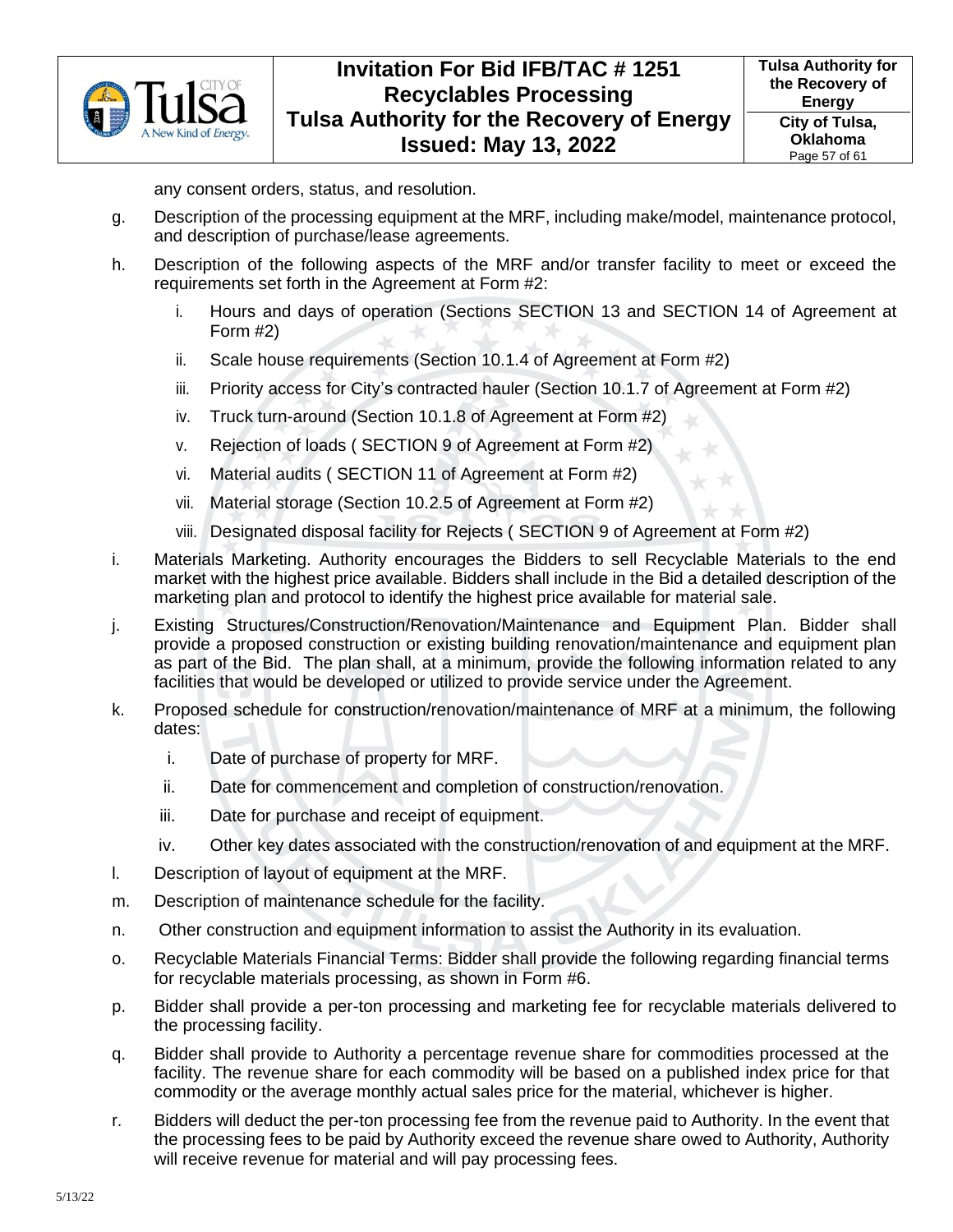

s. Bidder shall indicate any opportunity to reduce processing fees or increase revenue share if the City met thresholds of Recyclable Material delivered to the facility.

Public Education. Although Authority will have responsibility for public education related to recycling. Bidder will play a key, and ongoing, role in the successful execution of these efforts.

## Section 2 — Key Personnel

Bidder shall provide an organization chart for key personnel and job descriptions indicating the qualifications and experience of key personnel the Bidder would assign to the transition team and to the ongoing management of the services provided under agreement. The organizational chart should indicate how the Bidder's organization will interact with and relate to the AUTHORITY board, as well as the individual or individuals that will be responsible for communication with the AUTHORITY board and attending AUTHORITY board meetings, as required by the Agreement. For positions that are currently unfilled, identify minimum qualifications for that position. Specify the amount of time each individual will be dedicated to work on the contract. Provide résumés, names, and phone numbers of municipal references of the key proposed management team members. Résumés for the proposed management team members should include professional experience prior to employment with the Bidder, including any prior experience with other solid waste, recycling, or recovery of energy companies. At a minimum, key personnel shall include general manager, operations manager, and maintenance manager and other personnel that will have regular contact with Authority and/or the City.

### Section 3 — Experience

- 1. Experience with Similar Services: Bidders must submit with the bid a list of communities similar to the City of Tulsa for which the Bidder or any affiliate has provided similar services to those for which the Bidder is submitting a bid. If Bidder has provided similar services to the City of Tulsa, Bidder should include that information on its list. Authority reserves the right to contact such communities to inquire about performance. Bidders must submit the following information regarding each community:
	- a. Estimated number of customers serviced and quantity of material collected/processed
	- b. Description of services provided
	- c. Dates of service
- 2. Performance History: Bidders must disclose within the Bid if any service agreements in the past five years have ended prior to the contract expiration date due to any of the following reasons:
	- a. Assignment of the agreement to another vendor;
	- b. Termination of the agreement;
	- c. Mutual agreement with the customer to discontinue service;
	- d. Other reason.

Bidders must also disclose any litigation that occurred as a direct result of service agreements for which the Bidder was providing similar services for which the Bidder is submitting a Bid. Bidders must also disclose the amount of time that Bidder has been performing service under its current business name.

- 3. **References: Bidder shall provide a minimum of three (3) references from senior officials at public agencies, cities, or towns presently being served by the Bidder or any affiliate of the Bidder with similar services to those for which the Bidder is submitting a bid. Bidder must include name of contact person, phone number, and e-mail address. Bidder must also include the same information as requested in number 1 above. The customers in number 1 above may be the same customers provided as references.**
- 4. Leadership and Recognition: Bidders must submit with the bid a description of community leadership efforts, awards, or other recognition received in the course of providing similar services to Tulsa or other communities.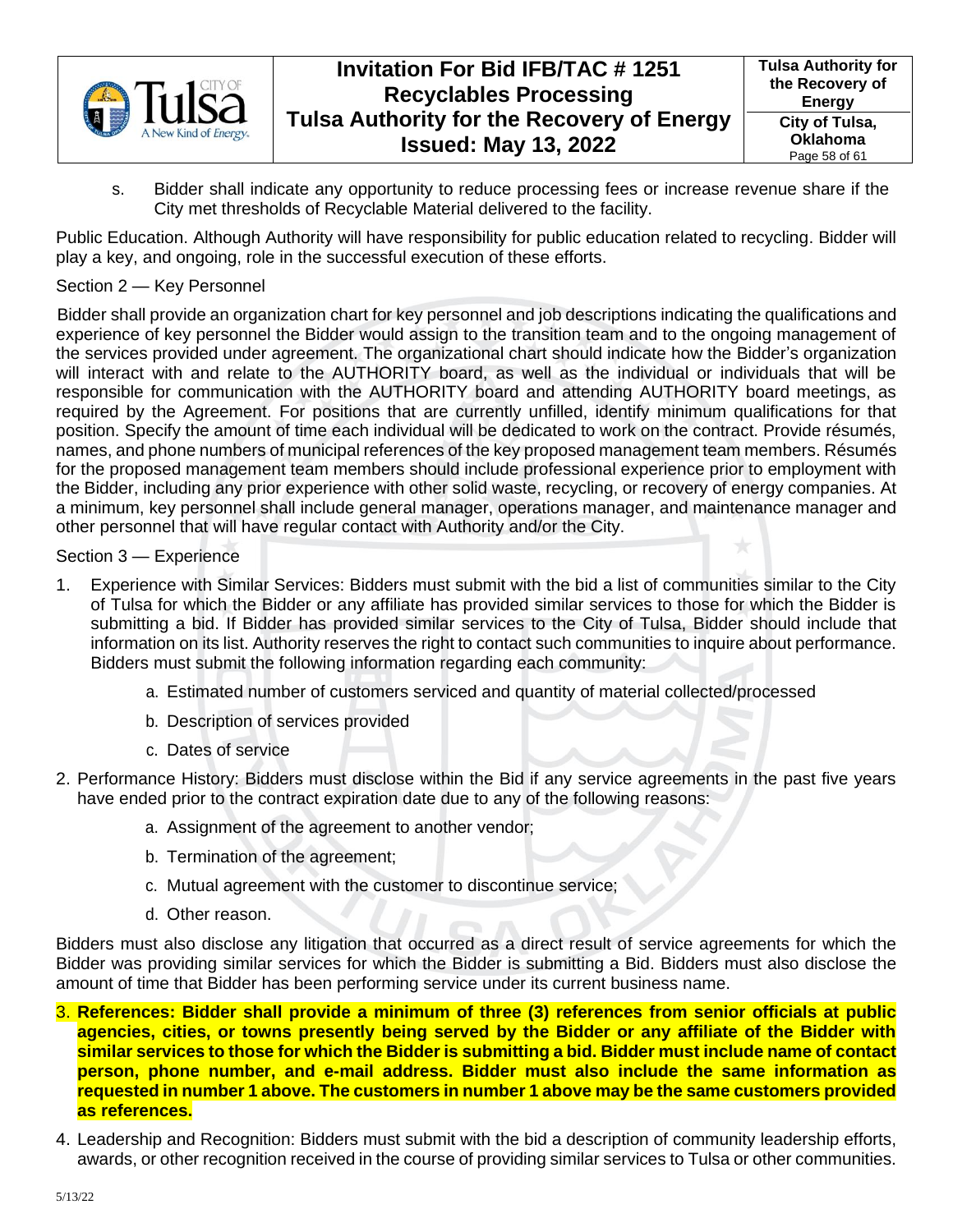

Bidders may include information as to advancements or innovation that the Bidder has contributed to the industry.

5. Financial Capacity: Bidders must submit with the bid sufficient information to demonstrate the Bidder's financial capacity to handle a contract for the services for which the Bidder is submitting a bid. Examples of documentation that would fulfill this requirement include, but are not limited to, the Bidder's audited financial statements for the last three years. Bidders must also disclose whether they have ever filed for bankruptcy.

PLEASE NOTE: Bidder understands and acknowledges that Authority is subject to the Oklahoma Open Records Act (51 O.S. §24A.1 et seq.) and therefore cannot assure the confidentiality of contract terms or other information provided by Bidder pursuant to this IFB that would attempt to prevent Authority from complying with its statutory requirements. Any information submitted by Bidder to Authority which Bidder deems to be a trade secret must be submitted in a separate envelope and clearly marked "Trade Secret Information" and include the name of the Bidder. Bidder must timely seek judicial action to protect such information from disclosure by Authority in the event of a request to Authority under the Oklahoma Open Records Act.

## **BASIS FOR AWARDING BIDS**

Following the opening of Bids, the review panel comprised of AUTHORITY Board members and other knowledgeable individuals will review and score the Bids received. The Bids will be evaluated using the following criteria and scoring system. A maximum score of 100 points is possible for each of the Services. The Authority may elect to conduct interviews of bidders for any or all services, in which case submittals from Bidders will be re- scored after the interviews are complete.

The table below shows the maximum points and relevant Bid content that will be considered for each scoring criteria.

| <b>Criteria</b>                | <b>Bid Content Considered</b>                                                                                                                                                                                                                      | <b>Maximum</b><br><b>Points</b> |  |  |
|--------------------------------|----------------------------------------------------------------------------------------------------------------------------------------------------------------------------------------------------------------------------------------------------|---------------------------------|--|--|
| Cost                           | Each Bid will be rated on a scale of 0 to 50<br>points based on pricing provided in Exhibit A -<br>Bid Form (and Appendix A and Appendix B in<br>Form #2 Agreement). The methodology for<br>assigning points based on price is described<br>below. | 50                              |  |  |
| Method of<br>Approach          | Each Bid will be rated on a scale of 0 to 35 based<br>on an evaluation of the content provided in<br>Section 1 of the Technical Specifications, as<br>described on pages 57-60.                                                                    | 35                              |  |  |
| Experience &<br>Qualifications | Each Bid will be rated on a scale 0 to 15 points<br>based on an evaluation of the content provided in<br>Section 2 and Section 3 of the Technical<br>Specifications, as described on pages 60-61.                                                  | 15                              |  |  |

Scoring System for Recycling Services

For the cost portion of the evaluation, the Bidder that presents the lowest and best competitive bid will receive the maximum points, with other Bids receiving scores proportional to the lowest bid. For the purposes of this IFB, the lowest and best Bid will be determined by calculating the total annual cost or expected revenues of the Authority. Therefore, the following assumptions will be used to determine the total annual cost or expected revenue: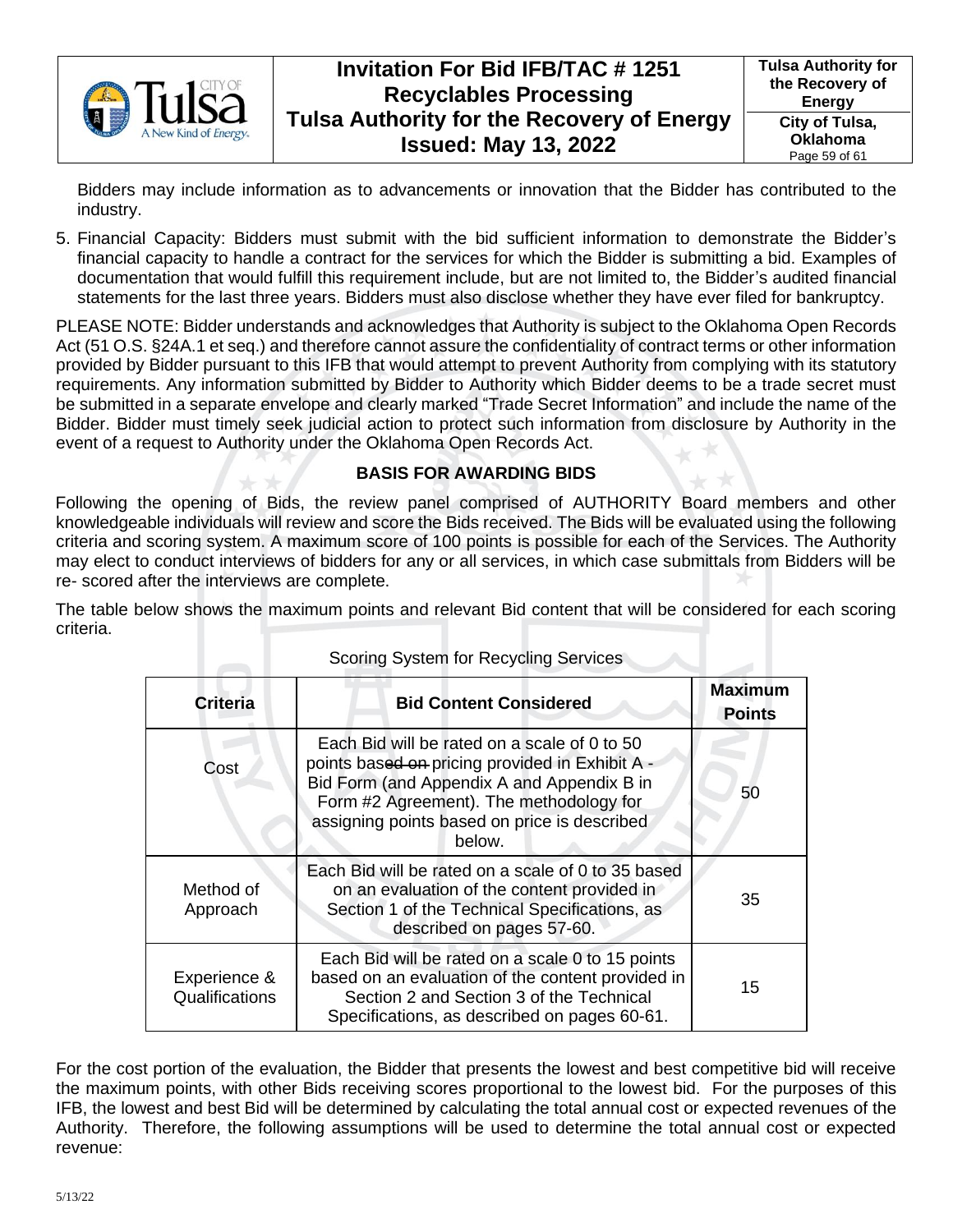

- Number of customers will be consistent with the number of customers in 2021 as shown on Table 1.
- Index pricing will be used to calculate material value. The index price for each material from April 2022 will be used.